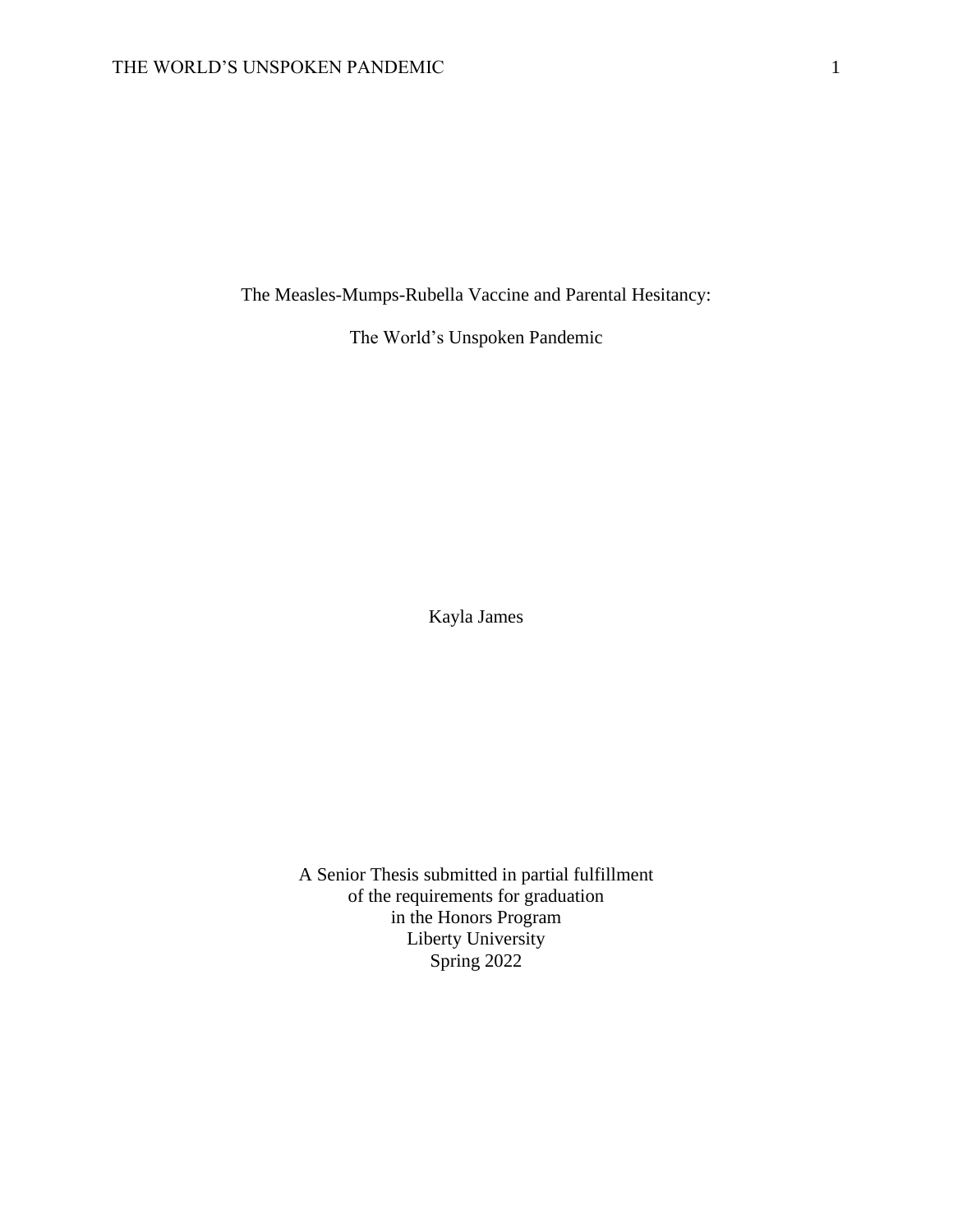Acceptance of Senior Honors Thesis

This Senior Honors Thesis is accepted in partial fulfillment of the requirements for graduation from the Honors Program of Liberty University

> Kenneth Thompson, Pharm.D. Thesis Chair

\_\_\_\_\_\_\_\_\_\_\_\_\_\_\_\_\_\_\_\_\_\_\_\_\_\_\_

Rachel Joseph, Ph.D., CCRN-K Committee Member

\_\_\_\_\_\_\_\_\_\_\_\_\_\_\_\_\_\_\_\_\_\_\_\_\_\_\_

Cindy Goodrich, EdD Assistant Honors Director

\_\_\_\_\_\_\_\_\_\_\_\_\_\_\_\_\_\_\_\_\_\_\_\_\_\_\_

\_\_\_\_\_\_\_May 1, 2022\_\_\_\_\_\_\_ Date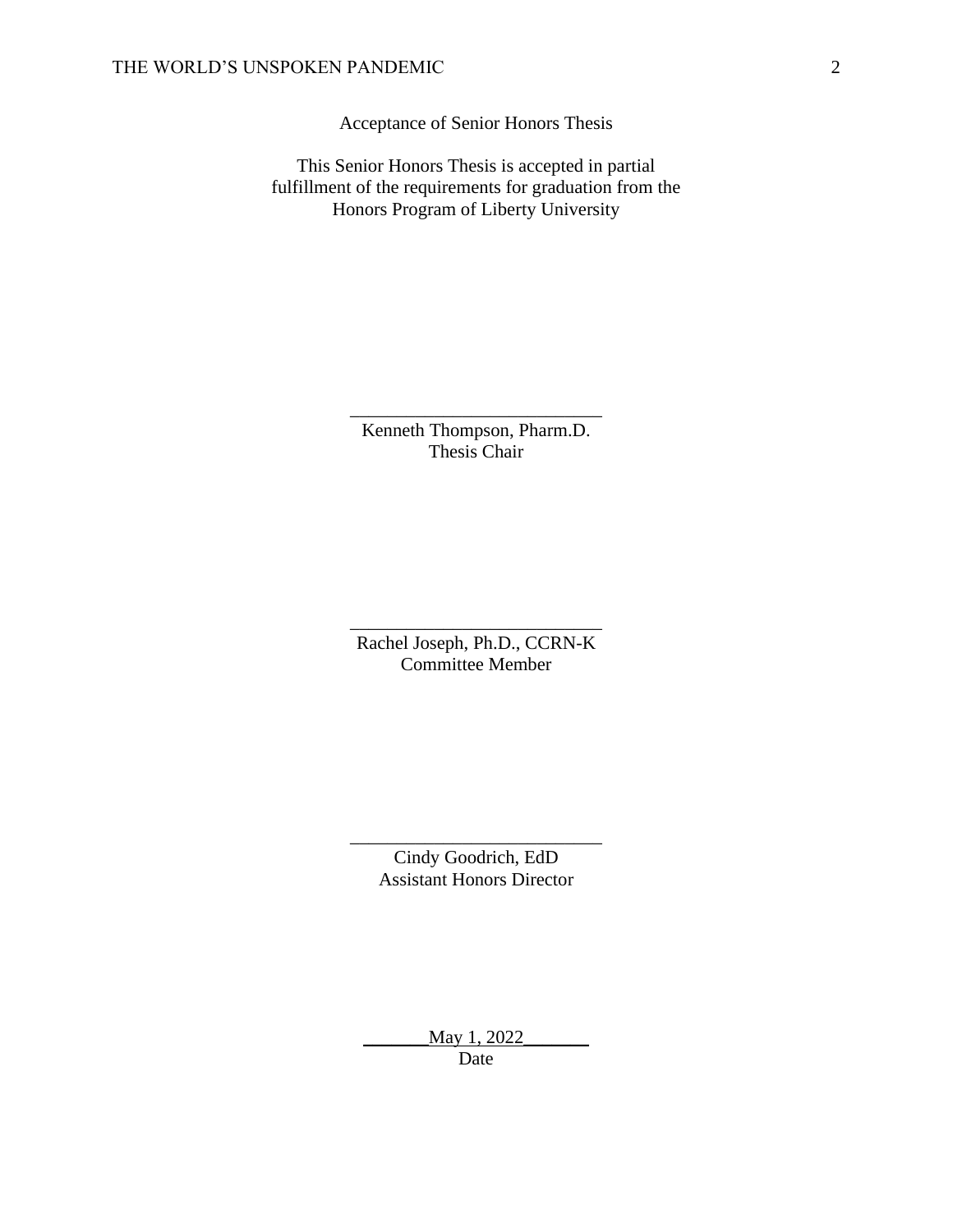#### **Abstract**

The Measles-Mumps-Rubella vaccine (MMR) is a proven necessity for the prevention of measles, mumps, and rubella, which possess severe and possibly life-threatening complications. However, the means in which these vaccines are produced, mandated, or scheduled raise certain concerns within the medical and pharmaceutical consumer community. In fact, there are various communities around the globe that willfully choose to refuse the MMR vaccine, along with many other pediatric vaccinations, resulting in diminished vaccination rates and risk of possible outbreak of any of these three diseases. With this impending threat on the rise, it is necessary to engage in research to best understand the reasoning for parental vaccine refusal and address alternative research approaches for this vital immunization series.

*Keywords:* Measles, mumps, rubella, vaccine, MMR, ethical, concerns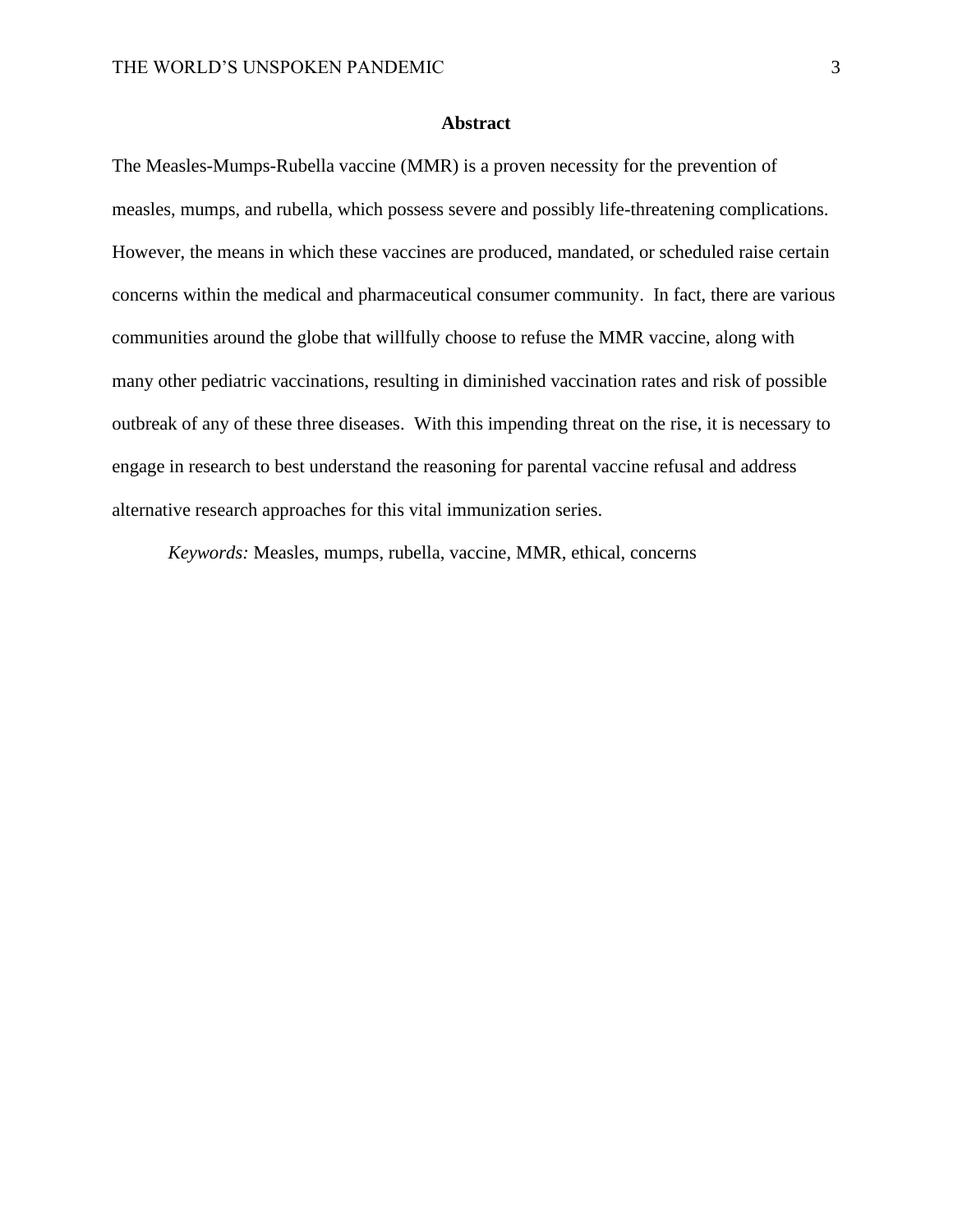#### **The Measles-Mumps-Rubella Vaccine and Parental Hesitancy:**

### **The World's Unspoken Pandemic**

#### **Problem Identification**

Vaccinations are a vital aspect within the realm of healthcare and worldwide public health, as they drastically decrease the prevalence and incidence of previously widespread or high virality diseases. They are crucially known for preventing overall illness, disability, and death from infectious disease processes by training the human body to build immunity to specified pathogenetic conditions. This process of immunity allows immunized recipients to possess an immune system that creates defense mechanisms against these life-altering diseases without ever contracting the disease. Through an analysis of public health history, it is evident that infectious diseases can quickly spread throughout the world and cause significant damage; therefore, the creation of relevant vaccinations has proven to be a monumental accomplishment within public health services, as they allow for mass protection of entire populations, ultimately preventing deadly transmission of disease to infants, children, and adults around the world.

Previously widespread diseases that now can be protected by vaccination status include high risk, high mortality, and highly contagious illnesses such as polio, tetanus, influenza, hepatitis strains, pertussis, chickenpox, measles, mumps, rubella, and, now even, COVID-19 (Center for Disease Control and Prevention [CDC], 2020). Specifically, measles, mumps, and rubella have been known to have dangerous possibilities within the pediatric and maternal community, if individuals are found to be unprotected by the two-step immunization series of the measles, mumps, and rubella (MMR) vaccine. In the early 1970s, the official MMR vaccine became a recommended vaccination for children, with the first dose given between 12 to 15 months and the second dose administered between 4 to 6 years of age (CDC, 2020). The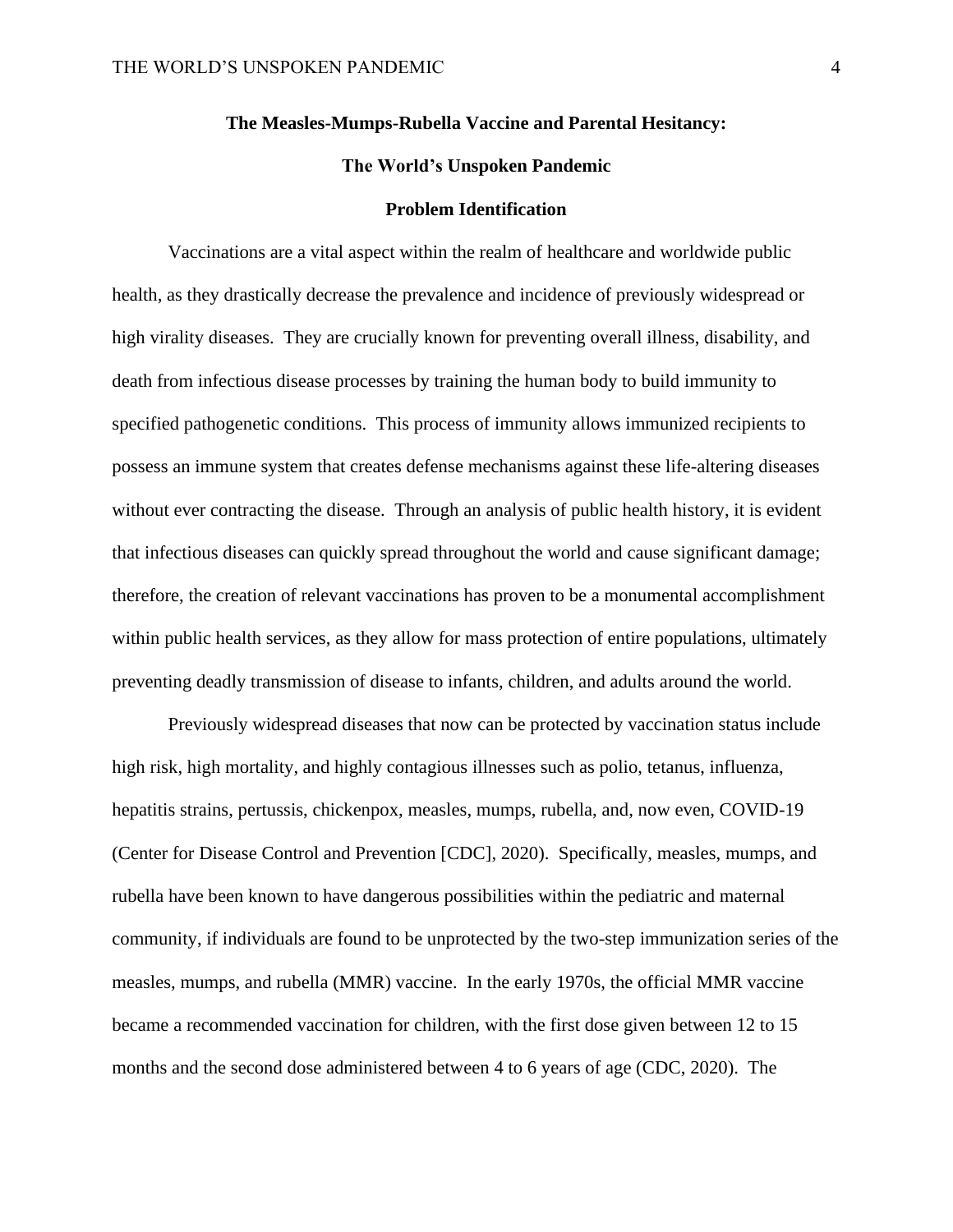effectiveness of this vaccine at preventing disease contraction has proven successful outcomes with the following statistics: 93% effectiveness against measles, 78% effectiveness against mumps, and 97% effectiveness against rubella within the first dose, and 97% effectiveness against measles, 88% effectiveness against mumps, and 97% effectiveness against rubella with the second dose (CDC, 2021). It is evident that the effectiveness of this vaccine is difficult to argue; however, according to the World Health Organization (WHO) in 2019, worldwide measles cases climbed to 869,770 which is the highest reported number of cases since 1996, with 207,500 of these lives resulting in mortality. Within this same year, worldwide rubella cases reached 14,621 cases, and mumps reached 169,799 total cases (WHO, 2020). With an available vaccine to prevent and nearly eradicate these three diseases, it is necessary to investigate the causation of these high incidences of disease. The main reason for high prevalence rates of these diseases can be largely related to under-vaccination and vaccine hesitancy of parents around the globe in relation to the MMR vaccine, resulting in gradually lowering immunization rates against measles, mumps, and rubella.

Specifically, vaccine hesitancy is defined as a delay in acceptance or outright refusal of a vaccine, despite the availability and access of the specific vaccine (Nyugen et al., 2021). Although the necessity of the vaccine series is evident, there are several parents that prefer to leave their children unvaccinated or prolong the vaccination series due to certain ethical concerns or other personal beliefs that surround the MMR vaccine. It is equally important to note that this growing attitude of hesitancy towards children's vaccines is not exclusive to the United States and has evident growth in communities and countries around the globe (Kempe et al., 2020). In fact, in 2019, the WHO designated vaccine hesitancy as one of the ten leading threats to global health. Parental hesitancy may contribute to an approximate 25% of under vaccination within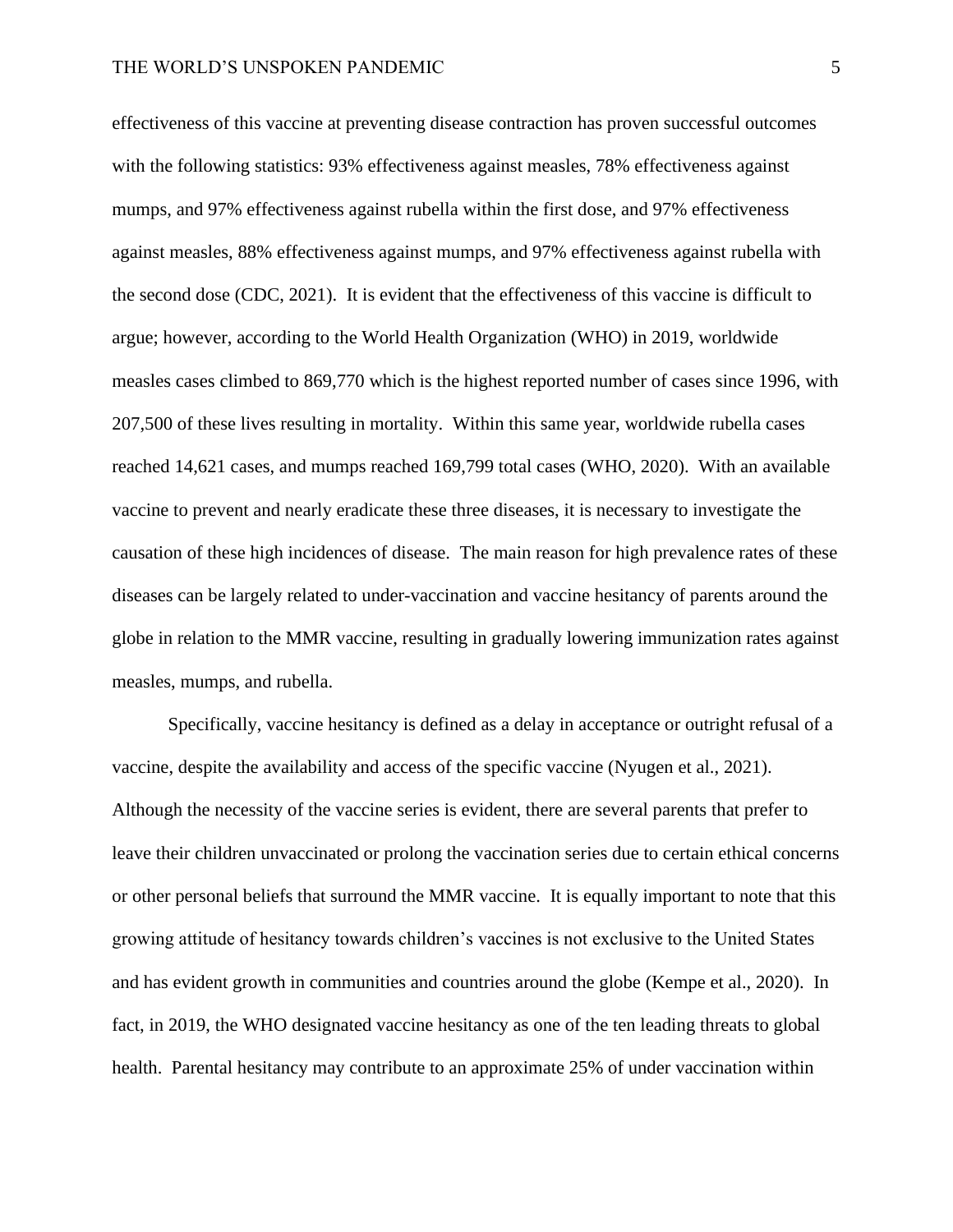the pediatric population of the world (Nguyen et al., 2019). Due to this growing phenomenon of anti-vaccination attitudes and hesitancy, this recent increase of vaccine-preventable diseases has prompted clinicians, public health officials, politicians, the media, and the public to place more attention on the concept of vaccine refusal and hesitancy.

#### **Significance of Project**

#### *Measles, Mumps, and Rubella as Diseases*

In order to appropriately discuss the severity of refusal of the MMR vaccine, it is crucial to review the severity of each individual disease that the immunization encompasses. Measles, mumps, and rubella are preventable and highly contagious acute disease processes that can severely affect multiple areas of the body if contracted by the spread of respiratory droplets or small aerosols within close contact of individuals. Firstly, if the measles virus is inhaled, the droplets will infect the respiratory tract, resulting in minor symptoms such as fever, coryza, conjunctivitis, cough, and a rash known as Kolpik's spots; however, the virus can continue to spread to distant organs, which can complicate into pneumonia, croup, maternal death, spontaneous abortion, low-birth weight infants, blindness, acute disseminated encephalomyelitis, or meningitis if contracted by an unvaccinated child, pregnant woman, infants, or immunocompromised individuals (Kondamundi & Waymack, 2021). Secondly, infection of mumps will have fever, headache, muscle aches, tiredness, appetite loss, and swollen salivary glands within its symptomology. Further complications can result in swollen testicles or ovaries with subsequent infertility, deafness, inflammation of the brain and tissue covering the spinal cord, and occasional death (Grennan, 2019). Finally, if infected with rubella, an individual may begin to experience fever, sore throat, headache, rash, and itchy eyes; however, if contracted while pregnant, the virus can cause serious birth defects or termination of the fetus (Barnett,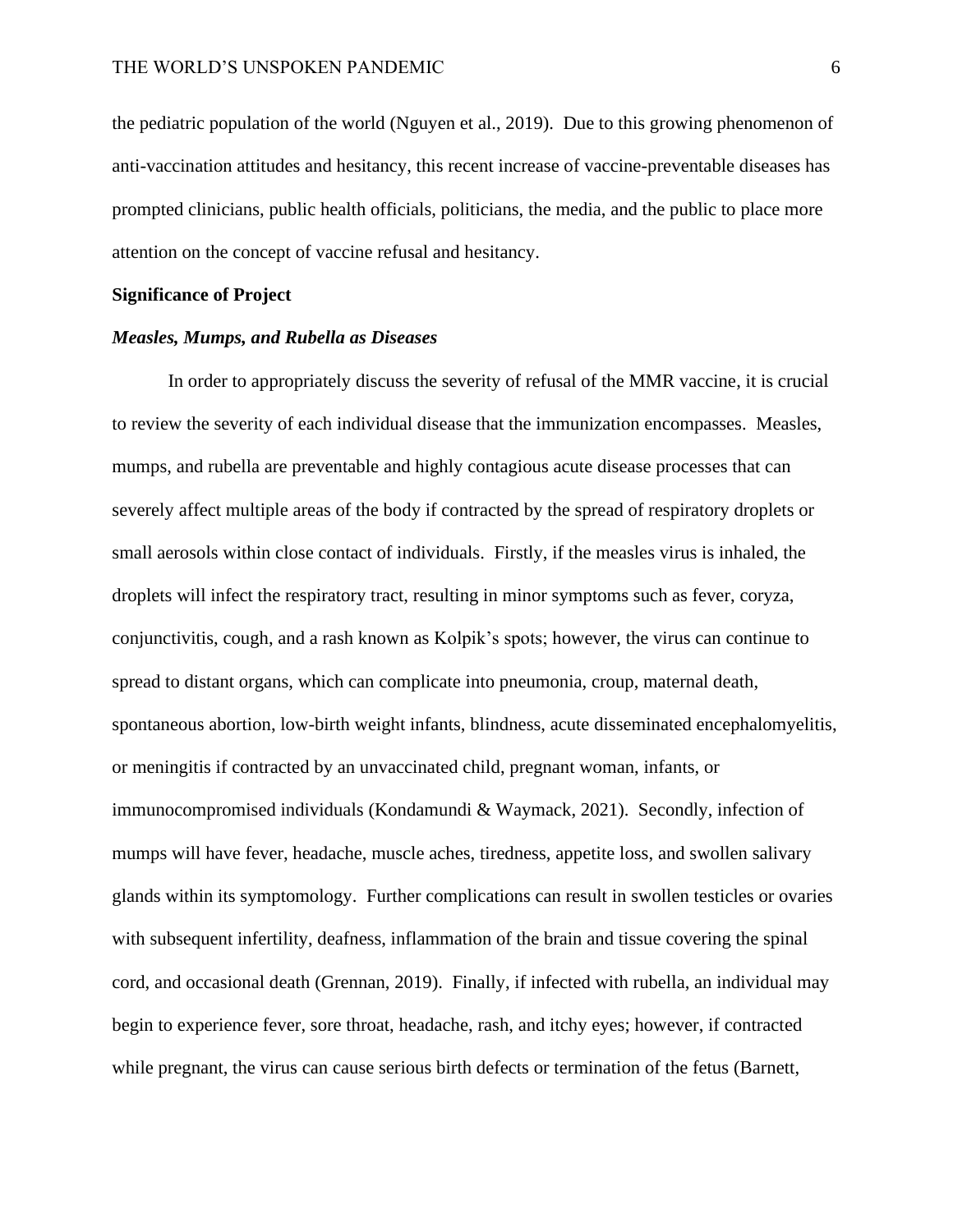2017). Unfortunately, there is no specific therapy or treatment that is curative for measles, mumps, or rubella. Instead, treatment is focused solely on supportive care for uncomplicated forms of the diseases, and life-saving measures if critical complications occur. Therefore, prevention of these viruses is the principal form of treatment through the use of the MMR vaccine; however, if vaccine hesitancy and refusal is on the rise, how will eradication of outbreaks ever become a reality?

#### *Parental Vaccine Hesitancy and the Healthcare Team*

With the increasing rates of anti-vaccination attitudes culminating within various communities worldwide, the possibility and incidence of these severe diseases resulting in outbreaks continues to remain a serious problem. In fact, since 2014, public health officials have observed gradual increase in these anti-vaccine attitudes, resulting in various epidemic outbreaks of these diseases, which has consequently prompted an in-depth exploration of the ethical, social, and behavioral factors that may influence these beliefs (Benecke & DeYoung, 2019). Due to the severe disease spread that one unvaccinated and infected child can cause, it is important to truly understand the attitudes and concerns behind avoiding vaccination in order to engage with vaccine-hesitant parents most appropriately. Furthermore, having a comprehension of these attitudes will show emphasis on the importance of current and future research taking place to resolve this issue. Therefore, this traditional thesis will focus on an integrative literature review of current research that examines the attitudes, concerns, and ethical considerations of parents surrounding the MMR vaccine and will, in turn, present possible approaches and implications to be considered in practice to resolve this growing worldwide healthcare and public health issue.

### **Research Questions and Purpose Statement**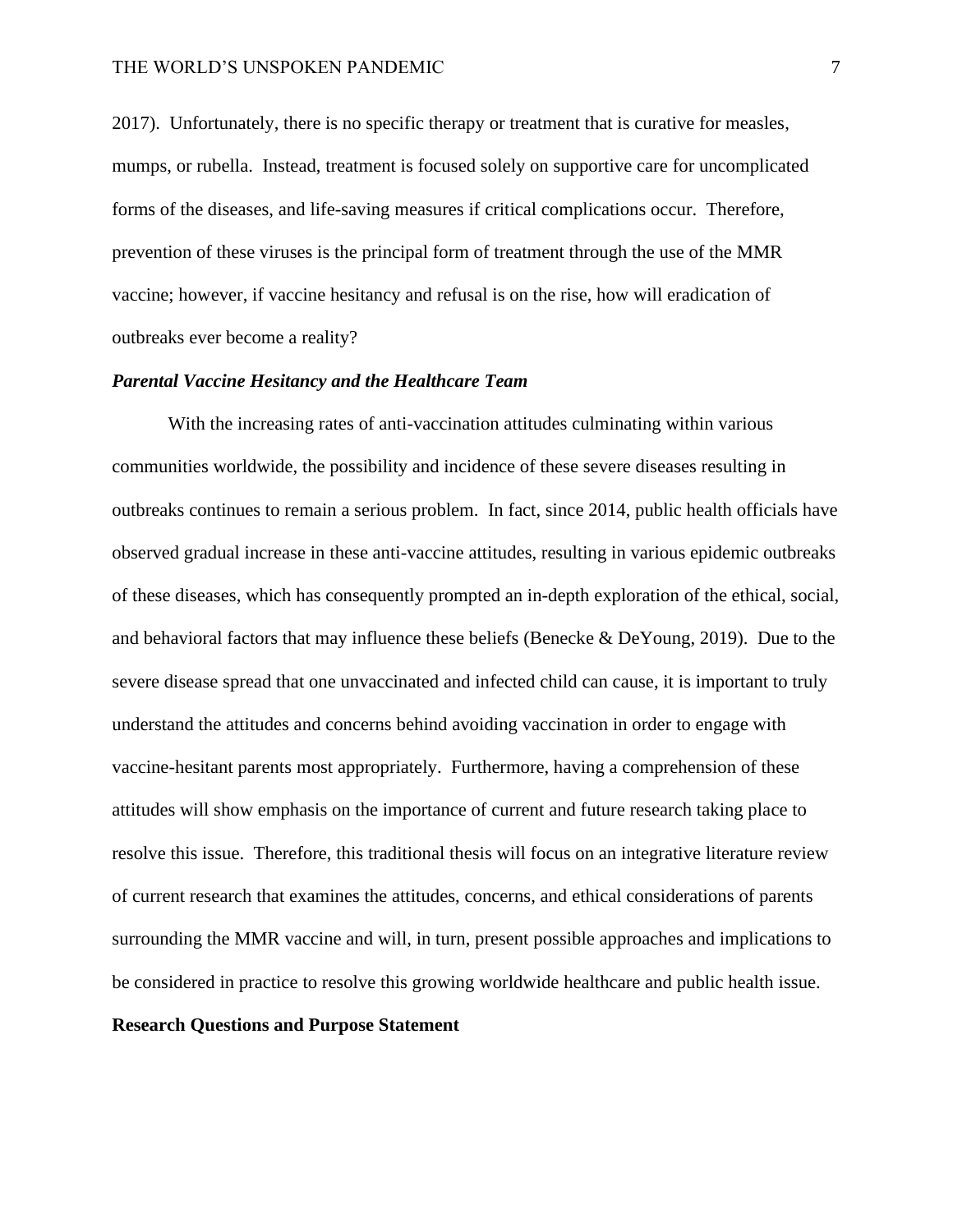This literature review aims to synthesize the literature in order to properly identify prevalent multi-level determinants of parental hesitancy and/or refusal towards the MMR vaccine. More specifically, the main desire of this study is to answer the following research question: What are the leading factors that contribute to MMR vaccine hesitancy and/or refusal among parents worldwide? The purpose is to raise awareness among healthcare community about the various reasons parents refuse this childhood vaccination. With the leading causes identified, steps can be taken to best communicate with parents, properly educate, respectfully eliminate unnecessary vaccine conspiracies, and ultimately explore further research into improvement of the vaccine to best resolve the issue at hand.

#### **Methods**

#### **Conceptual Framework**

This integrative review will be most appropriately organized using the conceptual framework of Whittemore and Knafl (2005). This specific methodology allows for experimental and non-experimental research alike to be utilized, with an emphasis on enhancing data collection, methods of analysis, synthesis, and conclusion of research. The Whittemore and Knafl (2005) framework organizes the entirety of the literary review into the following categories: problem identification, literature search, data analysis, data evaluation, and presentation. The problem of vaccine hesitancy among parents worldwide has previously been identified through the aforementioned background discussion. However, the remaining aspects of the framework will be used throughout the remaining portions of the integrative review. Ultimately, the use of this conceptual framework allows this specific research synthesis to hold a strengthening nursing framework that will enhance the findings, organization, and analysis of this research topic.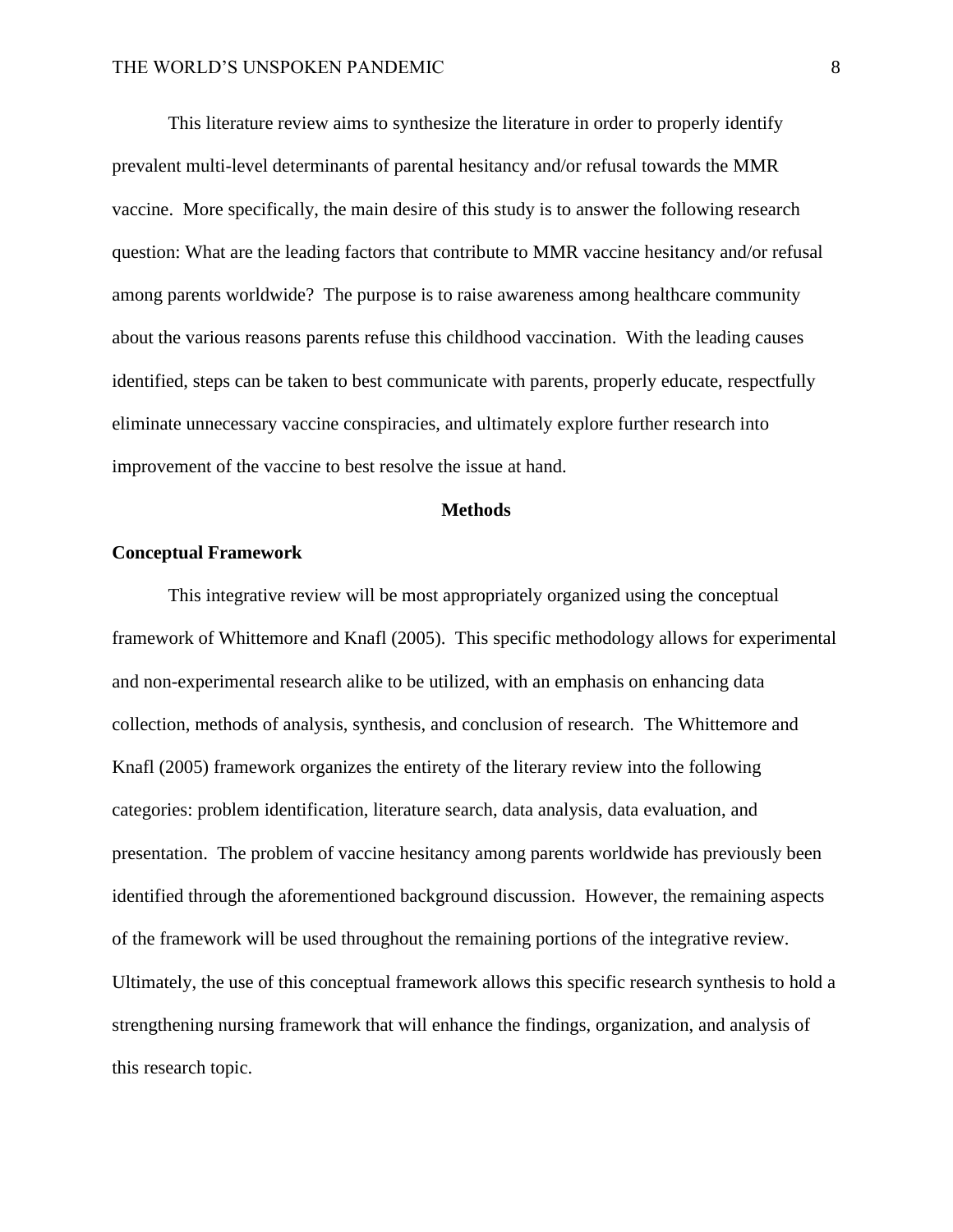#### **Theoretical Framework**

To examine the issue of vaccine hesitancy, the theoretical framework of Social-Ecological Model (SEM) can be used to adequately evaluate and analyze the findings within an organized determinant system. The SEM is a community-based nursing model that allows the healthcare team to visualize and understand the multifaceted levels within society that influence a certain outcome (Brown, 2021). The levels of this particular model within this research study include the following determinants: the individual, interpersonal, community, hospital organization, and public health policy. An analyzation of this topic through this framework can be highly applicable to this community-based research synthesis, as the focus of this study is to examine the true reasoning behind parental decision-making in relation to MMR vaccine hesitancy and refusal. Through the perspective of the SEM framework, one is able to visualize the respective categories and how they individually impact the physical and psychological aspects of parents; therefore, the healthcare team may have a more thorough and well-rounded understanding when communicating and promoting future research and/or change in relation to the MMR vaccine. An illustration of the SEM can be visualized in Appendix A (James, 2022).

#### **Literature Search**

#### **Data Analysis Methods**

Following a selection of conceptual and theoretical frameworks, it became a necessity to perform a literature search for appropriate articles, which required thorough analyzation in order to have a personally unbiased selection that is as relevant as possible to the topic. In order to have a guiding framework for article selection, this particular research study utilized the Preferred Reporting Items for Systematic Reviews and Meta-Analysis (PRISMA) as a framework for literature selection (PRISMA, 2021). Using the PRISMA guidelines substantially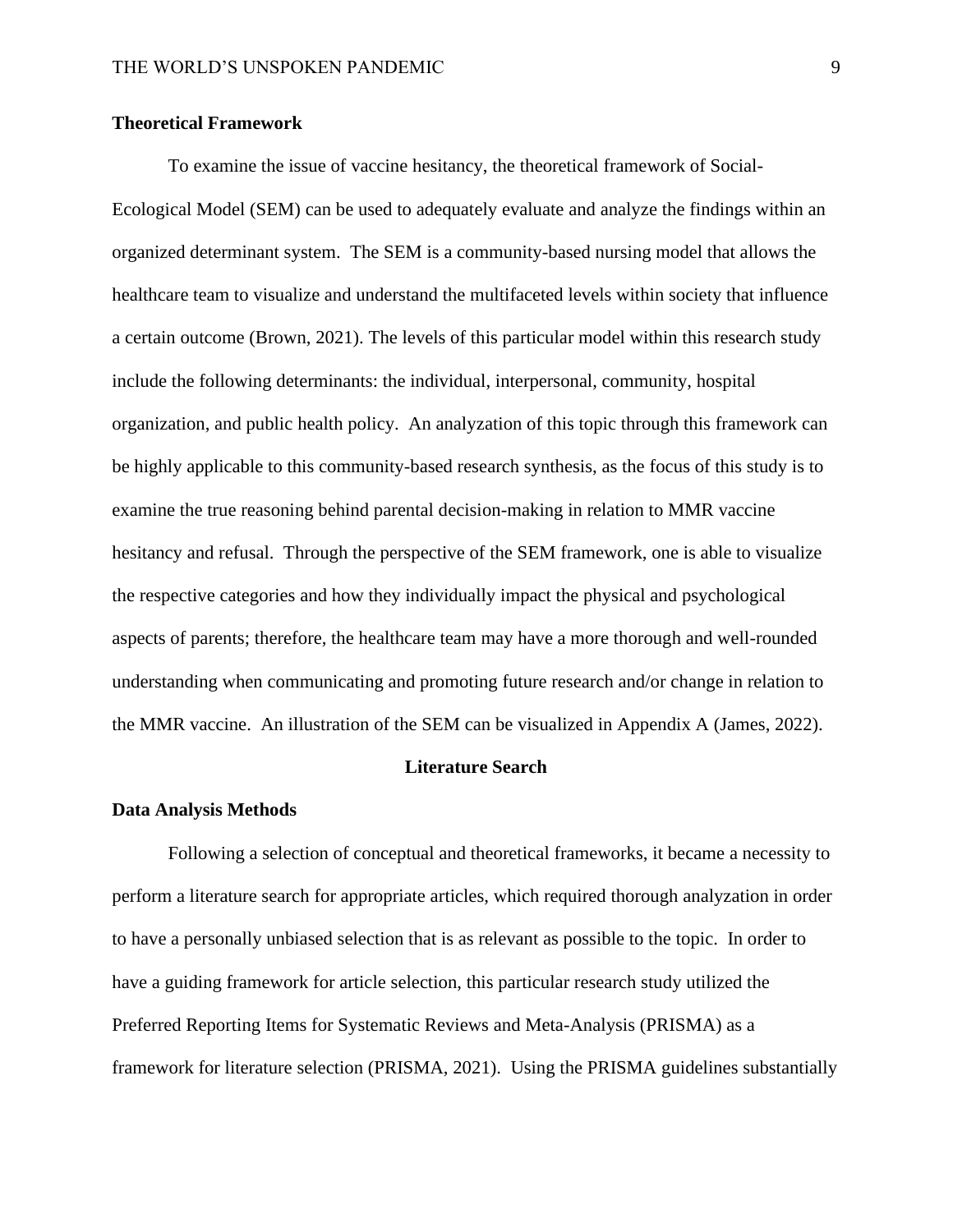strengthened the review process in order to select a conglomeration of articles from various databases that are highly applicable and specific to the research within this study. This framework allows a four-phase flow diagram to identify, screen, determine eligibility, and include the strongest and most appropriate research. An attached example of the PRISMA flowchart in relation to this synthesis can be visualized in Appendix B.

#### **Inclusion Criteria**

After following the PRISMA flowchart to select the appropriate sources, it became a necessity to create a specific set of inclusion criteria, as well as identify articles with substantial strength, in order to further specify a highly selective grouping of literature. This was accomplished through use of set inclusion criteria, as well as the Johns Hopkins Levels of Evidence Scale. The Johns Hopkins Levels of Evidence scale acts as a tool for evaluating research by assigning specific levels of strength to the chosen articles. The assigned level of evidence is based on study designs, quality of results, sample sizes, and utilization of metaanalyses in order to show strength of the research article (Vera, 2022). The identified levels of evidence can be visualized in the data extraction table in Appendix C. In order to remain within the realm of integrative research, the inclusion criteria specified that the literature must consist of high quality, scholarly, and peer-reviewed sources. The inclusion criteria also were set to specify that the literature would be within the last ten years (2012-2022) in order to bring current and relevant resources into this synthesis project, as this research topic is an extremely contemporary worldwide crisis. The inclusion criteria also specified that the articles must be in the English language to prevent language barriers from altering the research findings. In order to keep the research within the specified population, parents were identified as the population sample, rather than healthcare workers or government agencies. The studies also needed to be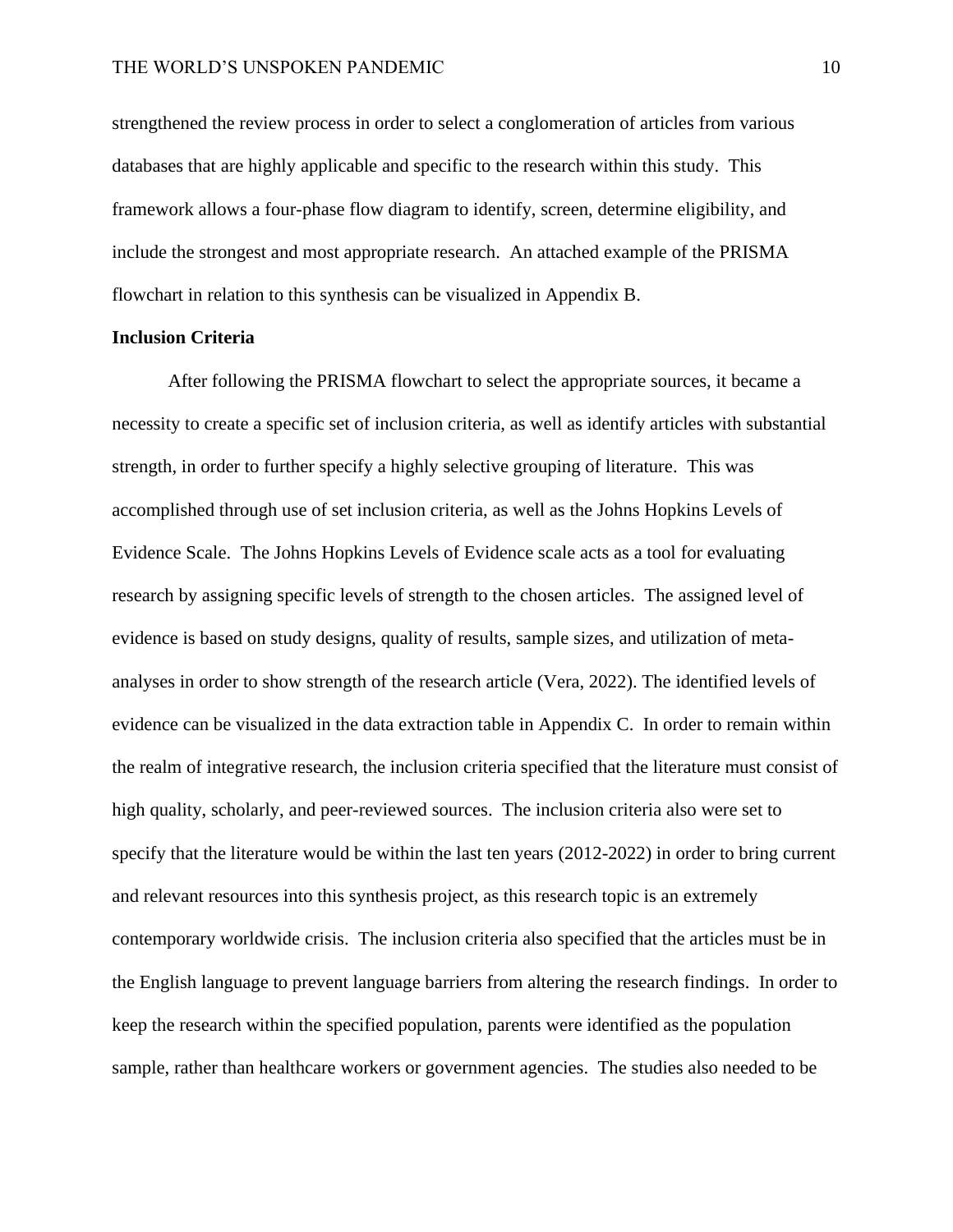#### THE WORLD'S UNSPOKEN PANDEMIC 11

specific to the MMR vaccine as the focus of discussion, rather than other pediatric or adult immunization series. These set inclusion criteria provided an excellent process and standard for sorting through the hundreds of resources within the selected databases used for this specific research project. These inclusion criteria also made the resources highly specific and relevant to the desired population and topic of parental attitudes and concerns towards the MMR vaccine.

Three databases were then selected that are all known for containing excellent scholarly and relevant literature to the field of overall healthcare. The selected databases included PubMed, Medline, and Science Direct. Other sources utilized within this study included a careful and unbiased process of hand-picked research articles within the specified inclusion criteria. Key words such as "measles", "mumps", "rubella", "parental attitudes", "vaccine hesitancy", and "refusal" were used in order to search and identify the most appropriate peerreviewed publications within the databases. The criteria of peer-reviewed articles and articles within the last ten years was then adjusted within the database to remain within the inclusion criteria. They were then scanned to remove any duplicates within or across the three databases. With duplicates removed, all articles were analyzed by assessing the titles and available abstracts. If the article title and abstract included the appropriate inclusion criteria, it would progress to the eligibility stage of the PRISMA flowchart. This stage included a thorough analyzation of the full text of each of the remaining articles in order to determine the strength and relevance of the literature in relation to research. The PRISMA flowchart proved to be extremely useful in identifying excellent articles appropriate to the study; however, the research still required an identification of relevant themes and findings in order to properly utilize the literature. Therefore, a data extraction table was used in order to organize all of the articles included in the review process. This table included an organization of the literature by first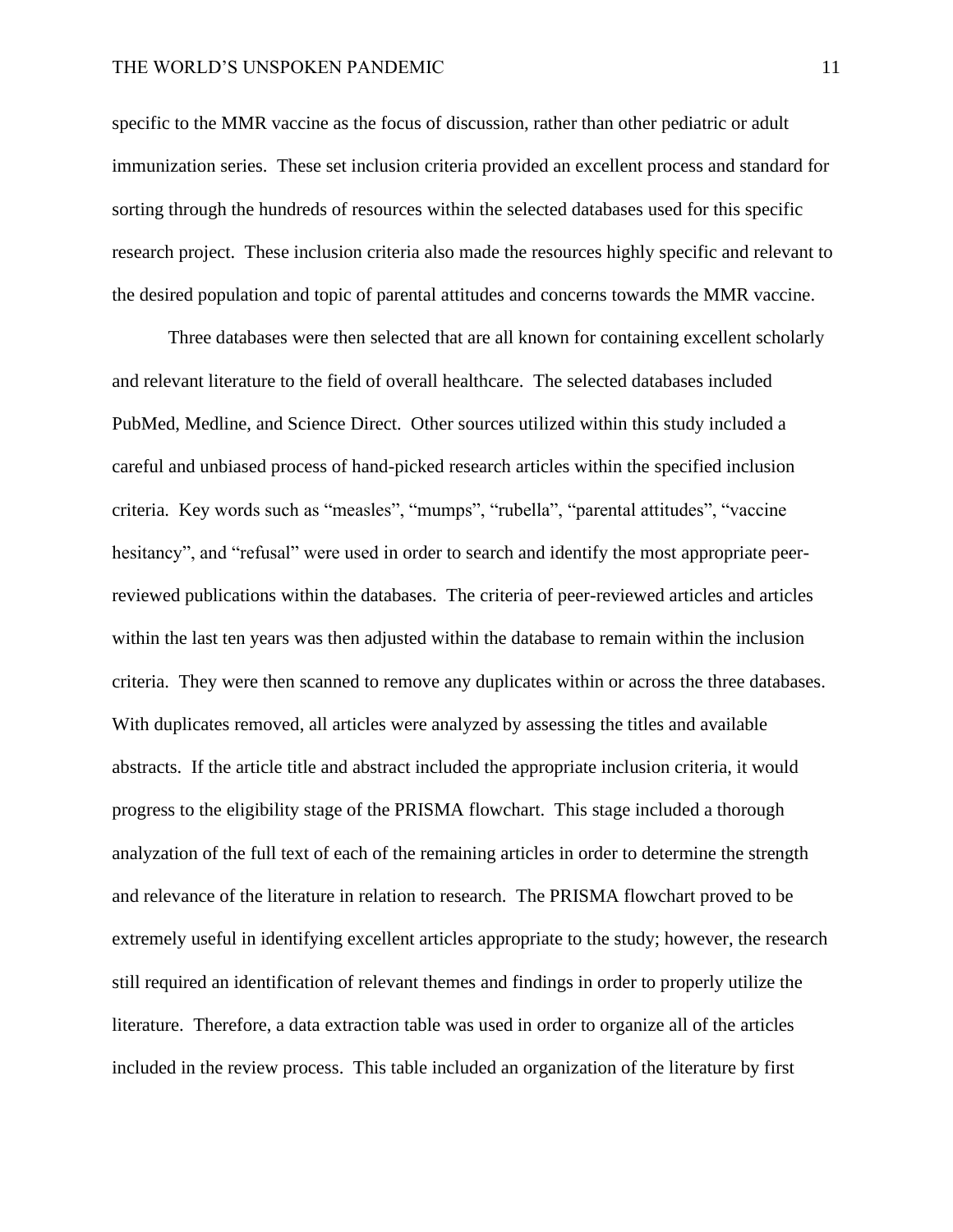author, year, study design, study population, sample size, determinants and contributing factors, and the final outcomes reported. This data extraction table allowed effortless and organized access during the research and synthesis process to provide a comprehensive guide for the presentation findings portion of the study. An example of the discussed data extraction table can be viewed within Appendix C.

#### **Data Analysis**

#### **Overview of Findings**

Before describing the main themes found throughout the selected literature, it is beneficial to further relay the specific statistical data related to the inclusion and exclusion of certain articles. As previously discussed, the databases utilized within this synthesis included PubMed, Medline, and Science Direct. Upon initial search tactics of these databases, the minimally filtered database source totals can be described as follows: 100 from PubMed, 88 from Medline, and 434 from Science Direct. An additional 20 sources were included from handpicked scholarly and peer-reviewed publications, resulting in a total of 642 preliminary sources to be scanned for eligibility based on inclusion criteria settings. In order to prevent any overlap of sources, screening was performed within and across the databases for duplicating literature, which resulted in the removal of 8 sources. In order to ensure further specificity of desired literature, certain exclusion criteria were established, namely failure to identify parents as the population of the study and failure to mention the specifics of the MMR vaccine in relation to the study. This exclusion criteria resulted in the removal of 575 sources from the initial database findings, resulting in 59 articles progressing into the phase of full-text eligibility analysis. Of these remaining 59 articles, 30 were excluded for not having availability as full text documents.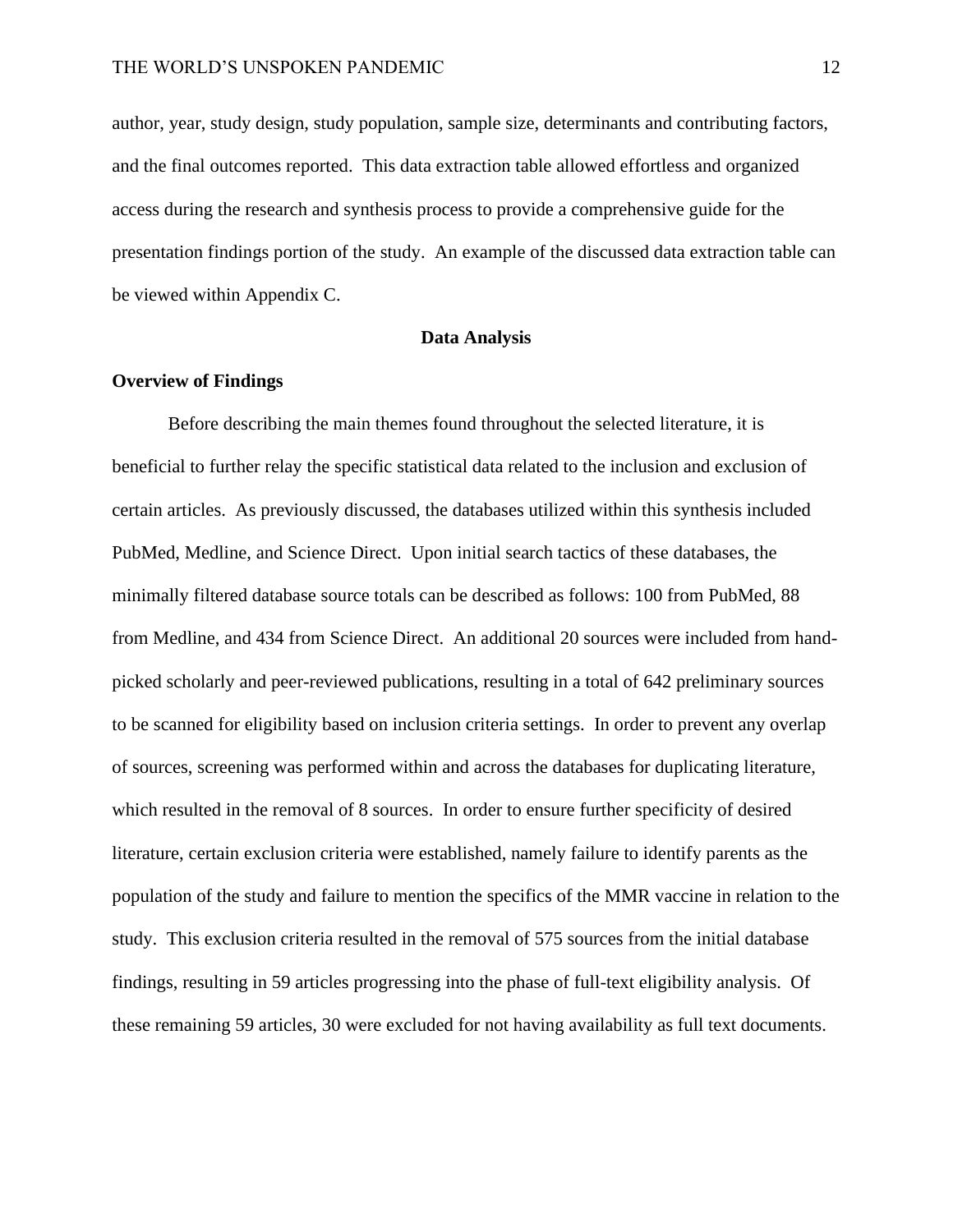Following this scrutinizing process of literature identification, 29 articles were chosen as the final set of articles used for this study.

### **Summary of Literature**

### *Article Type and Quality*

All of the articles selected for this study were scholarly, peer-reviewed, and from recent research that discussed parental attitudes towards the MMR vaccine. These discovered articles can all be found to be between the years 2012 and 2021, exemplifying the significant relevance that this literature and topic yield to modern society. Research articles included within this synthesis are of experimental and non-experimental nature alike in order to get necessary background information combined with relevant real-world results. From the articles were also a variety of study designs, including descriptive research, correlational studies, and qualitative experimental research. The majority of articles included within this synthesis also come from multiple established authors, with minimal exceptions, bringing a variety of researchers into the discussion. Furthermore, several themes emerged through a thorough analysis of the scholarly literature.

#### *Themes from the Literature*

The articles were summarized to identify the main themes found throughout the literature. The themes will be discussed in relation to the SEM framework in order to describe the most prominent factors that influence parental decision-making for the pediatric patient population in relation to MMR vaccine hesitancy and refusal. Using the SEM framework, five main categories were identified to discuss the findings: individual, interpersonal, community, organizational, and policy determinants.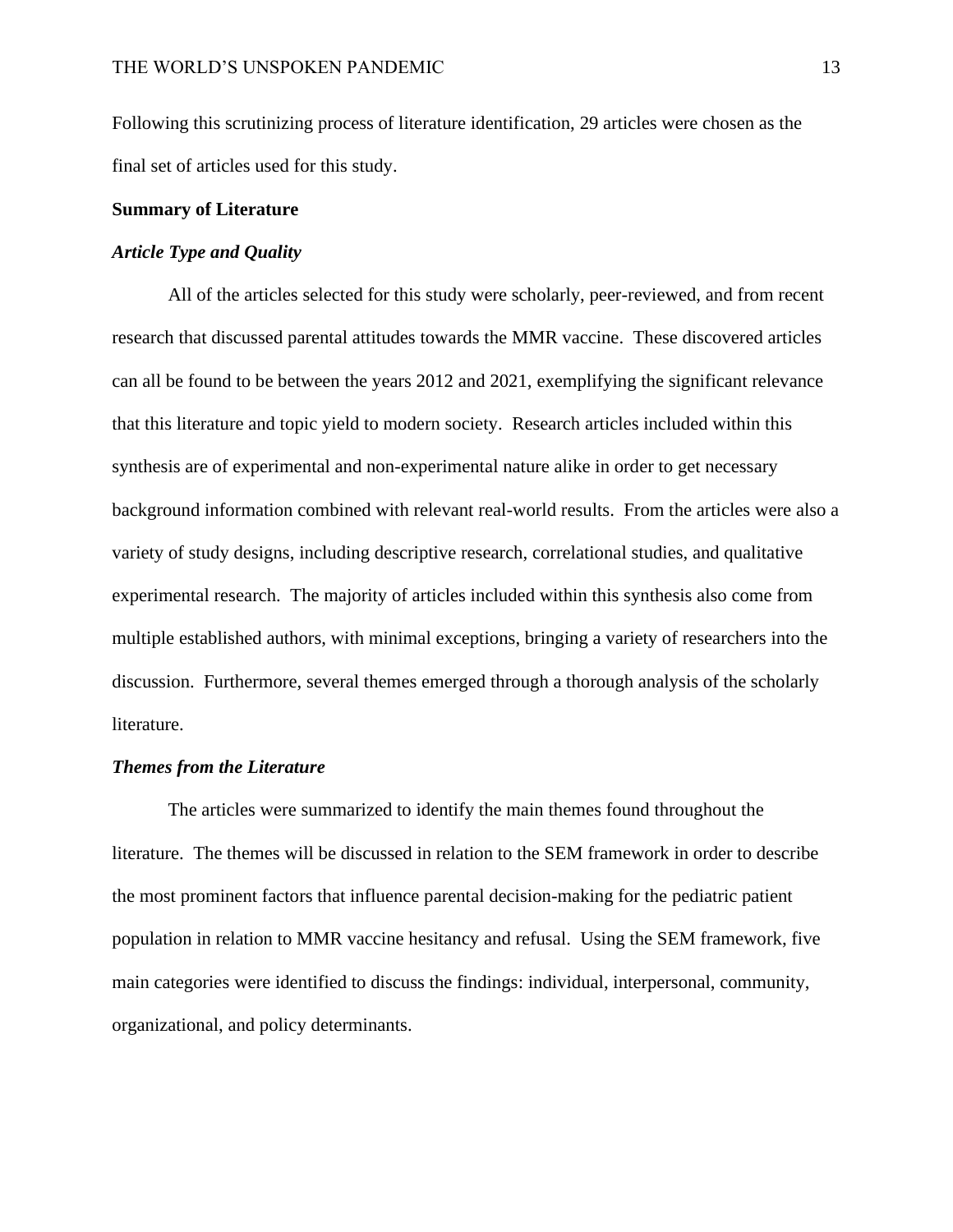**Individual Determinants.** The individual determinants of the SEM framework relate to an individual's personal decisions, which may be affected by personal knowledge, attitudes, and beliefs. Vaccine hesitancy and refusal is an extremely personal and individualized decision. These individual determinants include education level, personal attitudes, and religious beliefs, which all obviously relate to the personal traits and aspects of the individual. It was found that parents who have lower education levels, predisposed attitudes towards the vaccine, and certain religious convictions have a strong correlation to be hesitant or show refusal towards the MMR vaccine (Nguyen et al., 2021; Byström et al., 2014; Wombwell et al., 2015). Each of these factors will further be discussed in detail.

Firstly, the education levels of the parents who are responsible for acceptance or denial of the vaccine were found to have a direct relationship with the final decision of the parent. A majority of the articles found that the parents who had lower levels of education across the world had an increased risk of feeling hesitant towards the MMR vaccine (Nguyen et al., 2021; Ashkenazi et al., 2020; Brown et al., 2012). In fact, Nguyen et al. (2021) discovered that a parent with a bachelor's degree or higher had a 13.0% rate of vaccine hesitancy/refusal, whereas those with high school education or less had a 31.9% rate of vaccine hesitancy/refusal, showing an 18.9% difference in vaccine uptake can be attributed to educational levels. This close relation between education and parental decision-making for their child to have the vaccine is an evidently an important factor in vaccine hesitancy.

In addition to this, another prominent individual determinant is found to be the predisposed attitudes of parents towards the MMR vaccine for their child. This aspect of vaccine refusal is extremely complex and highly specific to the parent; however, the selected studies revealed several repeating personal attitudes or beliefs of parents. Some parents are fully aware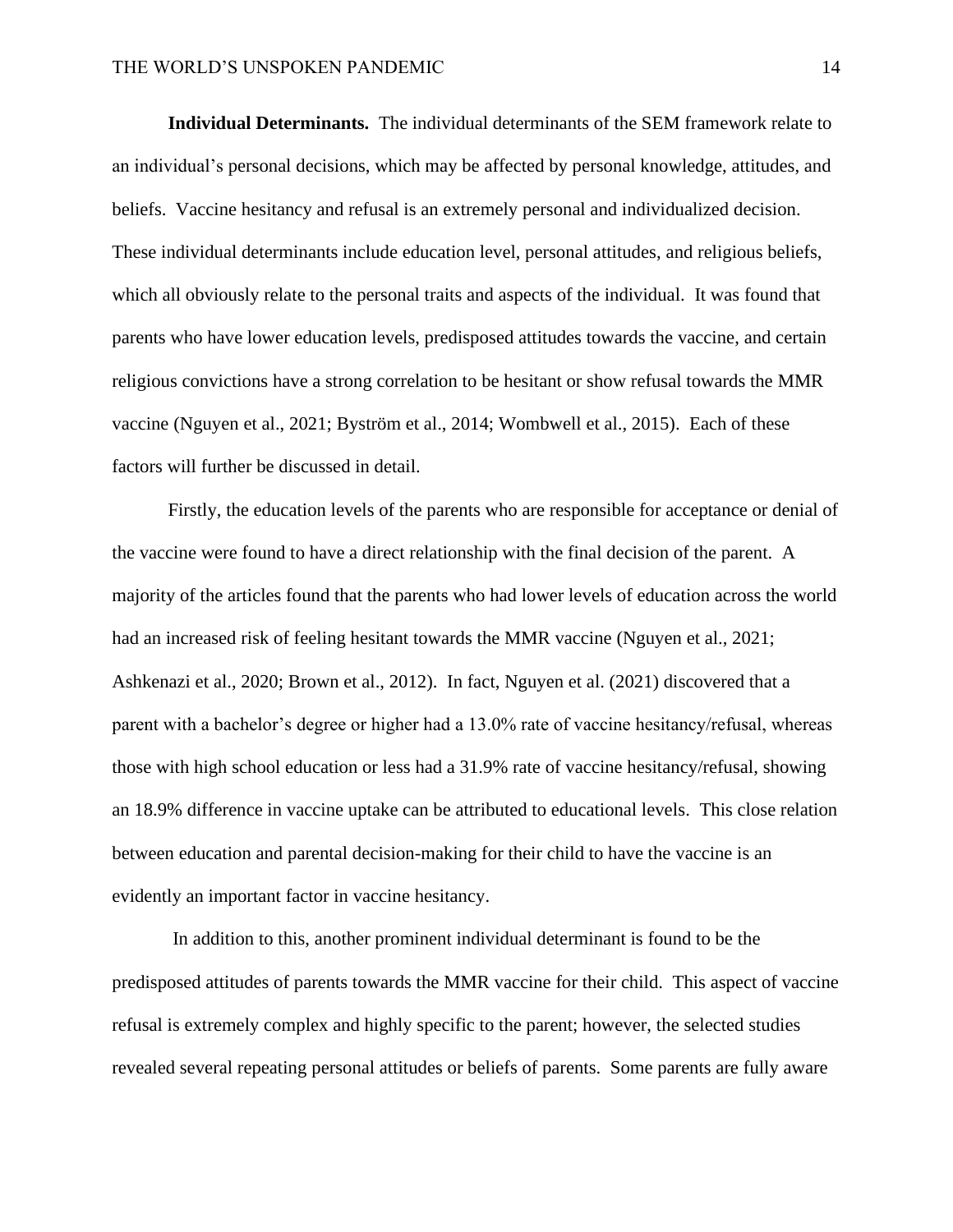of the severity of the measles, mumps, and rubella; however, they believe they are making the most realistic and safe choice for their young child. They fear that their 12-month-old to 6-yearold have underdeveloped immune systems that cannot be overwhelmed by an overabundance of childhood vaccines, intentionally eliminating the MMR vaccine for their child. Most parents do indeed want what is best for their child, and this personal belief to avoid or delay the vaccine is viewed as the safest for their child (Byström et al., 2014; McHale et al., 2016; Gowda & Dempsey, 2013). Additionally, the most common concern was the lack of confidence in the safety of the MMR vaccine. If parents are found to be concerned with vaccine safety, this becomes an obvious reason as to why they would refuse or delay immunization for their child. Multiple studies showed that the major safety concerns were related to a fear of unknown adverse reactions, risk for developing autism, immune system inundation, and contraction of disease from the vaccine itself (Byström et al., 2014; Rosso et al., 2019). The causation and reasoning behind these safety concerns will be further discussed in a separate determinant of the SEM. The final theme of personal beliefs towards the MMR vaccine was strongly related to parental empowerment, where parents desired to have absolute autonomy. Parents were found stating they deserve the right to reserve the autonomy for decision-making about their children's health without medical mandate infringement (Fadda et al., 2015). Choosing to refuse the vaccine was perceived as an equally informed and responsible decision for many parents within the studies. Overall, most parents do desire the best physical outcomes for their children; however, the research clearly shows the impact that various personal parental beliefs can have on MMR vaccine refusal rates.

Finally, religious beliefs were a substantial individual determinant that impacted the decision to accept or deny the MMR vaccine. One aspect of this vaccine that differentiates it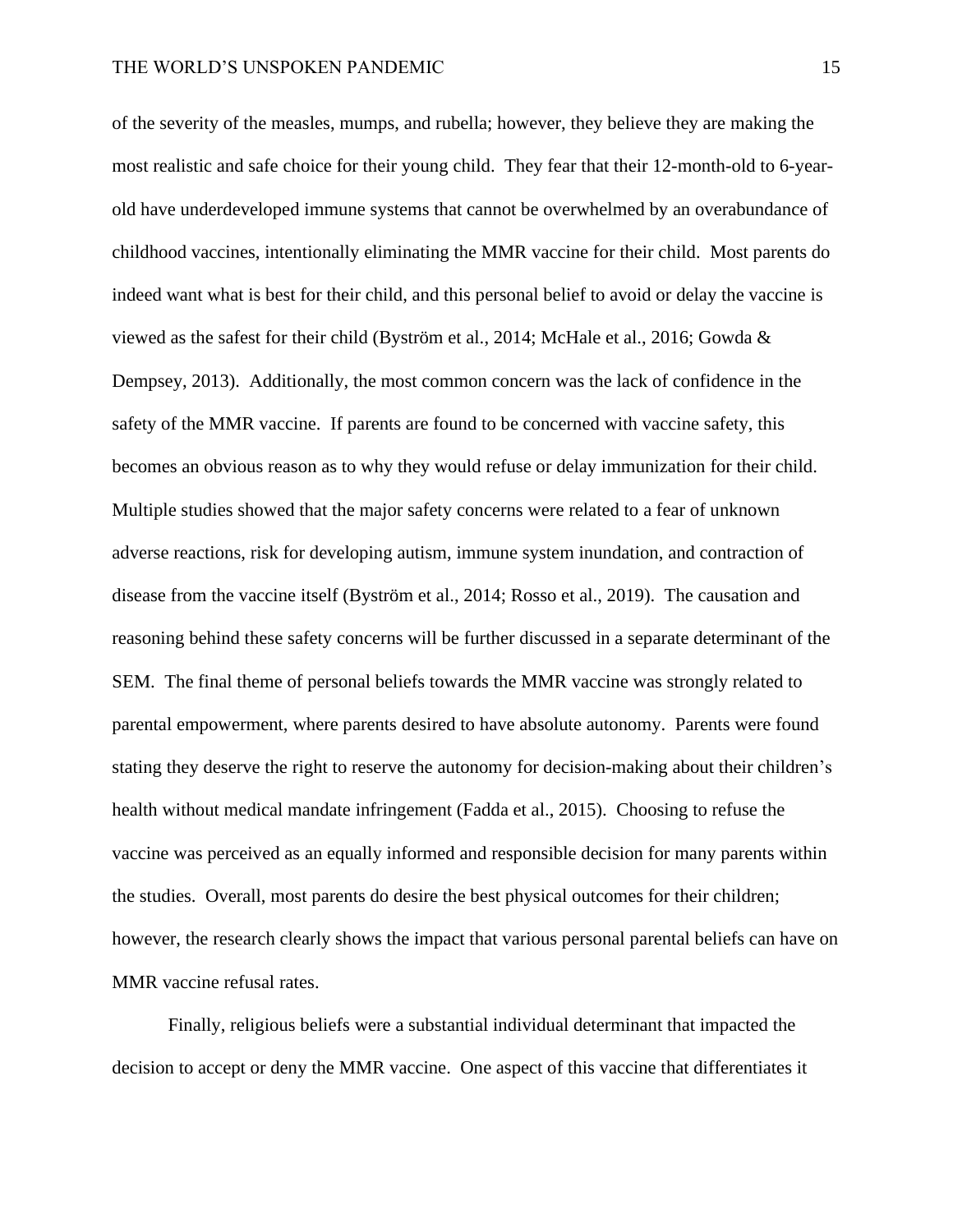from the other immunization series is the fact that it has very unique and controversial components within the ingredients list. The MMR vaccine is a sterile lyophilized preparation of three different viral cultures: ATTENUVAX, which is a live measles virus vaccine propagated in chick embryonic cell cultures; MUMPSVAX which is an attenuated mumps virus from the Jeryl Lynn (B level) strain propagated in chick embryonic cell cultures; and MERUVAX II, which is a live rubella virus composed of the Wistar RA 27/3 strain. This strain utilizes a growth medium known as Minimum Essential Medium (MEM), which can be defined as "a buffered salt solution containing vitamins and amino acids and supplemented with fetal bovine serum containing human serum albumin and neomycin" (RxList, 2021). This medium is then propagated in WI-38 human diploid lung fibroblasts. This MERUVAX II live rubella vaccine specifically utilizes a propagation technique from cells of an electively terminated pregnancy of a three-month-old female fetus during the 1962 rubella pandemic (McKenna, 2018). Throughout research of the selected literatures, this concept became a major underlying concern within the religious and prolife community. With this particular vaccine production process in question, the ethical dilemma for parents within this community rises. Various studies revealed the cost versus benefit that these parents face, involving the question of objectionability of this vaccine's production in comparison to the overwhelming dangers of unvaccinated children (Anello et al., 2017; Wombwell et al., 2015). Overall, it became clear that religious beliefs became a major proponent in vaccine hesitancy and refusal, as many parents could not overlook this difficult ethical consideration of the vaccine. To restate, the effect of these highly individualized personal factors of education levels, personal attitudes, and religious beliefs had extremely evident correlation with MMR vaccine hesitancy and refusal in parents across the world.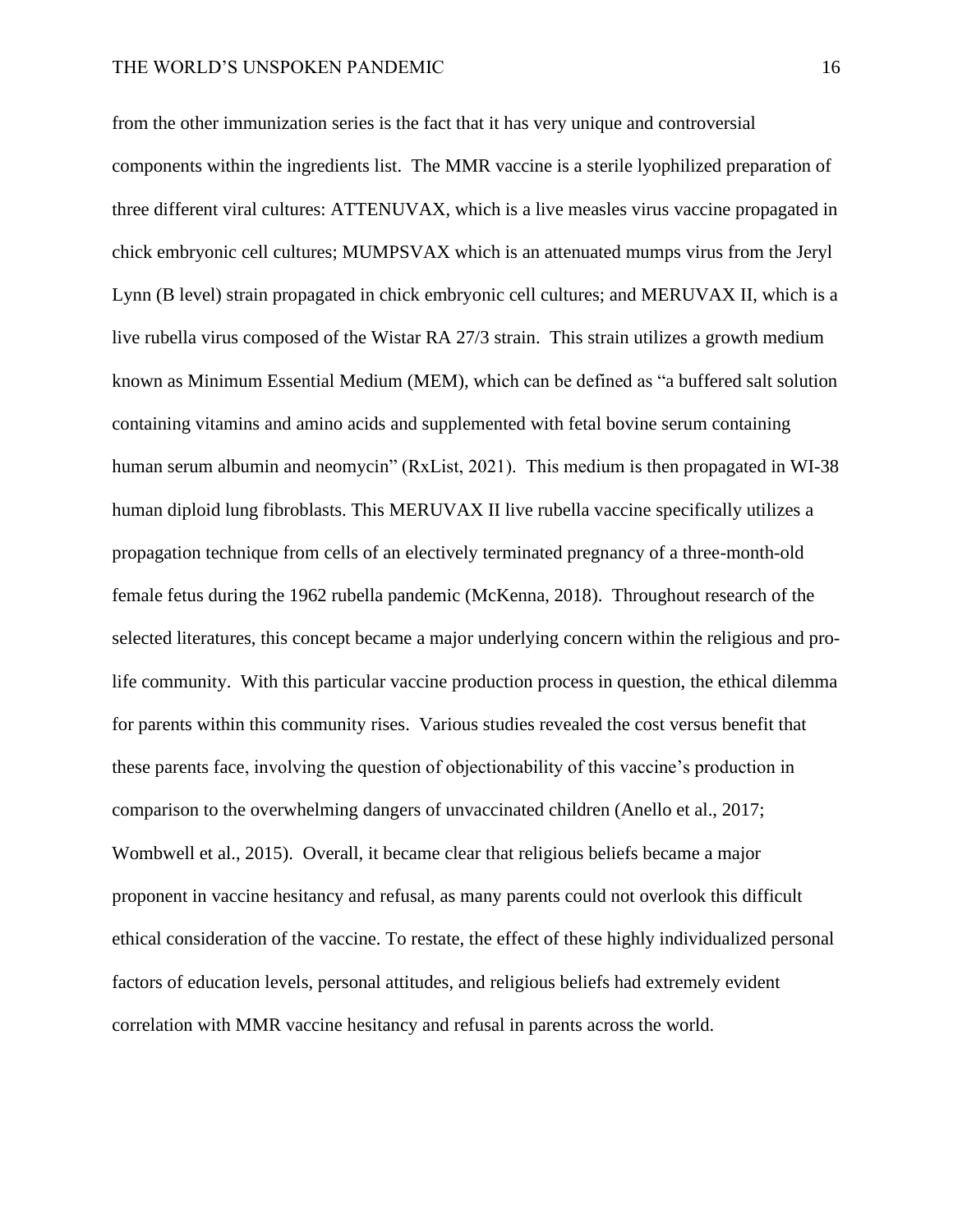**Interpersonal Determinants.** Aside from the individual highlights, the interpersonal determinants of the SEM also were found to have a strong impact on MMR vaccine hesitancy, as they relate to cultural, social, and familial influence. This can involve family, friends, colleagues, and overall cultural impacts. With further review of all of the articles, interpersonal themes were found to revolve around factors such as the significance of familial culture, marital status, and opinions of respected friends and family in regard to the MMR vaccine.

First, the culture of the parents had a significant effect on vaccine hesitancy. Specifically, multigenerational family decision-making greatly impacted the attitudes of the parents (Fadda et al., 2015). In various European countries such as Switzerland, the United Kingdom (UK), and Germany, parents described their reasoning towards MMR vaccine refusal to be largely related to the fact that vaccine avoidance had been a decision made by multiple generations of their ancestors. Therefore, they believed that doing anything different from their cultural history would be disrespectful to the years of family history behind them.

Another major interpersonal influence found amongst many of the parents included a reported cultural history of the complementary medicine movement or homeopathy. This cultural and traditional medicinal practice overtook a vast majority of the parental attitudes towards vaccine hesitancy. This worldwide practice is defined as an alternative approach to medicine that focuses on the body's ability to cure itself through natural immune boosting substances. Therefore, parents within these studies showed a desire to refuse the contemporary MMR vaccine and instead focused on obtaining homeopathic prophylactic injections to increase white blood cell counts to fight diseases, focusing on diet/supplements/plant extracts as immunity boosters, or allowing their child to build their own immunity to these diseases through natural exposure to measles, mumps, or rubella (Cassell et al., 2016; McHale et al., 2016). In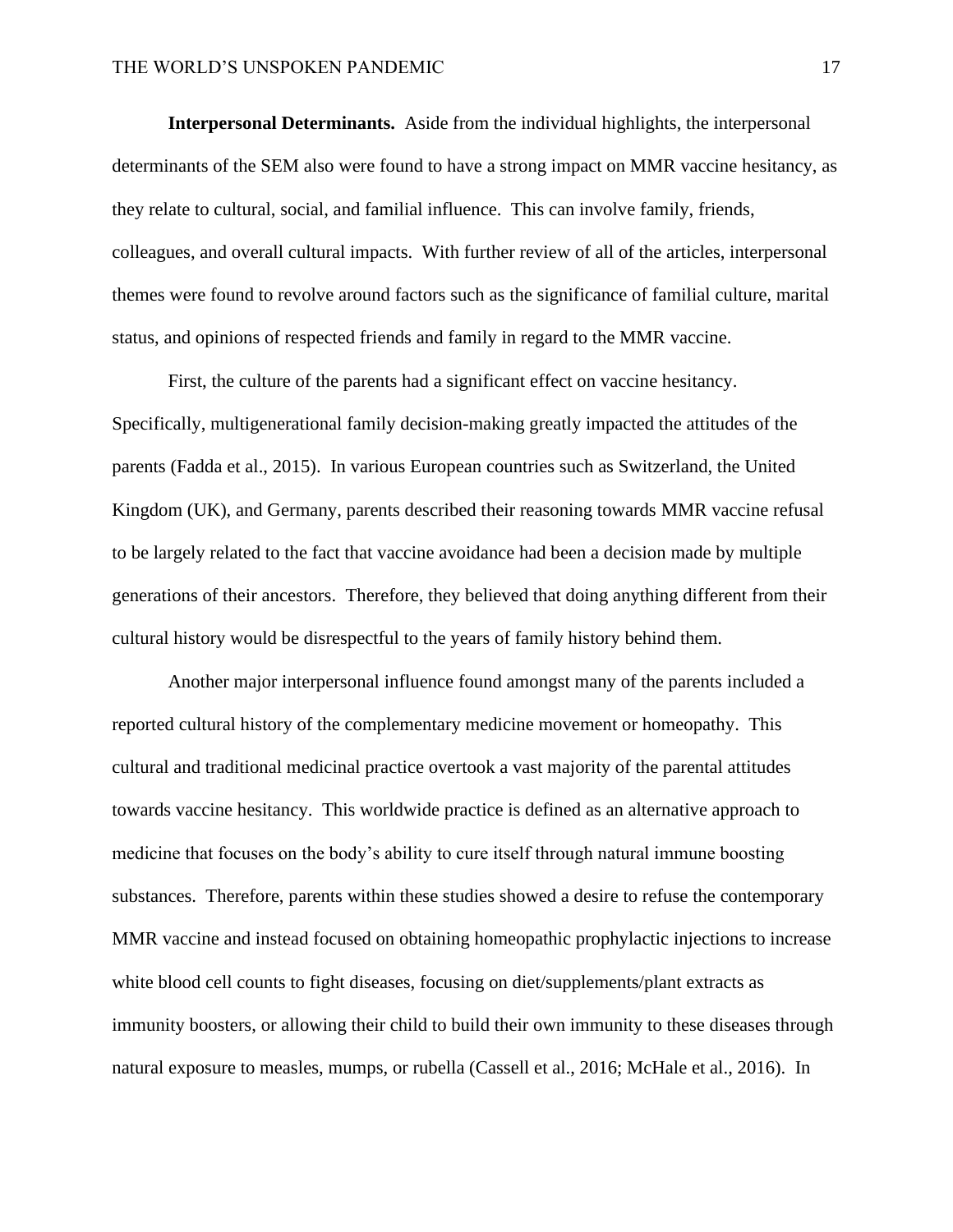#### THE WORLD'S UNSPOKEN PANDEMIC 18

fact, one particular study in Canada revealed that only 2.35% of Canadians showed vaccine hesitancy for their children in 2017; however, as of 2021, 13% of parents within the study expressed a desire to utilize these alternative practices for their children, showing the substantial increase in homeopathy in relation to the MMR vaccine hesitancy movement (McGregor & Goldman, 2021). Traditional practices of families and homeopathic medicinal movements clearly show substantial influence on the vaccine hesitancy discussion.

Additionally, marital status played a key role in parental decision-making. It was found that those who are unmarried, divorced, or separated were much more likely to have diminished MMR vaccine uptake (Anello et al., 2017; Kempe et al., 2020). In particular, an Italian population-based cohort study conducted by Anello et al. (2017) found that out of a study of 145,571 children within the specified region, children with married parents accounted for 9.65% of unvaccinated children; however, a larger 14.0% of unvaccinated children had unmarried, divorced, or separated parents. Thus, some studies revealed that marital status is a determinant in MMR vaccine refusal and hesitancy, and the reasoning behind this may be related to the parents' inability to make time for vaccine scheduling, lack of social support, and inability to afford healthcare access due to single parent income (Anello et al., 2017; Kempe et al., 2020).

Finally, the interpersonal relationships of parents and friends or family had a high rate of influencing MMR vaccine hesitancy. This effect can be related to the reported sharing of negative information or negative experiences concerning this vaccine. Multiple studies revealed that the spread of misinformation or opinions such as harmful side effects, autism development conspiracies, or personal desire to leave children unvaccinated spread like informational wildfire through parents globally (Ashkenazi et al., 2020; Hadjipanayis et al., 2020; Miko et al., 2019). In fact, a large-scale survey of 18 European countries revealed that 29% of parents who chose to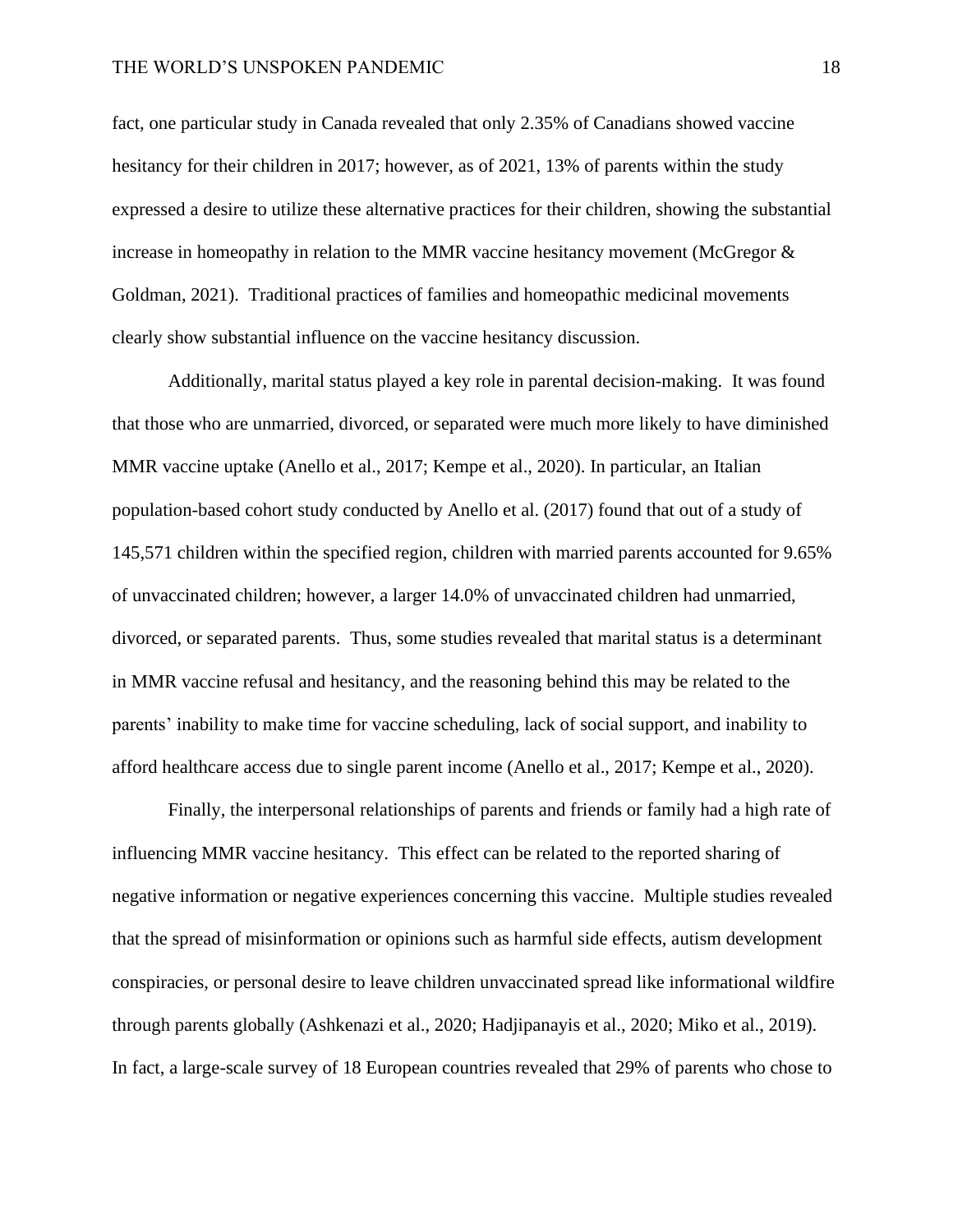refuse the MMR vaccine based their decision off of negative information obtained from friends or family (Hadjipanayis et al., 2020). Therefore, it is evident that the interpersonal determinants parents experience on a day-to-day basis have strong correlation with vaccine hesitancy.

**Organizational Determinants.** The organizational influence within the SEM involves a much higher impact than individual and interpersonal factors. Organizational determinants involve governing institutions that may affect the health-care decisions of the individual. While the other determinants had influential factors, this determinant focused on one overarching theme: healthcare mistrust. For example, two studies reported that the healthcare system was a major factor affecting the decision-making of parents towards the MMR vaccine (Miko et al., 2019; McHale et al., 2016). One major influential factor affecting parents and this vaccine involved an overwhelming mistrust in the healthcare system, including doctors, nurses, healthcare management, and the pharmaceutical industry. One study in particular conducted by Reuben et al. (2020) used a linear regression analysis with a Parental Attitudes about Childhood Vaccines Scale (PACV) to analyze parental relationships with the MMR vaccine, with high PACV scores (>50) indicating strong vaccine hesitancy among parental participants. Results of this study showed that healthcare and provider mistrust were primary predictors for vaccine hesitancy among parents, with high PACV scores between 50 and 75 indicating low levels of trust in the healthcare system. Reasoning for the mistrust included, but was not limited to, beliefs that the healthcare system is either misinformed or has ulterior motives for administering the MMR vaccine, such as massive financial profit by the pharmaceutical companies and/or providers. Parents within these studies further claimed that they believe healthcare providers are misinformed about vaccines, that doctors and nurses themselves do not trust the vaccines they administer, and that healthcare providers are protected from liability for harm caused by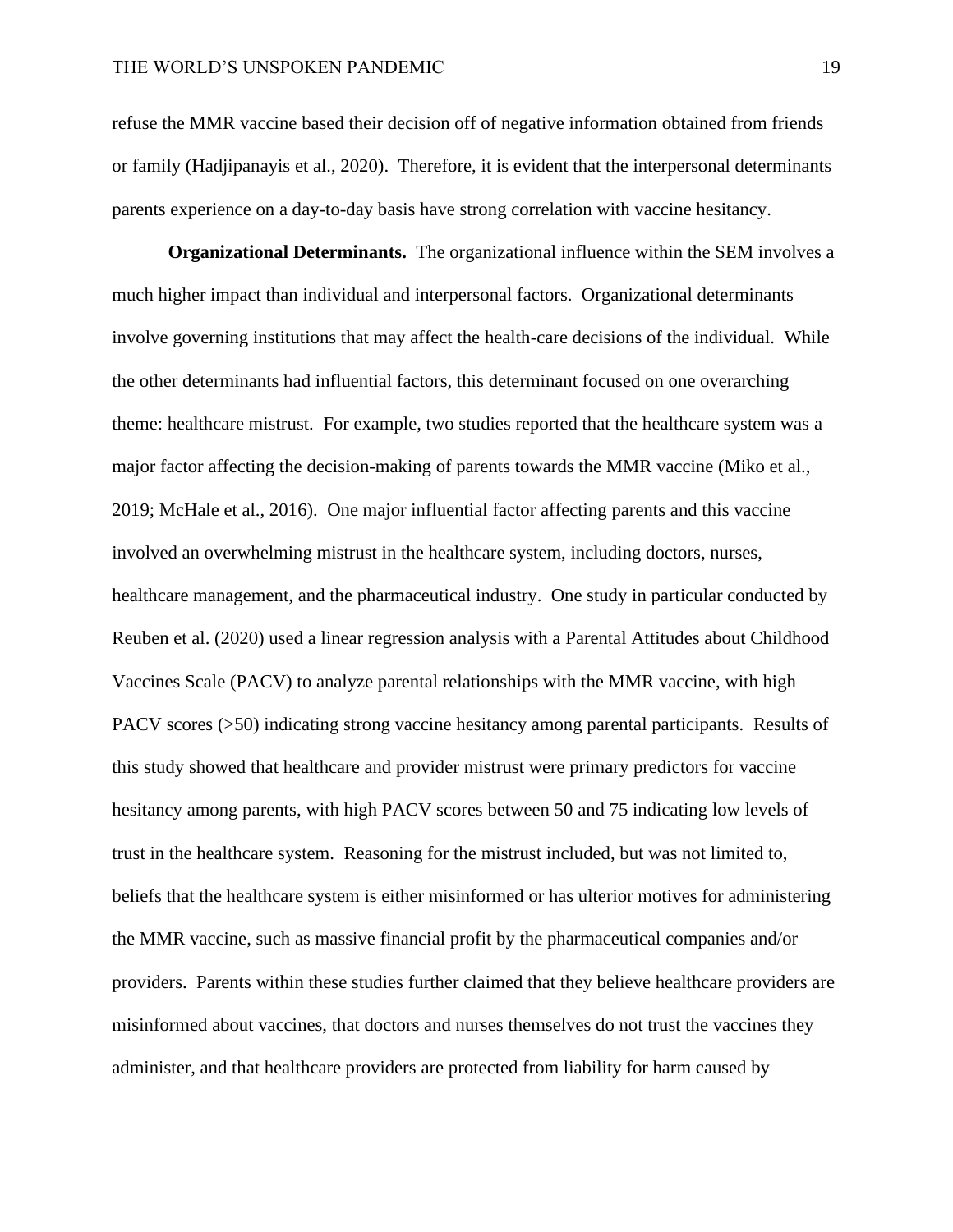#### THE WORLD'S UNSPOKEN PANDEMIC 20

vaccines, resulting in an increased desire for the healthcare system to push the vaccine and a decreased desire for parents to obtain it for their children. However, other major factors found within the literature included a lack of clear communication between provider and patient or feelings of judgment or harassment if expressing vaccine hesitancy to the provider (Reuben et al., 2020; Gowda & Dempsey, 2013). It is clearly evident that factors that influence parental decisions towards the MMR vaccine have substantial external influence.

**Community Determinants.** Further branching into the external factors that affect parent's attitudes towards the MMR vaccine results in an analysis of community determinants. This category largely involves societal norms, values, and overall surroundings of an individual greatly affecting healthcare-related decisions and results. The research of selected literature yielded a common theme of community influence that is an extremely prominent factor in today's society: the anti-vaccination movement and campaigning strategies, engulfing a community informally known as "anti-vaxxers." Although the reasoning behind vaccine hesitancy and refusal can clearly be individually, interpersonally, or organizationally related, the effect that these anti-vaccination strategies have on parents in their decision-making is evident within the literature. The anti-vaccination movement is constituted of a vaccine refusal trend due to numerous reasons, many of which have been discussed; however, the campaigning tactics of this anti-vaccination movement have crept their way into social media and internet organizations, spreading factual and non-factual information alike about the vaccine, highly influencing parents. In relation to the previously discussed organizational determinant of healthcare and provider mistrust, the fact remains that many parents receive the majority of their information concerning the MMR vaccine from the internet/social media, rather than their provider or a trusted source of information. In fact, one cross-sectional study of parents within the United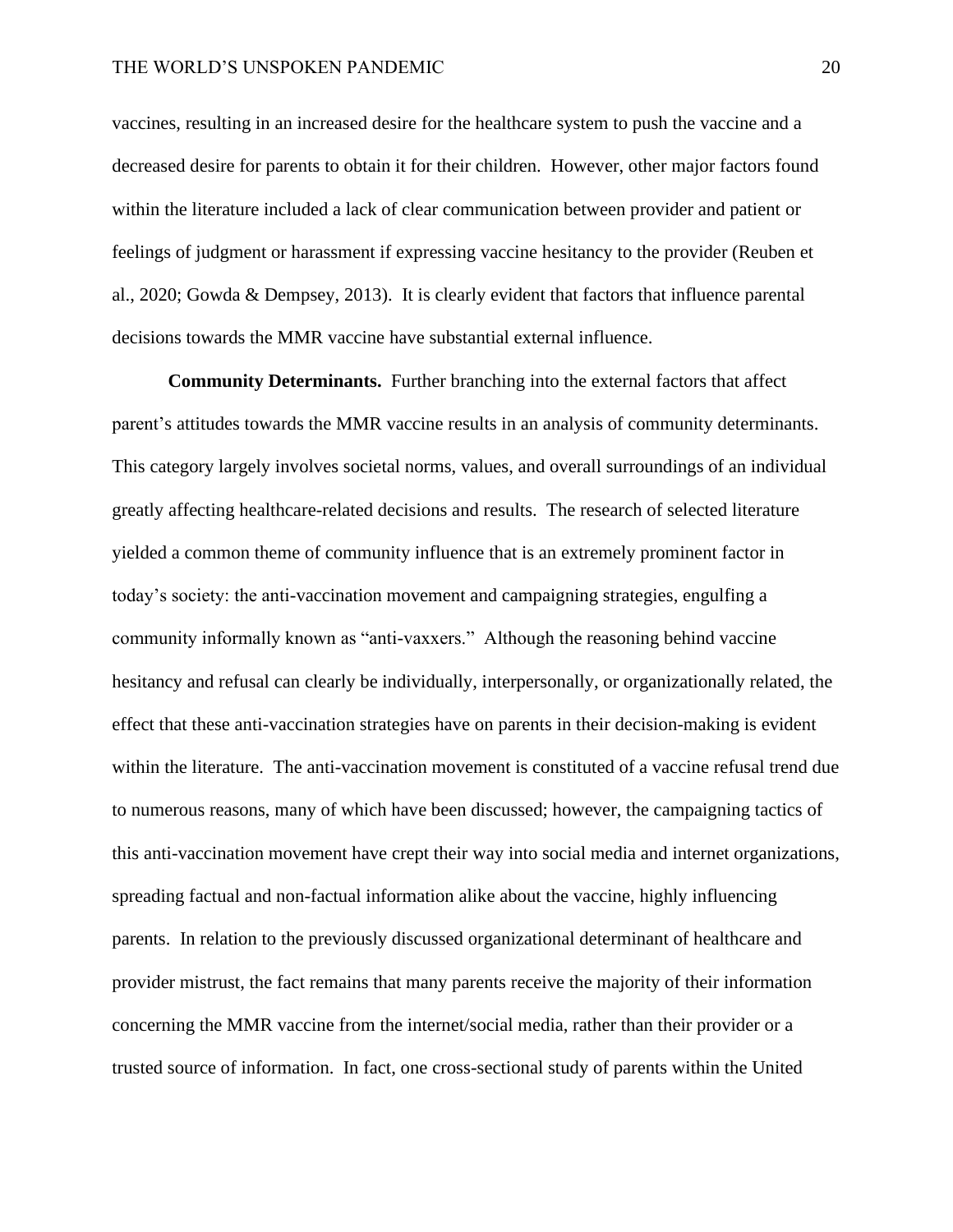States found that 19% of parents obtain information regarding the vaccine from the internet, and 13% of information from social media respectively (Ashkenazi et al., 2020). This same study revealed that parents whose main source of information was social media or the internet had a completed MMR immunization rate of 45% for their children, in comparison to parents whose major source of information was their trusted providers, which resulted in a MMR immunization rate of 85%. Multiple studies in countries around the world found very similar conclusions, revealing that the anti-vaccination community and its campaigning techniques held substantial weight in the refusal of parents allowing administration of the vaccine, including Miko et al. (2019) in Romania, Gowda and Dempsey (2013) in the United States, Fadda et al. (2015) in Switzerland, Rosso et al. (2019) in Italy, and many others. According to Reuben et al. (2020), this can be related to the fact that "Anti-vaccination sites focus on emotional appeals, including personal testimonials using pictures and stories of children allegedly harmed by vaccines, threatening needle imagery, and calls for responsible and ethical parenting through standing against harmful vaccinations." These websites were also found to utilize vaccine-related autism conspiracies, as well as emphasize the supremacy of homeopathic medicine over "toxic" vaccine ingredients, in an effort to further engage parents towards avoidance of the MMR vaccine for their children. When pertaining to the safety of their child, parents rightfully become much more inclined to take this type of information very seriously; therefore, it is apparent that the antivaccination community continues to play a substantial role in the rise of MMR vaccine refusal.

**Public Policy Determinants.** The final determinant of the SEM includes the highest and most general category of legislation with national, state, and local laws. This public policy determinant describes how these governmental decisions affect health-related issues amongst the general population. Just as the individual, interpersonal, organizational, and communal factors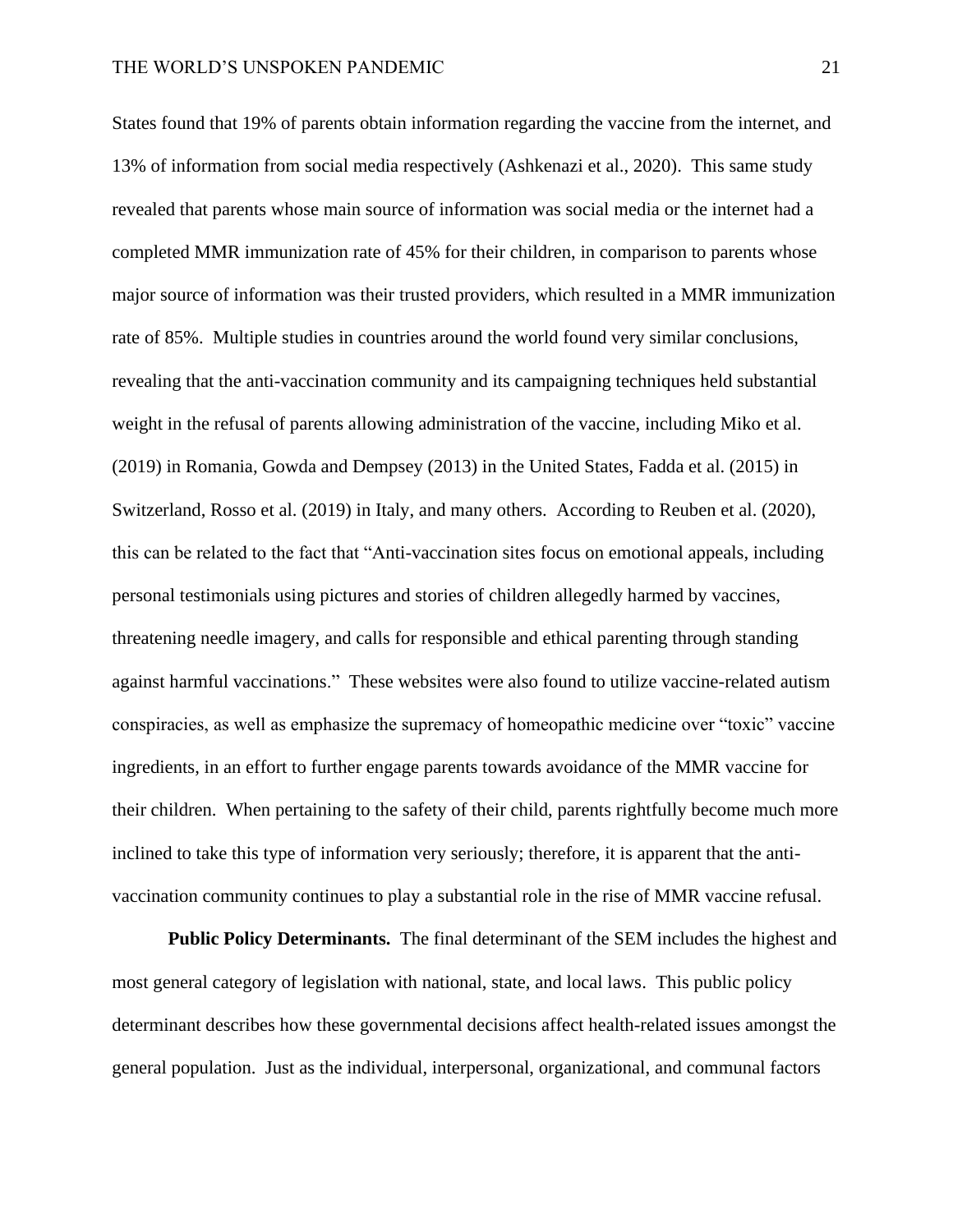can influence vaccine hesitancy among parents, so can the overarching mandates made by governmental agencies concerning the MMR vaccine. According to the CDC (2021) and WHO (2020), the MMR vaccine is highly recommended to all children, with the first dose at 12 to 15 months, and the second dose at 4 to 6 years of age. However, even if the child was not vaccinated during these age ranges, two doses are still recommended at any age, with the first and second dose being, at minimum, 28 days apart. Therefore, from a federal legislative standpoint, the MMR vaccine is not a requirement for children, and is instead a recommendation by global public health officials. However, many countries around the world, including the United States, South America, Central America, Indonesia, and several European and African countries, have implemented state or country-wide mandates that do not allow the child to enter childcare institutions or kindergarten through  $12<sup>th</sup>$ -grade learning facilities unless fully immunized with the MMR vaccine (Marks & Vanderslott, 2019). It is these public policy mandates that have proven to become a highly reported influence affecting parental vaccine hesitancy around the world. The childhood immunization requirements in place begin to question parents on the delicate balance of preserving their autonomy or preserving their child's education. While school mandates appear to substantially improve MMR vaccine uptake, many vaccine-hesitant parents find these mandates to be an infringement of rights and an un-ethical ploy to increase vaccination rates, further contributing to vaccine avoidance (Hendrix et al., 2016; Gowda & Dempsey, 2013). The research articles further discovered that parents who are appalled by school vaccine mandates often opt for homeschooling options or religious exemptions to avoid vaccinating their children, further contributing to this rate of undervaccination around the world.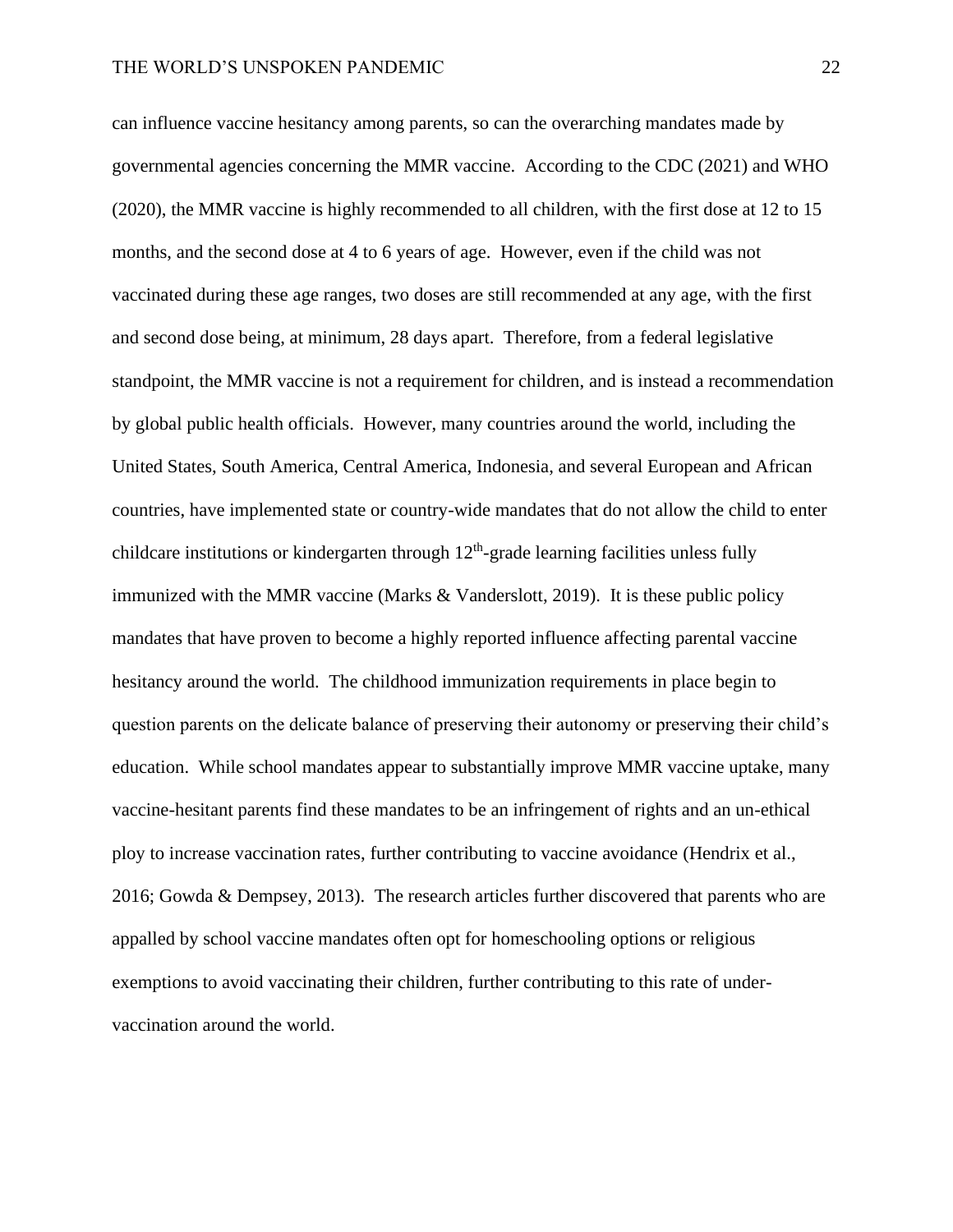It is clearly evident that the reasoning behind vaccine hesitancy among parents requires a multi-faceted approach to understand all the influential factors. Application of the SEM framework shows individual, interpersonal, organizational, community, and political factors, interconnectedly affecting the decision to reject/refuse the MMR vaccine. This framework helps one to visualize the interrelated factors that affect vaccine hesitancy in parents, while simultaneously bringing awareness about this issue can foster necessary improvement.

#### **Data Evaluation**

#### **Inconsistent and Supportive Findings**

The results of this integrative review found multiple commonalities amongst the selected literature. Using the SEM framework, many common themes were identified on final synthesis of conclusions. However, it is clear that parental vaccine hesitancy towards the MMR vaccine is a growing public health concern around the world, and that the factors influencing it are compound, intricate, and fascinating when brought into perspective. All articles revealed extremely similar factors that are influencing parents in various different countries, including individual (education, religion, and personal attitudes), interpersonal (familial culture, marital status, and relationships), organizational (patient-healthcare system mistrust), community (antivaccination campaigns), and public policy (school mandates) factors. The research all revealed this same theme that solving vaccine hesitancy is a complex issue that requires implementation and integration of solutions at all levels and aspects of life.

Inconsistent findings within the research were minimal. However, one inconsistency is related to the socioeconomic status of parents and how it affects their decision-making regarding the MMR vaccine. To be more specific, some articles revealed that low socioeconomic status was affiliated with lower vaccine coverage due to inability to access healthcare services;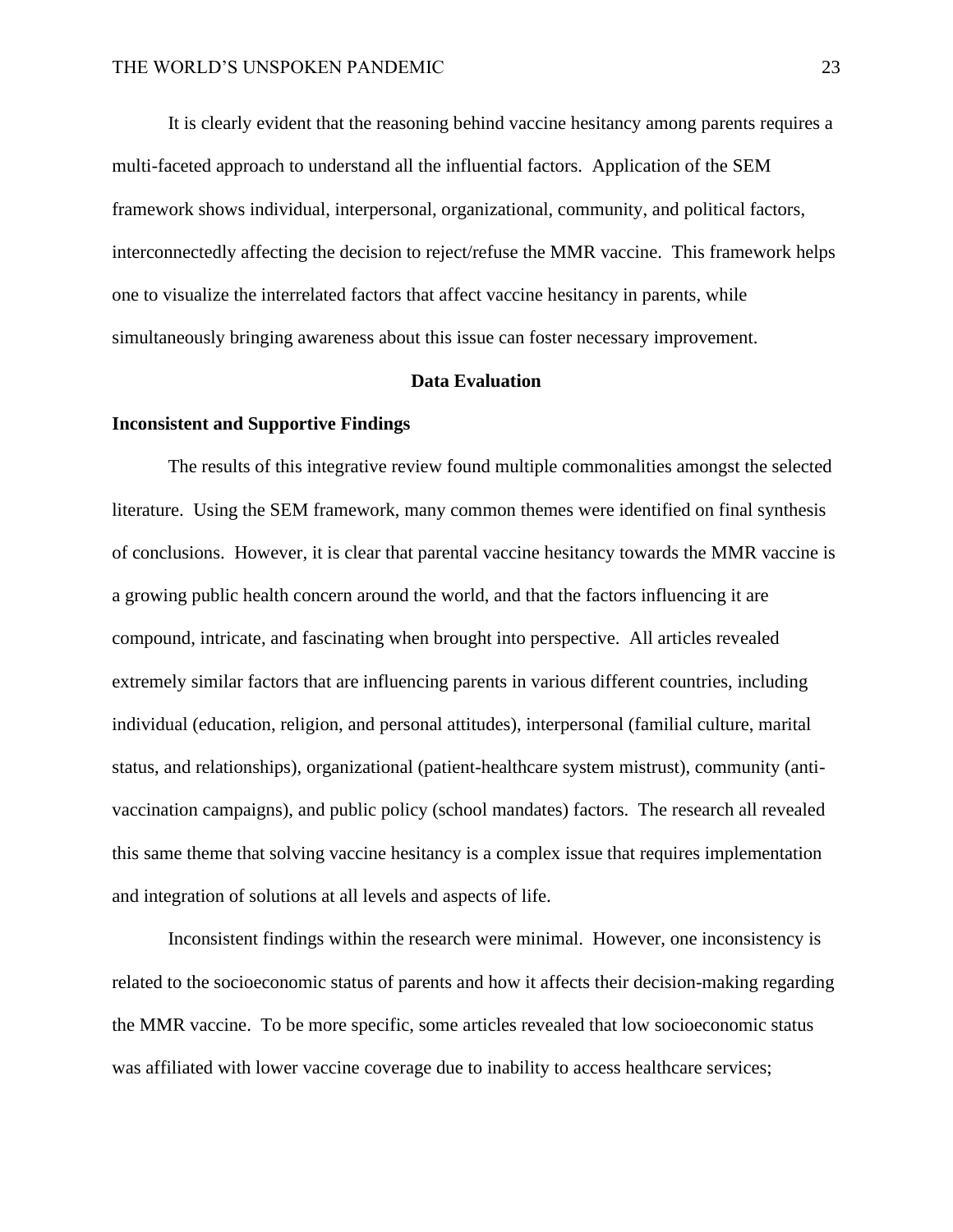however, other similar articles revealed that higher socioeconomic status was associated with lower vaccine coverage due to the ability to seek other forms of private healthcare. Other articles claimed that the findings related to socioeconomic status were inconclusive. Although this was the main inconsistency found throughout the selected literature, the findings still reflect on the need for solutions in regard to the MMR vaccine hesitancy movement, as it is affecting parents and children from all walks of life.

#### **Strengths**

#### *Strengths of Articles Included within the Study*

Careful search of databases using key terms, and inclusion and exclusion criteria helped to identify relevant articles. Also, by using the Johns Hopkins Levels of Evidence, the strength of evidence was established. Due to this article selection process, the articles chosen were also all scholarly and primary sources, thus significantly contributing to the credibility of this project. Finally, the research selected for this literary review came from a compilation of multiple authors from different countries within the last ten years, with all showing the common themes emerging on this topic. These articles revealed many similarities concerning the reasoning behind parental vaccine hesitancy towards the MMR vaccine, and, in addition, all articles deduced the same conclusion: there is a need for action in this particular public health crisis. Overall, the criteria with which these articles were selected, as well as the commonalities of presenting themes, bring great strength to this integrative literature review.

#### *Strengths of Study Methodology*

This study used the methodology of an integrative literary review. An integrative literature review is a research technique that identifies and selects multiple research studies in order to answer the originally stated research question and purpose. The research question for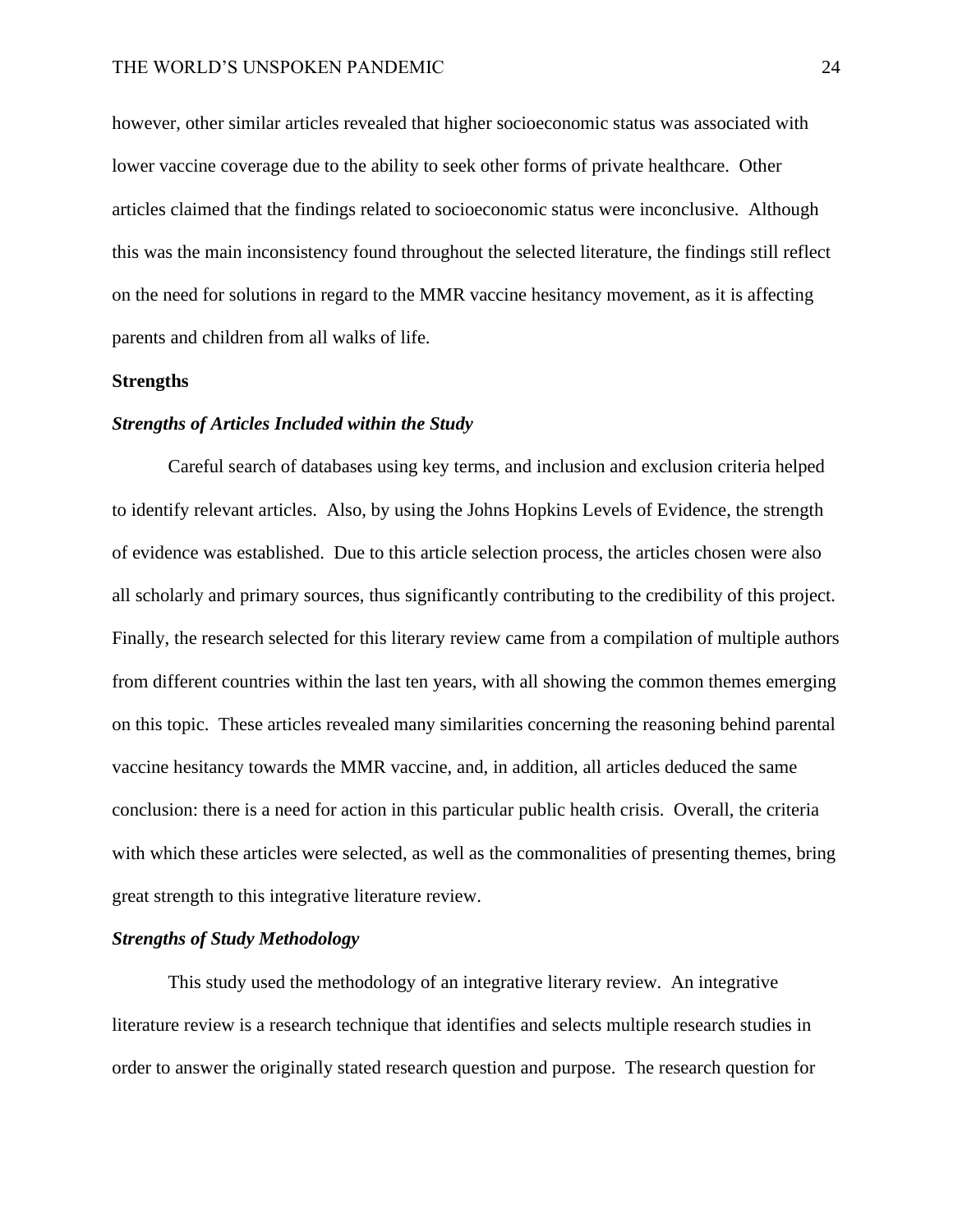this literature review involved analyzing what leading factors are contributing to MMR vaccine hesitancy. To answer this research question, this integrative literature review utilized the scholarly articles to bring together a well-rounded and all-encompassing perspective of the common themes found in the research. This allows the research study to be comprehensive, while assisting in elimination of bias from using one article, which may have led to researcher bias. This integrative literature review also desired to analyze parents around the world, rather than in one country; therefore, using a systematic review process significantly strengthened this project to give an all-inclusive viewpoint of multiple authors from different countries worldwide. This integrative literature review also utilized the PRISMA flowchart, Whittemore and Knafl (2005) methodology, and the SEM to assist in organizing them throughout the synthesis. The Whittemore and Knafl (2005) methodology allowed rigor to be added to this study by laying the groundwork for this integrative review and utilizing diverse research methods to conclude evidence-based data findings. The SEM further strengthened this study by providing an organized theoretical framework that emphasized the interconnectedness of each theme from the research findings. Overall, the integrative literary review has proven credibility and is a significant contribution to the literature.

#### **Limitations**

#### *Limitations of Articles Included within the Study*

Although there are various strengths associated within the research of this study, one would be remiss to neglect the limitations within the article selection. First, the findings from individual research are highly subjective based on the individuals who were interviewed or studied. Each parent may come from a different experience or position, even if they are within the same region of the world. This makes it difficult to adequately generalize the information to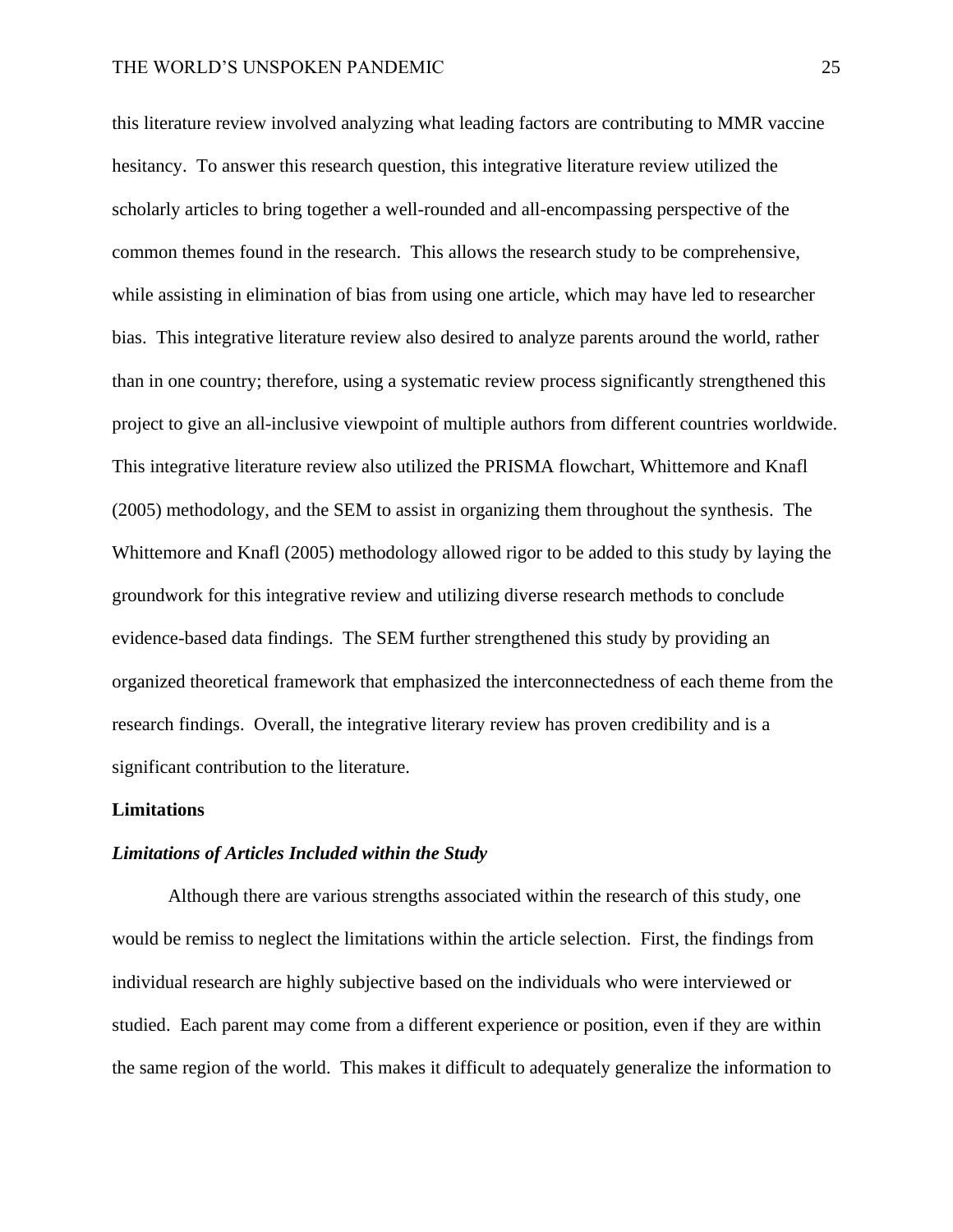#### THE WORLD'S UNSPOKEN PANDEMIC 26

every parent in the world who is vaccine hesitant; however, the overwhelming similarities of these parents does aid in manifesting the common themes to guide future research. In relation to the SEM, that there is a larger gap in organizational, community, and public policy determinants. Although the research revealed extensive information surrounding individual and interpersonal determinants, the higher external factors require much more research to proportionate the information in this review. Finally, the largest gap within the article selection included the consistent call for further research to be performed in relation to this topic. Each article would conclude with the need for future studies to take place in order to find solutions for this worldwide public health concern. This ultimately shows the inadequacies lying within the current research, as there is an overwhelming necessity to resolve the issue of MMR vaccine hesitancy through future research studies. Furthermore, only articles with the English language and full-text accessibility were included, opening up the possibility of some research being left out of this review. Ultimately, although the included articles provide great strength and validity to this study, limitations still become a possibility when reviewing such substantial and comprehensive research studies.

#### *Limitations of the Study Methodology*

In addition to the limitations of the research articles, there are also areas of limitation in the chosen integrative literature review study methodology. First of all, an integrative literary review analyzes a wide majority of articles; therefore, some of the information, although valuable and relevant, is unable to be included within this particular study, such as other factors contributing to parental hesitancy and interesting background information in order to keep the synthesis within the defined frameworks and to avoid redundancy. The study also failed to incorporate articles outside of the English language, which may result in some unreported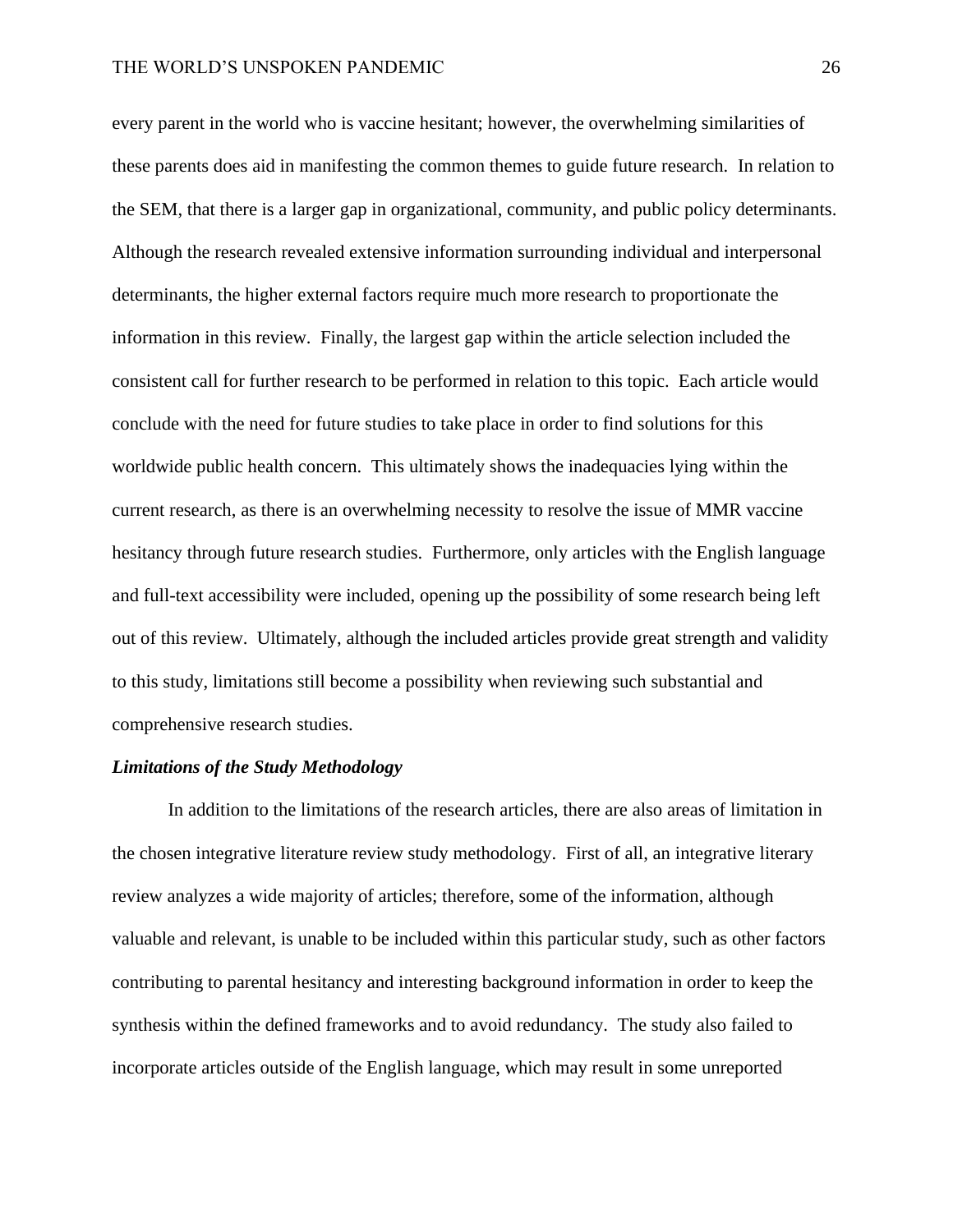#### THE WORLD'S UNSPOKEN PANDEMIC 27

information or studies. Furthermore, only full-text articles were included within this integrative review, which may further limit this thesis. In addition to this discussion of various articles, included the possible failure to include statistics, which can portray less then accurate pictures and comparisons. Furthermore, this comparison of articles may lead to the risk of bias of the researcher through misleading reporting of methods used, ambiguous interpretation of nonsignificant results, or inappropriate exploitation of a patient population not included with the study. Finally, although the PRISMA flowchart was followed, there is continuous possibility that not every relevant article was included within this research study, leading to possible gaps. Overall, the integrative literature review clearly has limitations to its methodology; however, it served as an excellent study method for this synthesis due to its numerous previously discussed strengths.

#### **Implications and Recommendations**

The findings regarding parental hesitancy towards the MMR vaccine revealed a growing public health issue and a need for future research and solution. Although this improvement is a worldwide public health priority, parents still deserve to be treated and handled in a respectful manner in order to combat MMR vaccine denial. Researchers are aware of many of the common factors that influence parents; however, they have yet to conclude means for improving the public concern of MMR refusal. Of the numerous factors affecting parents' decisions, including individual, interpersonal, organizational, community, and public policy determinants, at least some could be addressed. An examination of these determinants can help develop informative, reasonable, and supportive recommendations targeting parents who hesitate with the MMR vaccine.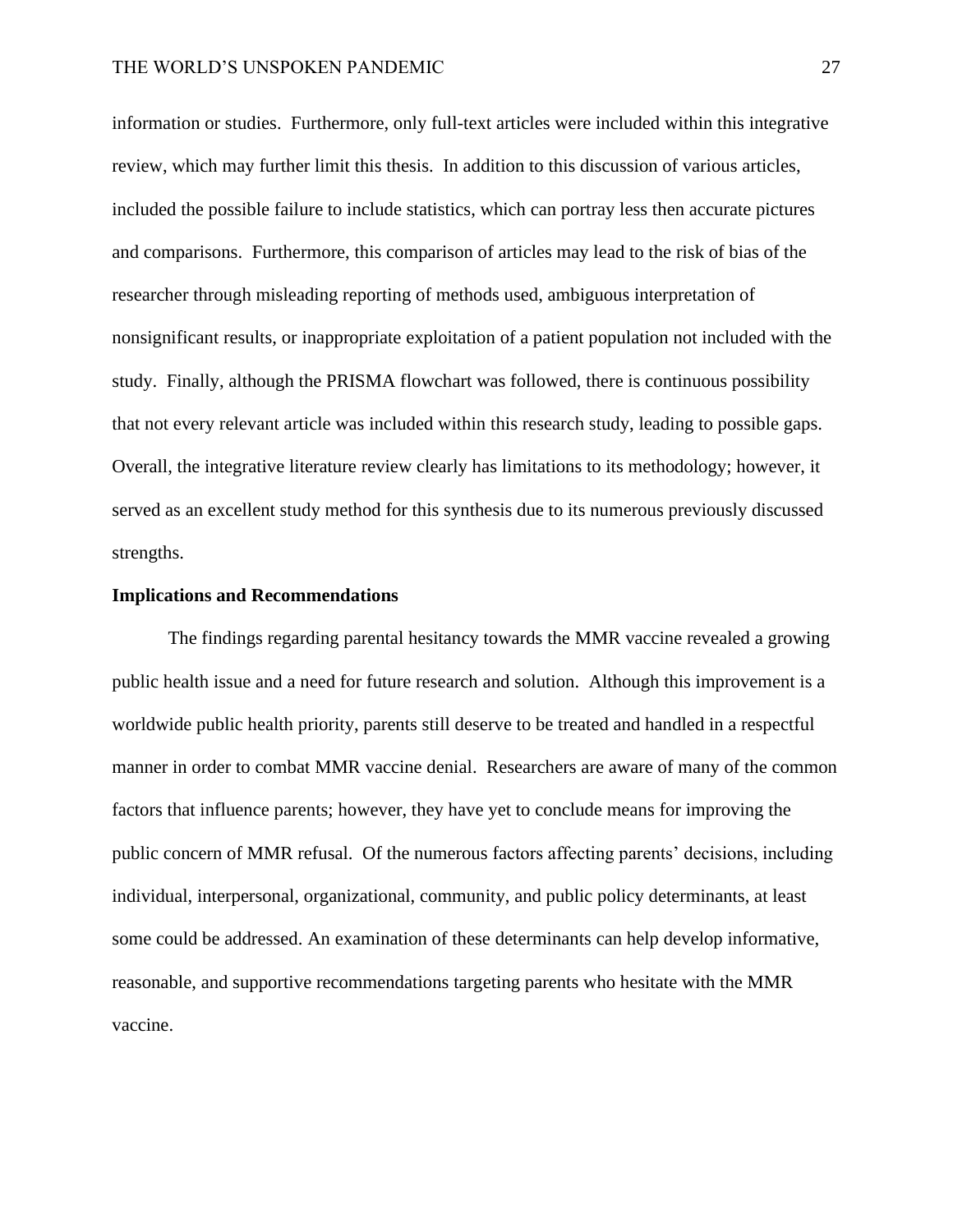Primarily, raising awareness, education level, pre-conceived personal attitudes, negative opinions from peers, false information received from anti-vaccine campaigns, and answering questions of parents can truly enhance trust with the healthcare team. Although these categories involve extremely different aspects of personal lifestyle, they can simultaneously unite with one recommendation of solution: proper education from a trusted healthcare team. Many of the studies that included parents who willingly refused the MMR vaccine often were informed of incorrect information surrounding the vaccine, specifically related to harmful side effects or diseases. Most of this incorrect information was obtained through anti-vaccination campaign beliefs and internet/social media influence. In order to combat this, proper education from the healthcare team is vital. One prime example of implementation could include the SDM model. This model involves creating a judgment-free zone for the parent, while providing high quality information to create supportive and informed decision making (Elwyn et al., 2012). The SDM model begins by finding out the parent's viewpoints on a subject in order to find the underlying beliefs or concerns. Once established, the clinician is able to understand what is important to the parent so that the healthcare team can properly inform the parent of evidence-based information to reduce any fears and address false beliefs or concerns. The healthcare team may then come alongside the parents in order to support the deliberation of their options. According to the SDM model, the healthcare team contributes to this process through the following: "choice talk", which is informing the patients of reasonable options with minimal and easy-to-understand verbiage; "option talk", which gives more thorough details of the discussed options to the parent; and "decision talk," which involves supporting the consideration of preferences and deciding what is best for this parent. All parents are unique, especially in relation to their decisionmaking for their child. Therefore, it is important for the healthcare team to come alongside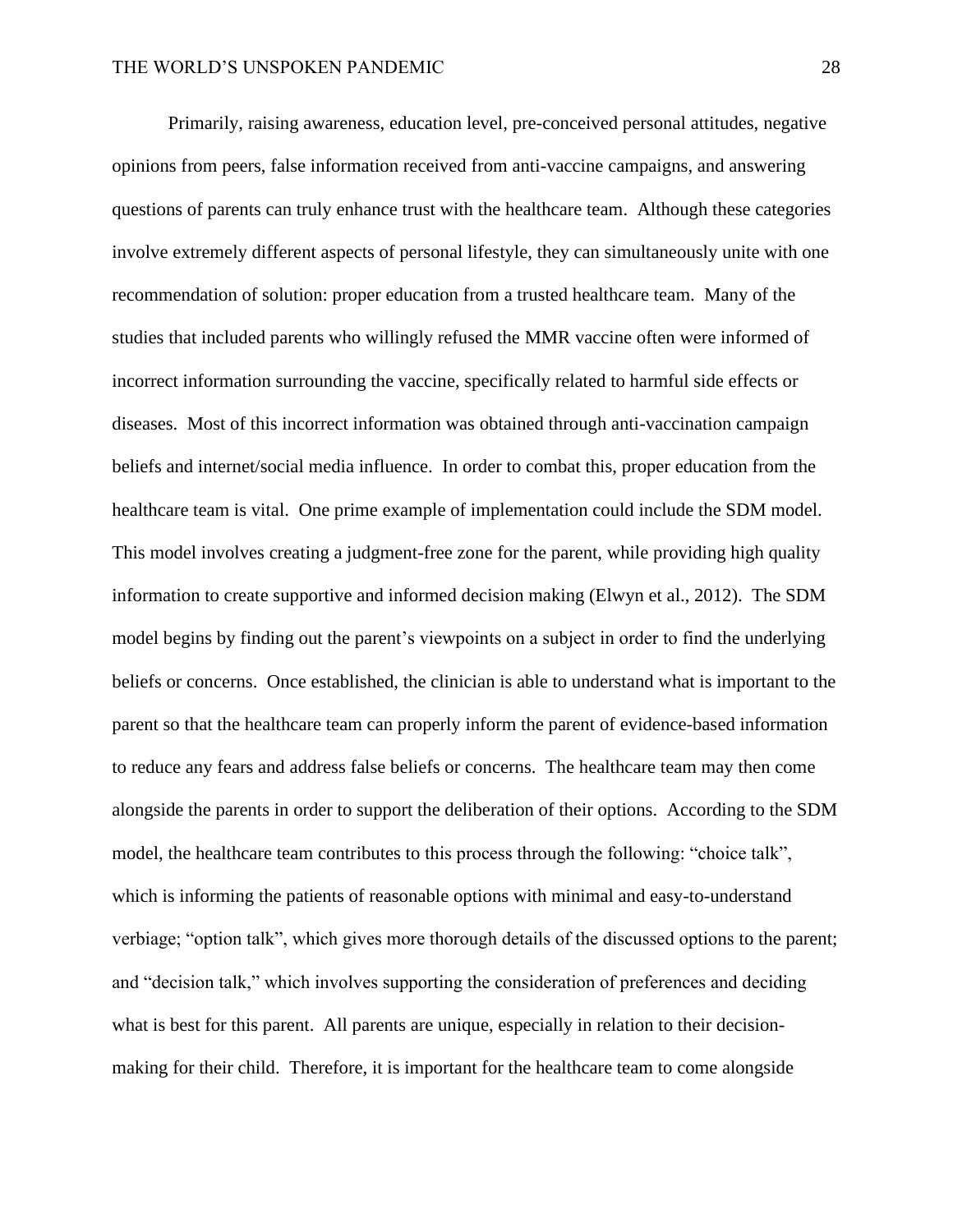parents in the difficult decisions of their children's healthcare in order to promote comfortable patient-centered care and a trusting learning environment to master healthy promotion of the MMR vaccine.

In addition to this educational need, a larger ethical concern lies within the depths of the MMR vaccine and parental hesitancy. Some concerns may be surrounding the preparation of the vaccine itself. As previously discussed, this vaccine contains MERUVAX II, the live rubella virus propagated in WI-38 human diploid lung fibroblasts (Mckenna, 2018). This aspect raises obvious refusal amongst religious and non-religious individuals alike, who find themselves within this moral predicament. Due to the nature of this rising movement, the desire for an alternative becomes essential, as solving this aspect of the MMR vaccine could result in increased vaccine uptake in many communities around the world. The research for an alternative has been largely left unexplored in most areas worldwide; however, Japan has begun implementing trials for a new MMR vaccine by replacing the WI-38 strain with the Takahashi strain using quail embryonic fibroblasts, rather than fetal inoculation techniques. As of 2019, studies in Japan have showed this strain to have an incidence of low adverse events with a high rate of immunogenicity in selected children (Nakayama et al., 2019). Although these studies still remain in clinical trials and have a strong need for further research, replacing this ethical concern with the vaccine could imply worldwide changes with vaccine uptake; therefore, it has a crucial implication worth exploring in the future. Although these recommendations may not suffice for all required needs, they truly show the need for a change within the healthcare workforce in order to achieve optimal health, patient satisfaction and trust, and outstanding advancements in research.

### **Conclusion**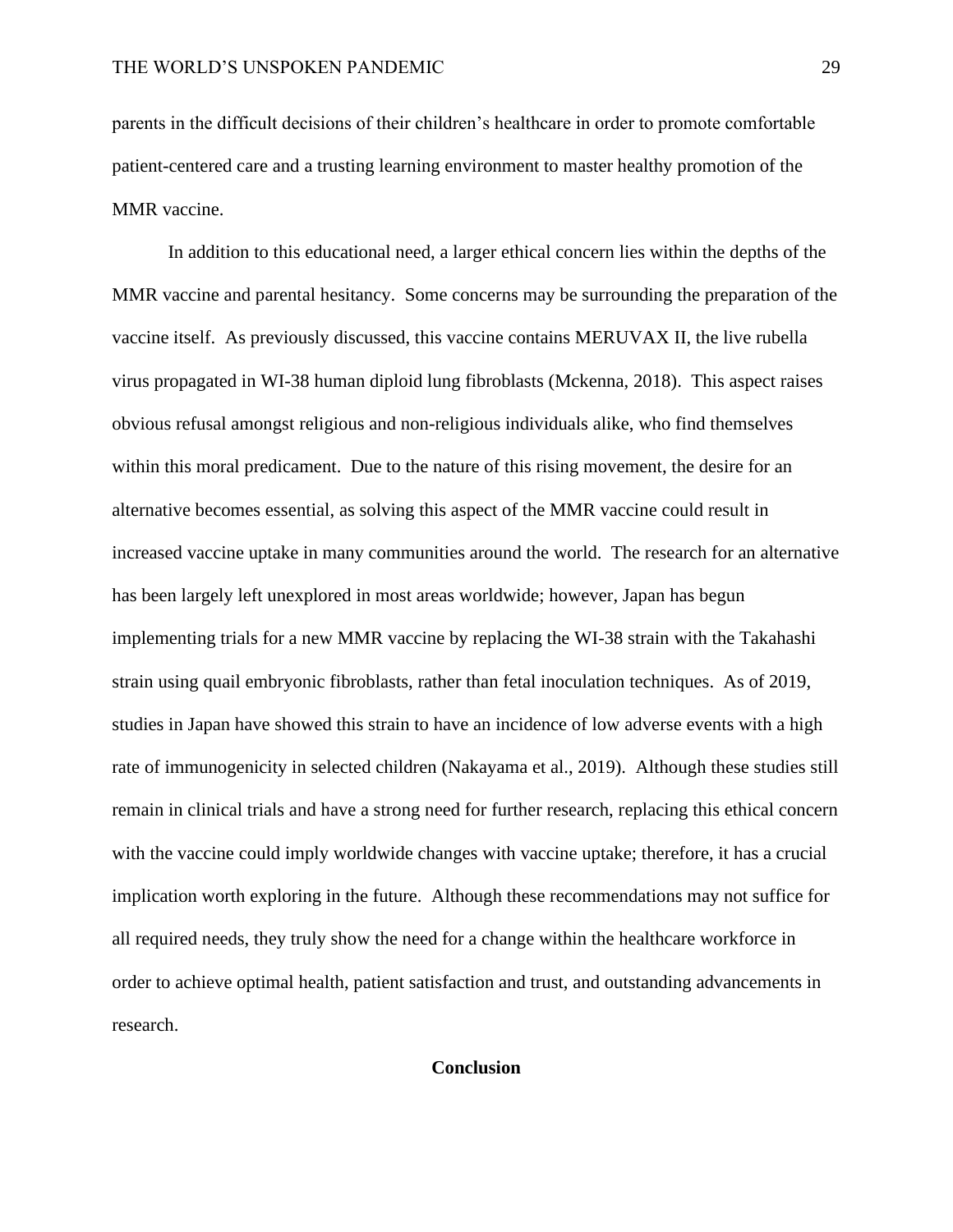This literature review explored the growing health concern of parental vaccine hesitancy towards the MMR vaccine. An integrative literature review was performed to analyze this specific issue. It is found that the individual, interpersonal, organizational, community, and public policy determinants that add to the parental stressors of MMR vaccine uptake, indicating how complex and interconnected this concept is. This study was also able to bring forth many implications to the healthcare team that can bring about change through patient-centered care techniques, as well as furthering research to strive for the best evidence-based practice. Overall, it can be concluded that vaccine hesitancy is, in fact, a growing public health concern; however, the factors impacting this decision are plentiful, unique, and intricate. Each of the individually discussed factors have substantial influence on today's parents around the world, and research surrounding this topic has considerable room for growth and improvement. Healthcare professionals have a crucial role in changing the narrative of vaccine refusal. Through keeping an awareness of these discussed factors, constantly pursuing advancements in research, and building a trusting patient-centered environment, one may begin to see revolutionary change in the worldwide pandemic of MMR vaccine refusal.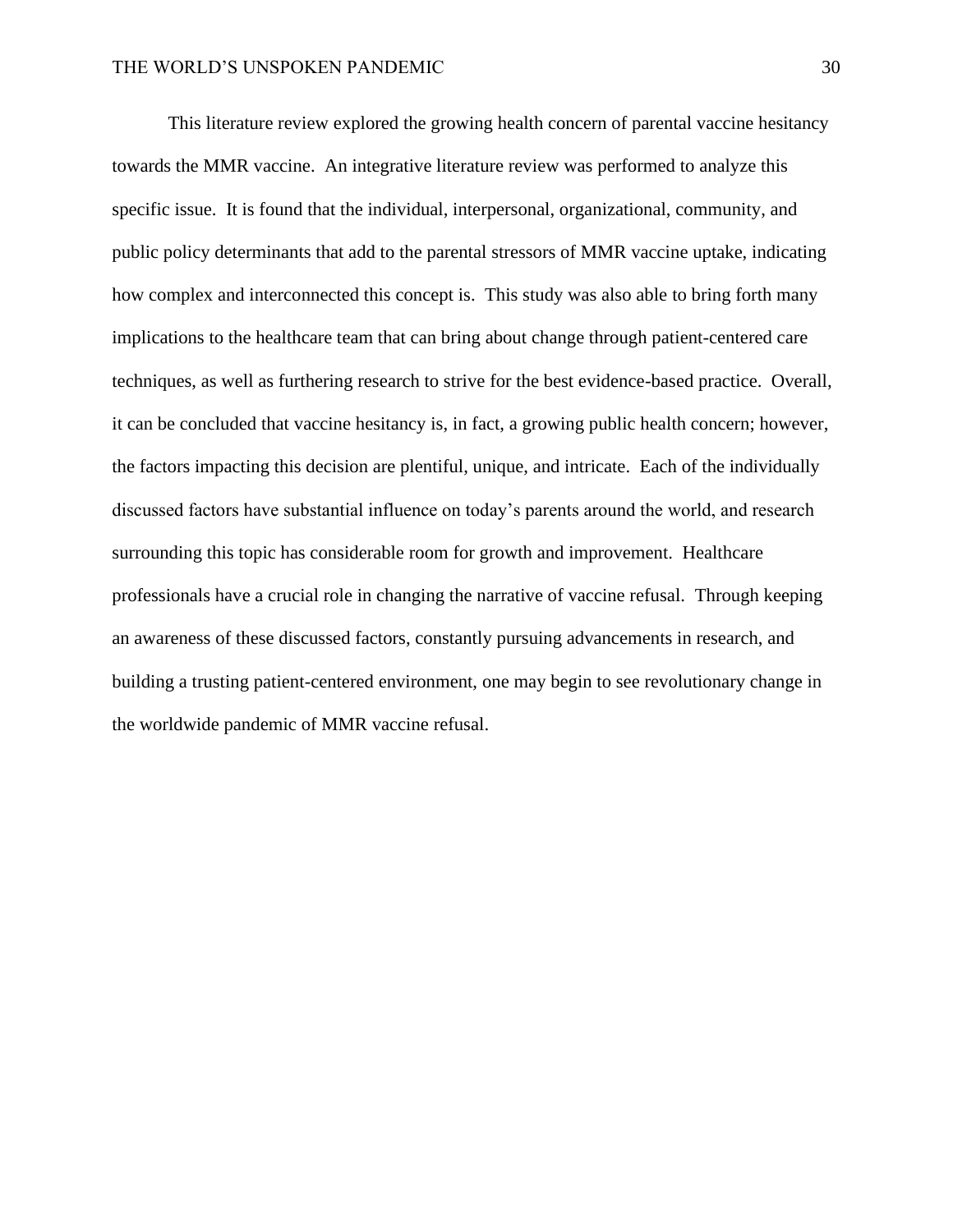#### **References**

- Anello, P., Cestari, L., Baldovin, T., Simonato, L., Frasca, G., Caranci, N., Grazia Pascucci, M., Valent, F., & Canova, C. (2017). Socioeconomic factors influencing childhood vaccination in two northern Italian regions. *Vaccine*, *35*(36), 4673–4680. https://doi.org/10.1016/j.vaccine.2017.07.058
- Ashkenazi, S., Livni, G., Klein, A., Kremer, N., Havlin, A., & Berkowitz, O. (2020, October 27). The relationship between parental source of information and knowledge about measles / measles vaccine and vaccine hesitancy. *Vaccine, 38(*46*),* 7292-7298. https://doi.org/10.1016/j.vaccine.2020.09.044
- Barnett, R. (2017, April 08). Rubella. *The Lancet, Volume 389(*10777*),* 1127-1137. https://doi/org/10.1016/S0140-6736(17)30890-5
- Benecke, O. & DeYoung, S. E. (2019). Anti-Vaccine Decision-Making and Measles Resurgence in the United States. *Global Pediatric Health*, *6*, 2333794X19862949. https://doi.org/10.1177/2333794X19862949
- Brown, A. (2021). *Models and mechanisms of Public Health*. Core Principles of the Ecological Model | Models and Mechanisms of Public Health. https://courses.lumenlearning.com/suny-buffalo-environmentalhealth/chapter/coreprinciples-of-the-ecological-model/
- Byström, E., Lindstrand, A., Likhite, N., Butler, R., & Emmelin, M. (2014). Parental attitudes and decision-making regarding MMR vaccination in an anthroposophic community in Sweden--a qualitative study. *Vaccine*, *32*(50), 6752–6757. https://doi.org/10.1016/j.vaccine.2014.10.011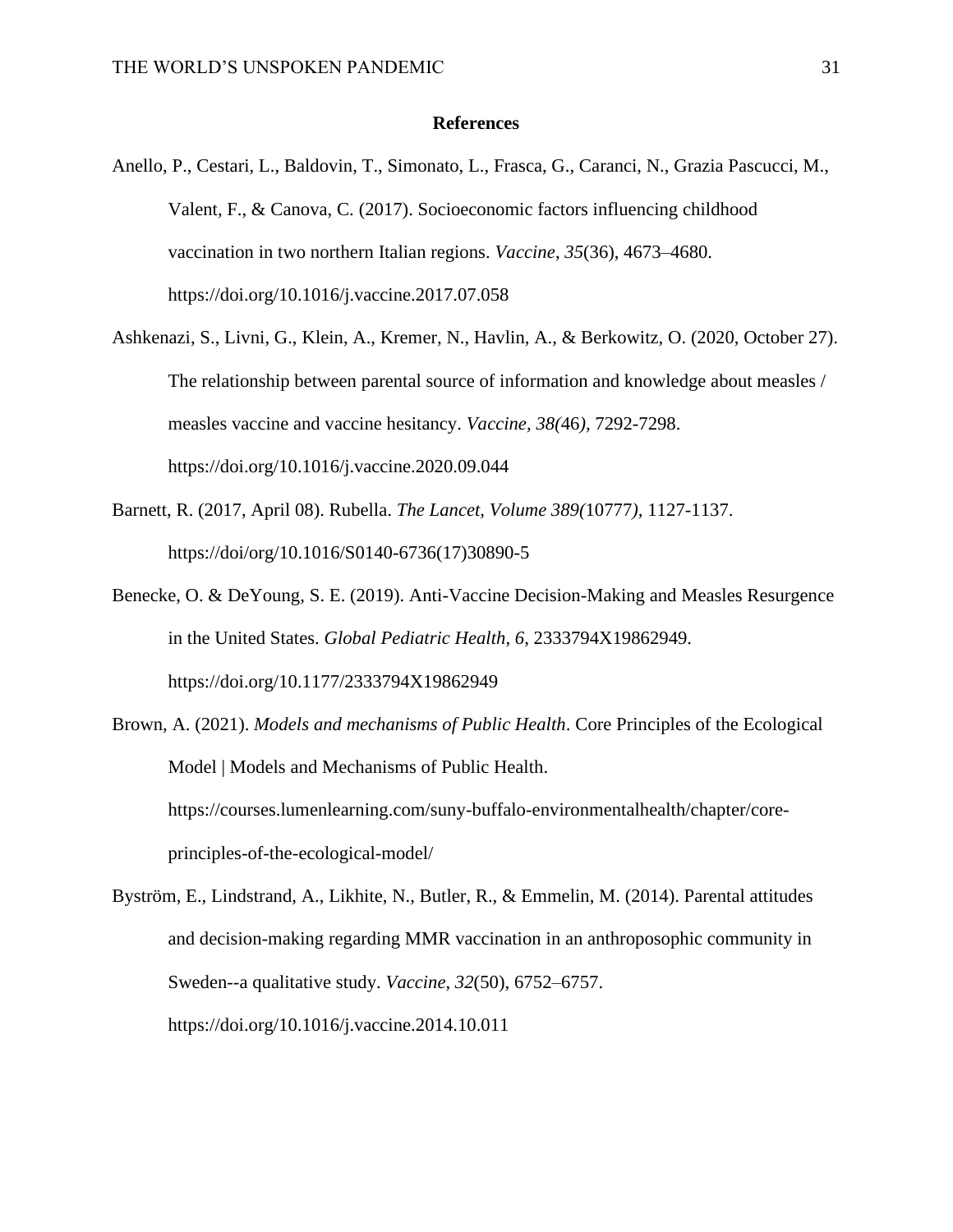- Cassell, J. A., Leach, M., Poltorak, M. S., Mercer, C. H., Iversen, A., & Fairhead, J. R. (2006). Is the cultural context of MMR rejection a key to an effective public health discourse?. *Public Health*, *120*(9), 783–794. https://doi.org/10.1016/j.puhe.2006.03.011
- Center for Disease Control and Prevention (2021, January 26). About MMR and MMRV vaccines. https://www.cdc.gov/vaccines/vpd/mmr/hcp/about.html
- CDC (2020). Diseases You Almost Forgot About (Thanks to Vaccines). https://www.cdc.gov/vaccines/parents/diseases/forgot-14-diseases.html
- Elwyn, G., Frosch, D., Thomson, R., Joseph-Williams, N., Lloyd, A., Kinnersley, P., Cording, E., Tomson, D., Dodd, C., Rollnick, S., Edwards, A., & Barry, M. (2012). Shared decision making: a model for clinical practice. *Journal of General Internal Medicine*, *27*(10), 1361–1367. https://doi.org/10.1007/s11606-012-2077-6
- Fadda, M., Depping, M. K., & Schulz, P. J. (2015). Addressing issues of vaccination literacy and psychological empowerment in the measles-mumps-rubella (MMR) vaccination decisionmaking: a qualitative study. *BMC Public Health*, *15*, 836. https://doi.org/10.1186/s12889- 015-2200-9
- Grennan, D. (2019) Mumps. *JAMA.* 322(10):1022. doi:10.1001/jama.2019.10982
- Gowda, C., & Dempsey, A. F. (2013). The rise (and fall?) of parental vaccine hesitancy. *Human Vaccines & Immunotherapeutics*, *9*(8), 1755–1762. https://doi.org/10.4161/hv.25085
- Hadjipanayis, A., van Esso, D., del Torso, S., & Dornbusch, H.J. (2020). Vaccine confidence among parents: Large scale study in eighteen European countries. *Social Determinants of Health - Healthy People 2030*. https://health.gov/healthypeople/objectives-anddata/social-determinants-health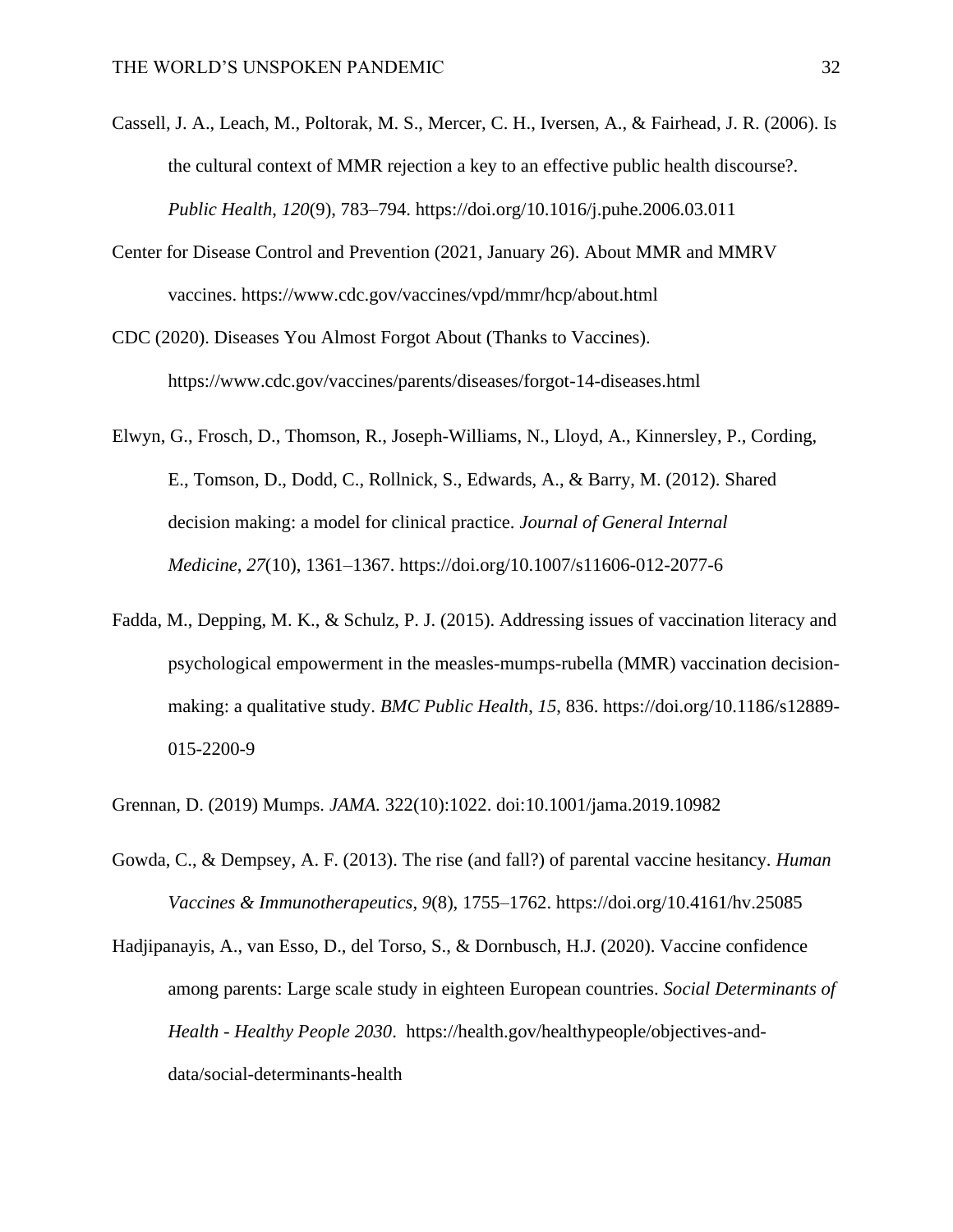- Hendrix, K. S., Sturm, L. A., Zimet, G. D., & Meslin, E. M. (2016). Ethics and Childhood Vaccination Policy in the United States. *American Journal of Public Health*, *106*(2), 273–278. https://doi.org/10.2105/AJPH.2015.302952
- John Hopkins. (2022). Appendix C final evidence level and quality guide. https://www.hopkinsmedicine.org/evidence-basedpractice/\_docs/appendix\_c\_evidence\_level\_quality\_guide.pdf
- Kempe, A., Saville, A., Albertin, C., Zimet, G., Breck, A., Helmkamp, L., Vangala, S., Dickinson, M., Rand, C., Humiston, S., & Szilagyi, P. (2020, July 1). Parental Hesitancy About Routine Childhood and Influenza Vaccinations: A National Survey. American Academy of Pediatrics. *Pediatrics, 146(*1). https://doi.org/10.1542/peds.2019-3852
- Kondamudi NP, Waymack JR. Measles. [Updated 2022 Jan 18]. In: StatPearls [Internet]. Treasure Island (FL): StatPearls Publishing; 2022 Jan-. Available from: https://www.ncbi.nlm.nih.gov/books/NBK448068/
- McGregor, S., & Goldman, R. D. (2021). Determinants of parental vaccine hesitancy. *Canadian family physician Medecin de famille canadien*, *67*(5), 339–341. https://doi.org/10.46747/cfp.6705339
- McHale, P., Keenan, A., & Ghebrehewet, S. (2016). Reasons for measles cases not being vaccinated with MMR: investigation into parents' and carers' views following a large measles outbreak. *Epidemiology and Infection*, *144*(4), 870–875. https://doi.org/10.1017/S0950268815001909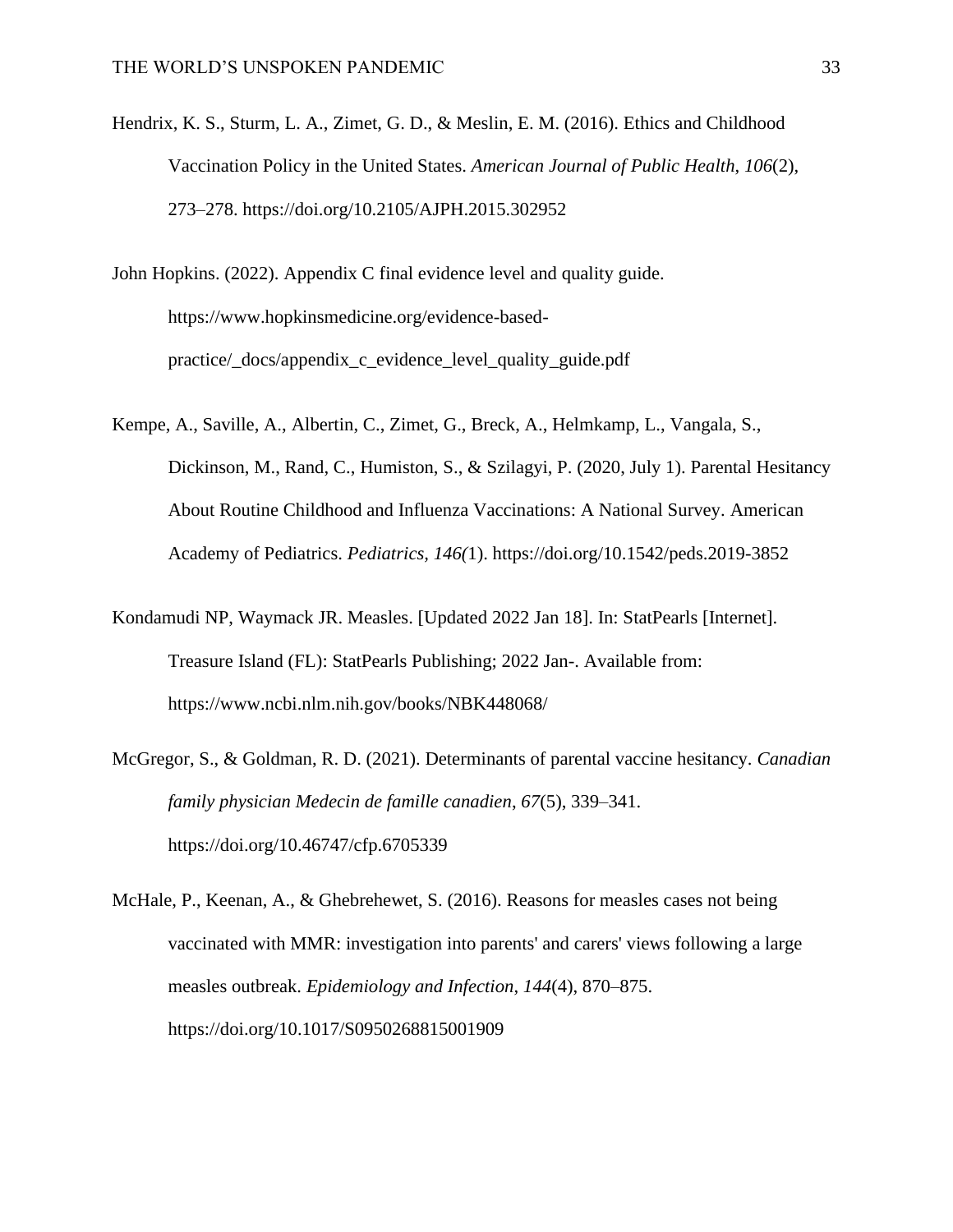- McKenna KC. (2018). Use of Aborted Fetal Tissue in Vaccines and Medical Research Obscures the Value of All Human Life. *Linacre Q*. 85(1):13-17. doi:10.1177/0024363918761715
- Miko, D., Costache, C., Colosi, H. A., Neculicioiu, V., & Colosi, I. A. (2019). Qualitative Assessment of Vaccine Hesitancy in Romania. *Medicina*, *55*(6), 282. MDPI AG. Retrieved from http://dx.doi.org/10.3390/medicina55060282
- Nakayama, T., Eda, M., Hirano, M., & Goto, W. (2019). Immunogenicity and safety of the new MMR vaccine containing measles AIK-C, rubella Takahashi, and mumps RIT4385 strains in Japanese children: a randomized phase I/II clinical trial. *Human Vaccines & Immunotherapeutics*, *15*(5), 1139–1144. https://doi.org/10.1080/21645515.2019.1578591
- Nguyen, K., Srivastav, A., Lindley, M., Fisher, A., Kim, D., Greby, S., Lee, J., & Singleton, J. (2021, December 8). *Parental Vaccine Hesitancy and Association With Childhood Diphtheria, Tetanus Toxoid, and Acellular Pertussis; Measles, Mumps, and Rubella; Rotavirus; and Combined 7-Series Vaccination*. *American Journal of Preventative Medicine, Volume 62, Issue 3,* 367-376.
- Page, M. J., McKenzie, J. E., Bossuyt, P. M., Boutron, I., Hoffmann, T. C., Mulrow, C. D., Shamseer, L., Tetzlaff, J. M., Akl, E. A., Brennan, S. E., Chou, R., Glanville, J., Grimshaw, J. M., Hróbjartsson, A., Lalu, M. M., Li, T., Loder, E. W., Mayo-Wilson, E., McDonald, S., … Moher, D. (2021, June 25). The Prisma 2020 statement: An updated guideline for reporting systematic reviews. Oregon Health & amp; Science University.
- Reuben R, Aitken D, Freedman JL, Einstein G (2020). Mistrust of the medical profession and higher disgust sensitivity predict parental vaccine hesitancy. *PLoS ONE 15(*9): e0237755. https://doi.org/10.1371/journal.pone.0237755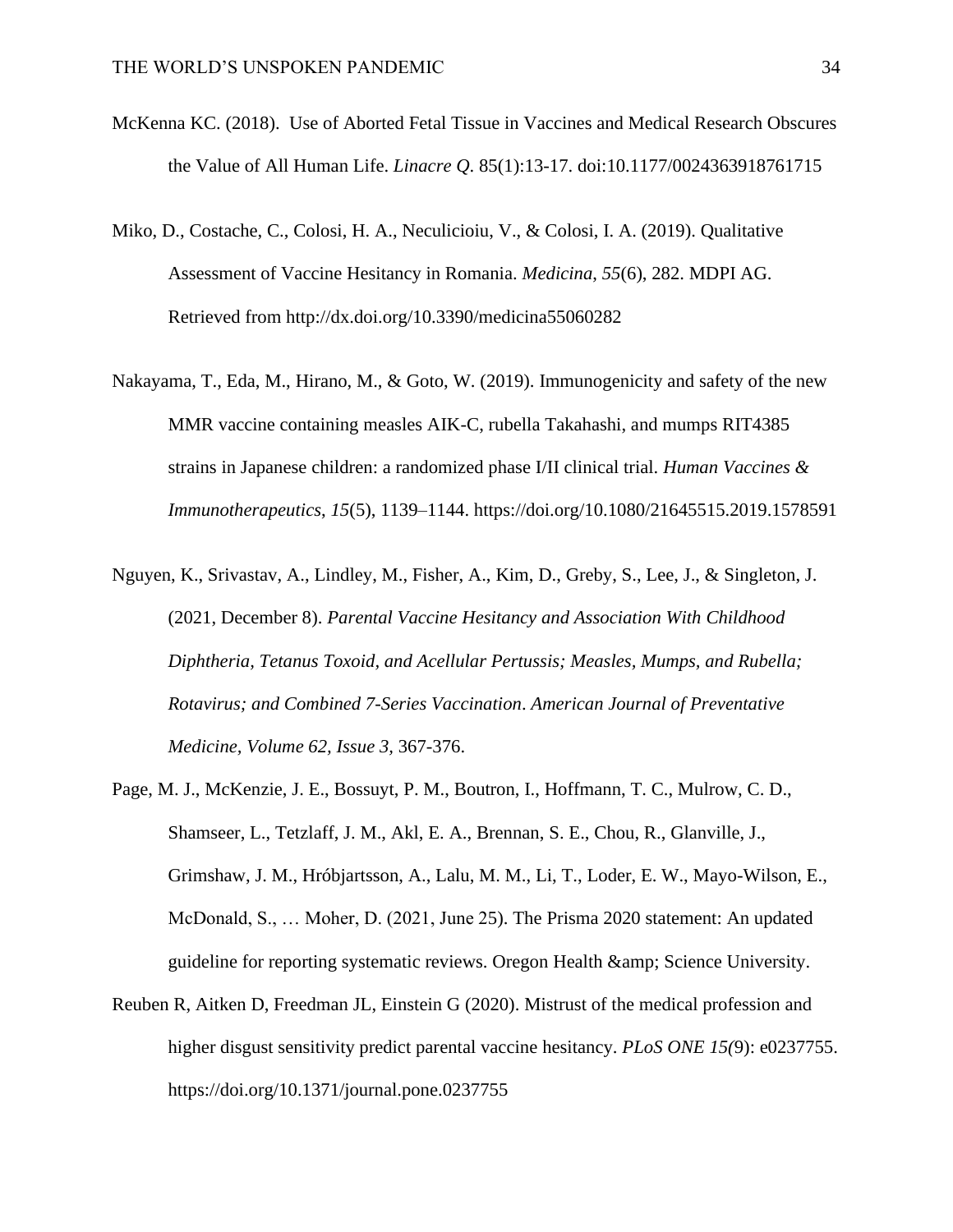- Weber, R. PharmD. (2020, July 10). *What does homeopathic actually mean?* What Does Homeopathic Actually Mean? | Ohio State Medical Center. https://wexnermedical.osu.edu/blog/what-does-homeopathic-actually-mean
- Marks, T. & Vanderslott, S. (2019). Which countries have mandatory childhood vaccination policies*? Our World in Data.* https://ourworldindata.org/childhood-vaccination-policies
- Rosso, A., Massimi, A., De Vito, C., Adamo, G., Baccolini, V., Marsuillo, C., Vacchio, M., & Vilarri, P. (2019, March 28). Knowledge and attitudes on pediatric vaccinations and intention to vaccinate in a sample of pregnant women from the City of Rome. *Vaccine 37*(14), 1954-1963. https://doi.org/10.1016/j.vaccine.2019.02.049
- RxList. (2021, July 13). Meruvax (Rubella Virus Vaccine Live): Uses, dosage, side effects, interactions, warning. RxList. Retrieved March 22, 2022, from https://www.rxlist.com/meruvax-drug.htm
- Whittemore, R., & Knafl, K. (2005). The integrative review: updated methodology. *Journal of Advanced Nursing*, *52*(5), 546–553. https://doi.org/10.1111/j.1365-2648.2005.03621.x
- Wombwell, E., Fangman, M. T., Yoder, A. K., & Spero, D. L. (2015). Religious barriers to measles vaccination. *Journal of Community Health*, *40*(3), 597–604. https://doi.org/10.1007/s10900-014-9956-1
- World Health Organization. (2020, November 12). *Worldwide measles deaths climb 50% from 2016 to 2019 claiming over 207 500 lives in 2019*. https://www.who.int/news/item/12-11- 2020-worldwide-measles-deaths-climb-50-from-2016-to-2019-claiming-over-207-500 lives-in-2019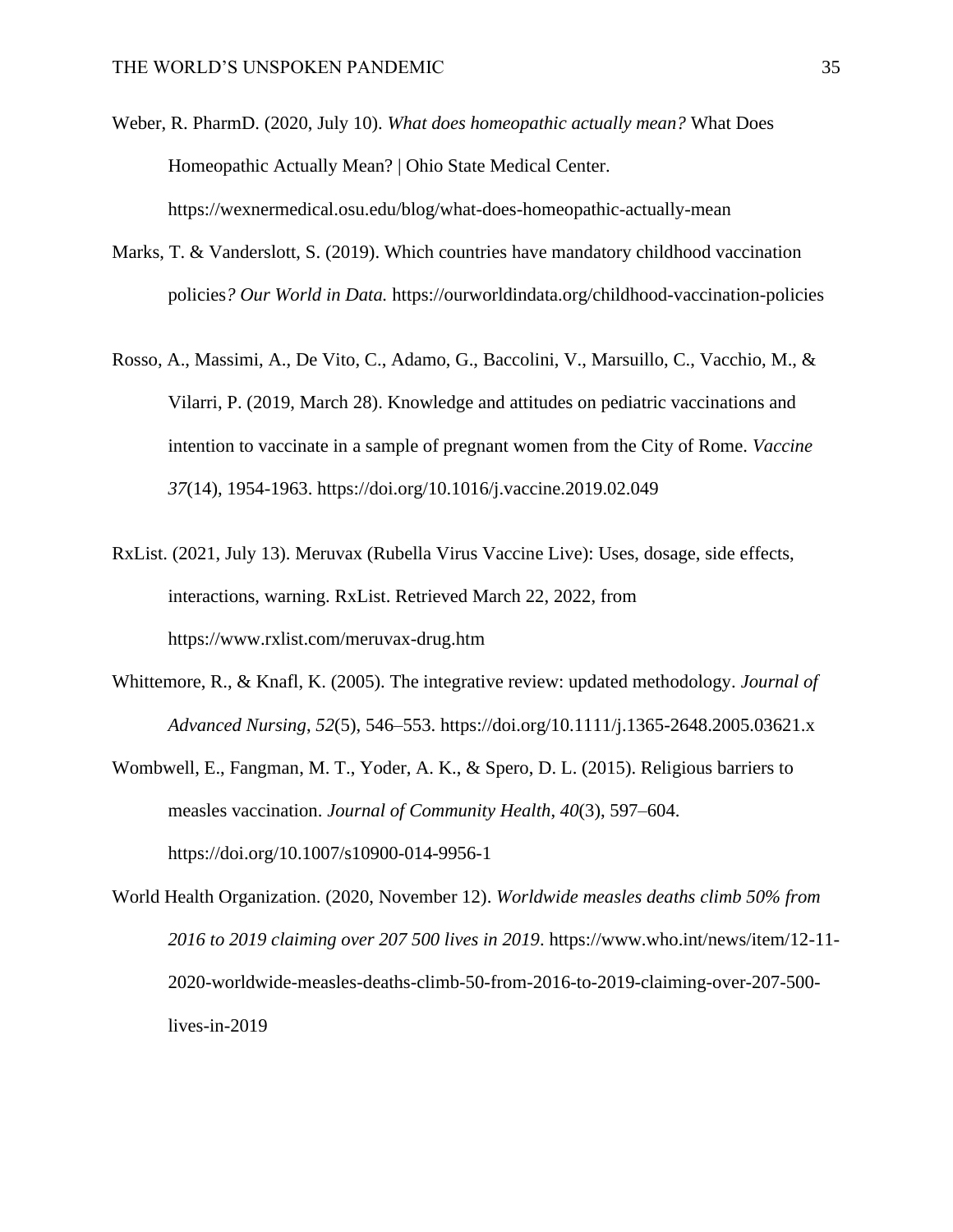# **Appendix**

# **Appendix A: Socioecological Model Framework**

### **Public Policy**

**School mandates** 

# **Community**

**Anti-vaccination campaigns** 

# **Organizational**

**Patient-healthcare** 

# **Interpersonal**

**Familial culture, marital status, and peer relationships**

## **Individual**

**Education, religion, personal attitudes**

(James, 2022)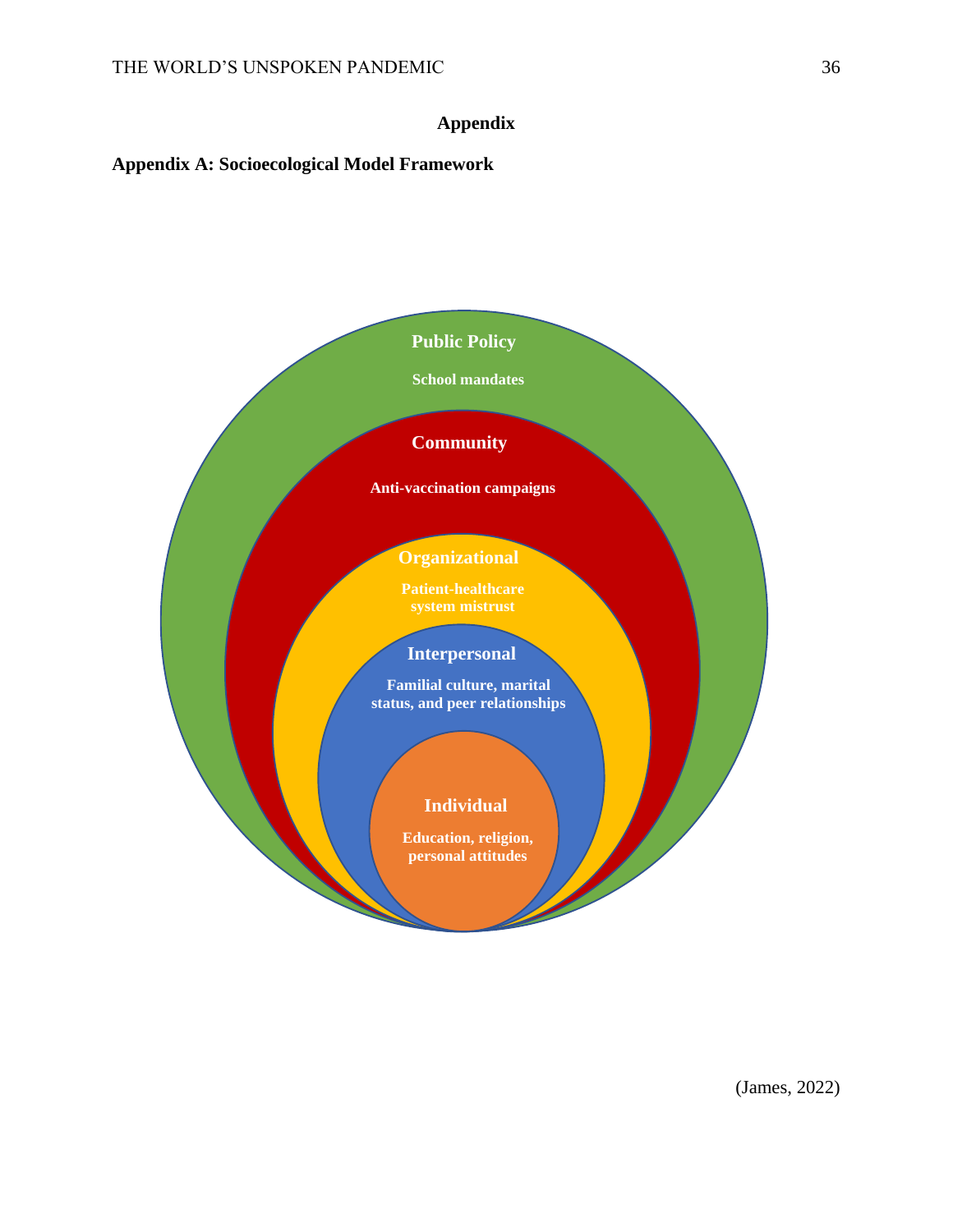### **Appendix B: PRISMA Flowchart**



From: Page, M. J., McKenzie, J. E., Bossuyt, P. M., Boutron, I., Hoffmann, T. C., Mulrow, C. D., Shamseer, L., Tetzlaff, J. M., Akl, E. A., Brennan, S. E., Chou, R., Glanville, J., Grimshaw, J. M., Hróbjartsson, A., Lalu, M. M., Li, T., Loder, E. W., Mayo-Wilson, E., McDonald, S., … Moher, D. (2021, June 25). The Prisma 2020 statement: An updated guideline for reporting systematic reviews. Oregon Health & amp; Science University.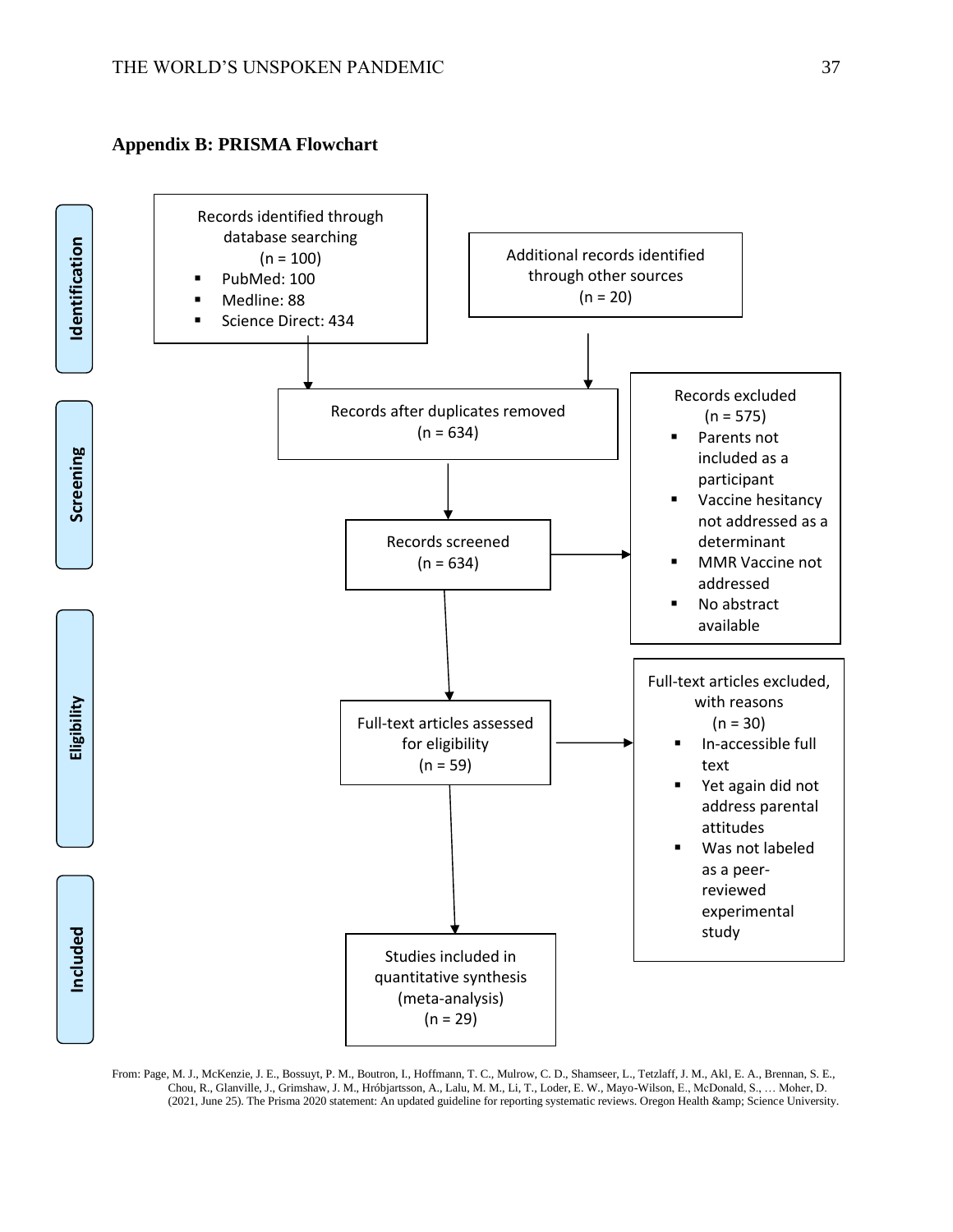| <b>First</b><br>author | Year | <b>Study</b><br><b>Design</b>        | <b>Study</b><br><b>Population</b>                                                 | Sample size                                                                  | Determinants/<br>contributing<br>factors reported                                    | <b>Outcomes reported</b>                                                                                                                                                                                                                                                                                                                     | Level of<br><b>Evidence</b> |
|------------------------|------|--------------------------------------|-----------------------------------------------------------------------------------|------------------------------------------------------------------------------|--------------------------------------------------------------------------------------|----------------------------------------------------------------------------------------------------------------------------------------------------------------------------------------------------------------------------------------------------------------------------------------------------------------------------------------------|-----------------------------|
| Anello, P.             | 2017 | Population-<br>based cohort<br>study | Children<br>unvaccinated<br>under 24<br>months old<br>within an<br>Italian cohort | 145,571<br>babies born in<br>the Friuli-<br>Venezia<br>Giula (FVG)<br>region | Parents, marital<br>status, educational<br>status,<br>demographics,<br>socioeconomic | Mothers within this<br>Italian cohort were<br>found to have a rising<br>denial of the MMR<br>vaccine, even in the<br>midst of higher formal<br>education. However,<br>demographics, marital<br>status, and<br>socioeconomics were<br>found to be related to<br>this lower vaccine<br>rate, and further<br>research needs to be<br>conducted. | Level I                     |
| Ashkenzi,<br>S.        | 2020 | Cross-<br>sectional<br>survey        | Parents across<br>the country in<br>the United<br><b>States</b>                   | 399<br>individuals<br>from all over<br>the U.S.                              | Demographics,<br>sources of<br>information, status<br>of vaccination,<br>parents     | Social-media and<br>internet are a common<br>source of information<br>on measles/measles<br>vaccine, and are often<br>associated with<br>incorrect knowledge,<br>which relates<br>significantly to<br>vaccine hesitancy.<br>"Healthcare<br>professionals should<br>be aware of this<br>prevailing behavior<br>and respond                    | Level I                     |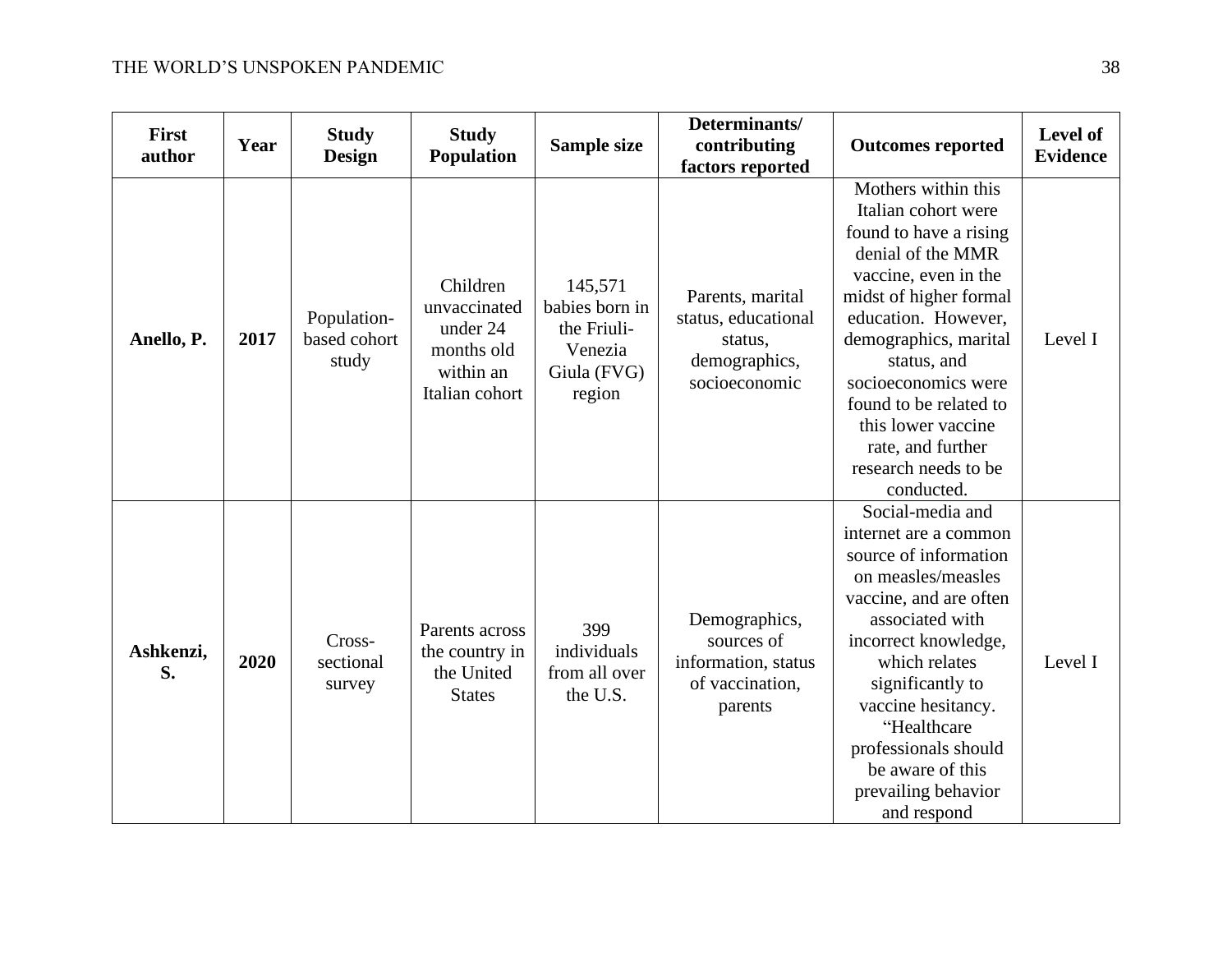|                |      |                                   |                                                             |                                                                                                                                         |                                                      | accordingly in these<br>platforms, with the aid<br>of experts in social-<br>networking."                                                                                                                                                                                                                     |          |
|----------------|------|-----------------------------------|-------------------------------------------------------------|-----------------------------------------------------------------------------------------------------------------------------------------|------------------------------------------------------|--------------------------------------------------------------------------------------------------------------------------------------------------------------------------------------------------------------------------------------------------------------------------------------------------------------|----------|
| Brown, K.      | 2012 | Qualitative<br>analysis           | Population of<br>mothers<br>within the<br>United<br>Kingdom | 24 mothers<br>planning to<br>accept,<br>postpone or<br>decline the<br>first MMR<br>dose for their<br>$11 - 36$<br>month-old<br>children | Mothers, healthcare<br>mistrust, education<br>levels | This study revealed<br>five main attitudes:<br>MMR vaccine and<br>controversy; Social<br>and personal<br>consequences of<br>MMR decision; Health<br>professionals and<br>policy; Severity and<br>prevalence of measles,<br>mumps and rubella<br>infections;<br>Information about<br>MMR and<br>alternatives. | Level II |
| Byström,<br>Е. | 2014 | Qualitative<br>research<br>design | Small<br>population of<br>7,000 in<br>Swedish<br>community  | All parents<br>within<br>community<br>invited to<br>participate,<br>with 20 used<br>as the final<br>sample size                         | Parents, parental<br>attitudes, views of<br>health   | For those in this study<br>who chose to avoid the<br>MMR vaccine, the<br>study found the main<br>attitudes of refusal to<br>be focused on age<br>concerns of the<br>infants, concerned<br>with vaccine safety, or<br>wanted to promote<br>natural immunity<br>within their children.                         | Level I  |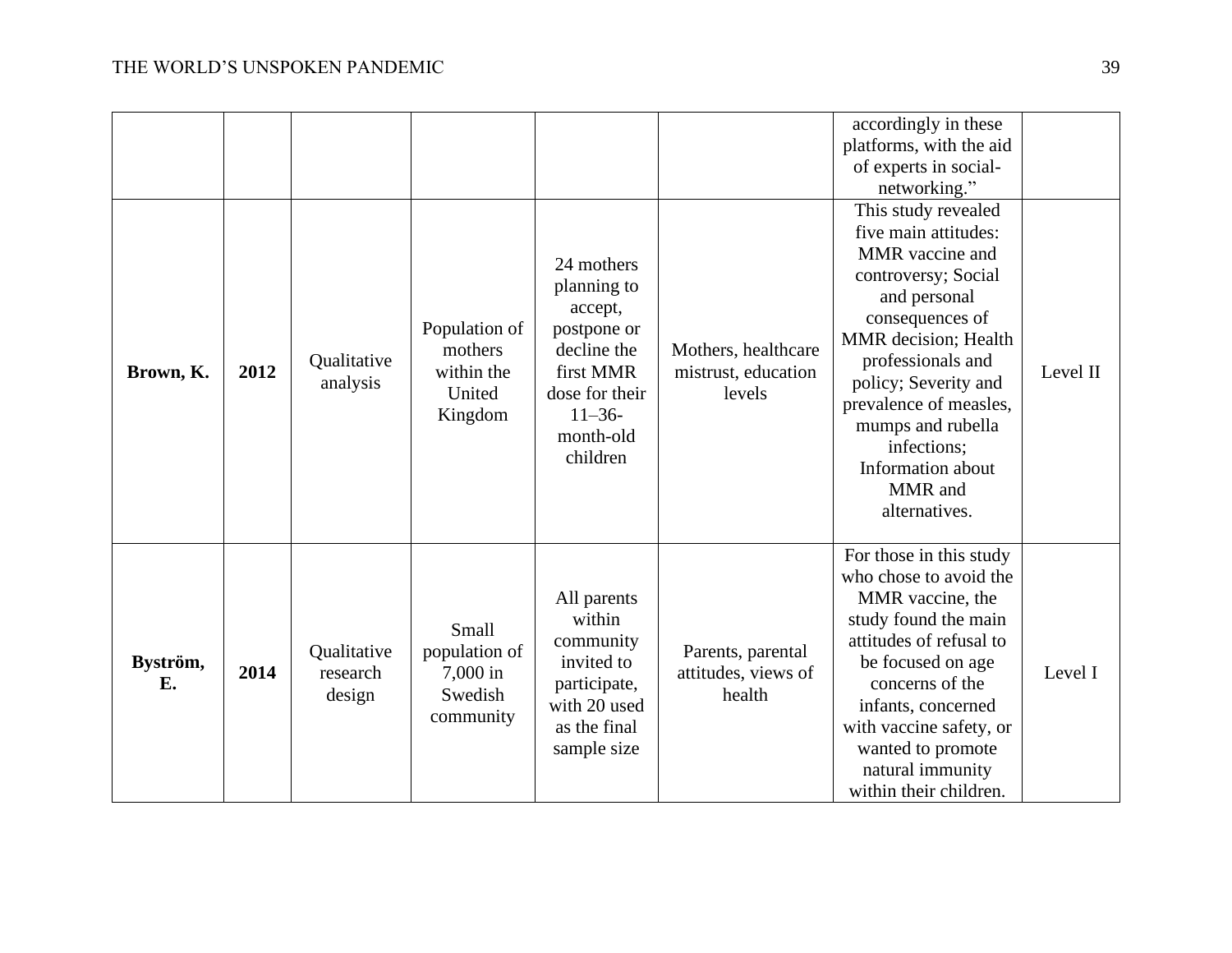| Carpiano,<br><b>R.</b> M. | 2019 | Qualitative<br>study with<br>cross-<br>sectional<br>survey | National<br>Canadian<br>immunization<br>coverage rates<br>through the<br>Childhood<br>National<br>Immunization<br>Coverage<br>Survey<br>(CNICS)     | 24,853<br>Canadian<br>children ages<br>2, 7, and 12-<br>$14$ (girls<br>only)                                                                                                | Parents,<br>socioeconomic                                                 | Child under<br>vaccination remains a<br>pressing public health<br>challenge that requires<br>extensive research for<br>proper handling within<br>the healthcare system.                                                                                              | Level I  |
|---------------------------|------|------------------------------------------------------------|-----------------------------------------------------------------------------------------------------------------------------------------------------|-----------------------------------------------------------------------------------------------------------------------------------------------------------------------------|---------------------------------------------------------------------------|----------------------------------------------------------------------------------------------------------------------------------------------------------------------------------------------------------------------------------------------------------------------|----------|
| Cassell,<br>J.A.          | 2016 | Qualitative<br>survey                                      | Children with<br>mothers with<br>a history of<br>personal<br>attitude or<br>experience<br>with the<br><b>MMR</b> vaccine<br>in Brighton,<br>England | Children<br>between 15-<br>24 months in<br>a sample of a<br>sample of<br><b>1000 MMR</b><br>uptakers and<br>non-uptakers<br>in a ratio of<br>$1:1$ was<br>randomly<br>drawn | Social influence,<br>cultural influence,<br>health beliefs,<br>homeopathy | This study found that<br>mothers interpret<br>MMR vaccines as a<br>huge risk to their<br>child's health;<br>therefore, they<br>strongly turn to<br>complementary<br>medicine, such as<br>homeopathy due to<br>cultural, social, and<br>other influential<br>factors. | Level II |
| Eileen, W.                | 2015 | Qualitative<br>study with<br>convenience<br>sampling       | Philadelphia<br>neighborhood<br>with high<br>socioeconomi<br>c status                                                                               | 25<br>participants<br>(19 mothers)<br>and 2<br>couples) with<br>a child aged<br>$18$ months $-$<br>6 years                                                                  | Socioeconomic<br>status,<br>parents/guardians                             | Decision-making<br>experience becomes<br>overwhelmed by<br>vaccine considerations<br>and lack of education<br>generates a fear and<br>hesitancy with<br>pediatric vaccine<br>schedules.                                                                              | Level II |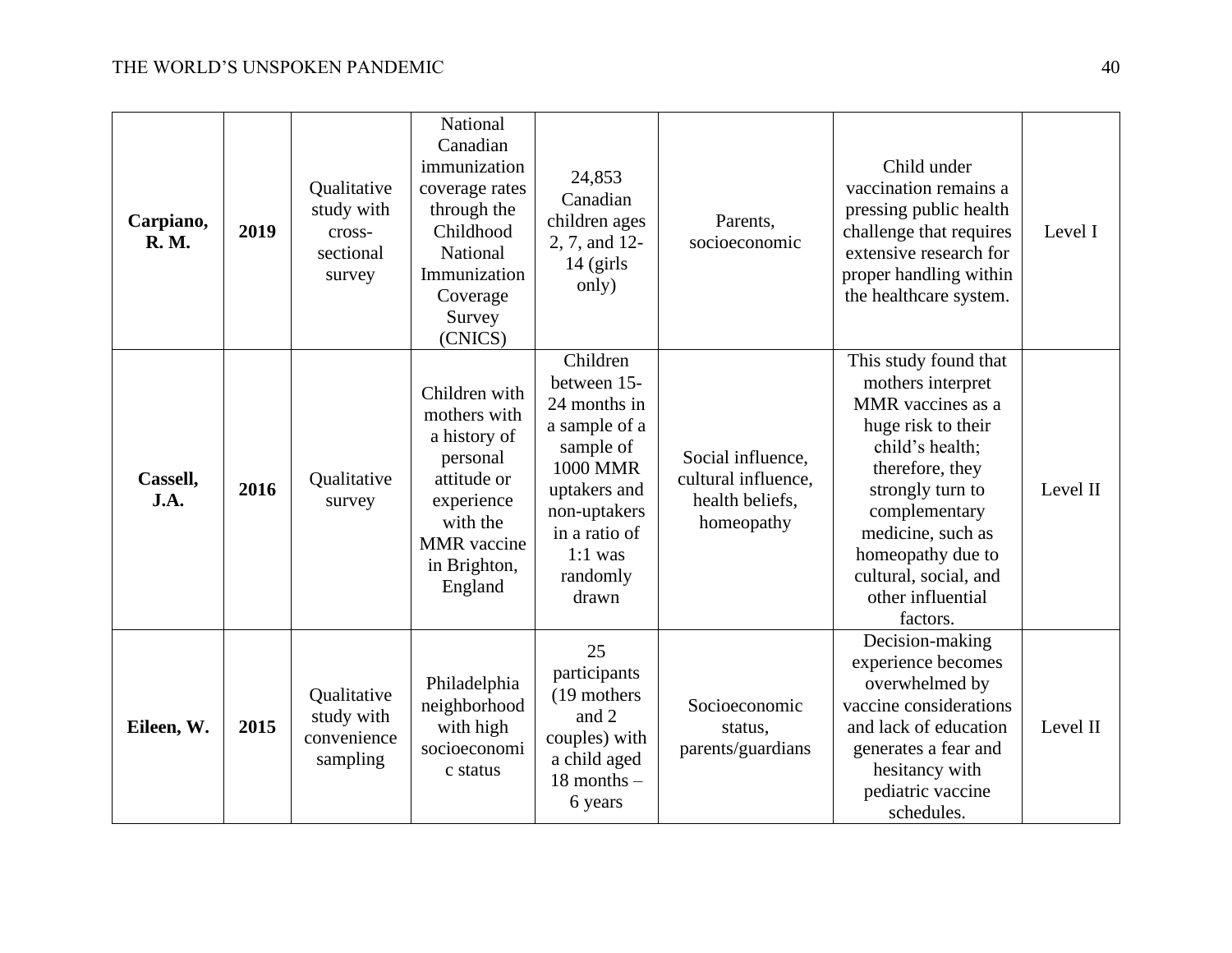| Facciola, A.           | 2019 | Distribution<br>of<br>questionnaire<br>s in six lower<br>secondary<br>schools of<br>the Italian<br>city of<br>Messina. | Parents with<br>children 13-<br>14 years old<br>in these<br>secondary<br>schools                                 | 1,093<br>questionnaire<br>answers from<br>parents                                   | Education level,<br>personal beliefs,<br>safety concerns                            | Lack of knowledge,<br>safety concerns of<br>parents, and education<br>level found strong<br>correlations between<br>vaccination status of<br>children within this<br>study. Health<br>education and<br>communication of<br>correct information are<br>cornerstones in<br>resolving this issue in<br>the future. | Level II  |
|------------------------|------|------------------------------------------------------------------------------------------------------------------------|------------------------------------------------------------------------------------------------------------------|-------------------------------------------------------------------------------------|-------------------------------------------------------------------------------------|-----------------------------------------------------------------------------------------------------------------------------------------------------------------------------------------------------------------------------------------------------------------------------------------------------------------|-----------|
| Fadda, M.              | 2015 | Qualitative<br>study                                                                                                   | Parents of at<br>least one<br>child living in<br>Switzerland                                                     | 20<br>participants -<br>15 mothers<br>and 5 fathers                                 | Parent/guardians,<br>educational levels,<br>religious beliefs,<br>personal beliefs  | Parents reported the<br>paradox of free will,<br>giving up power, and<br>demand for shared<br>decision-making alters<br>their decisions in<br>obtaining the MMR<br>vaccine                                                                                                                                      | Level II  |
| Gilkey,<br><b>M.B.</b> | 2016 | Qualitative<br>randomized<br>study                                                                                     | Used<br>Vaccination<br>Confidence<br>Scale from a<br>large,<br>population-<br>based sample<br>of U.S.<br>parents | 9,354 parents<br>who<br>completed the<br>2011<br>National<br>Immunization<br>Survey | Socioeconomics,<br>ethnicity, education,<br>personal attitudes,<br>personal beliefs | This survey noticed<br>the increased need for<br>to put further research<br>into improving<br>vaccination rates and<br>alternative approaches<br>to the vaccine in order<br>to increase MMR<br>vaccine rates.                                                                                                   | Level I   |
| Gowda, C.              | 2013 | Non-<br>experimental                                                                                                   |                                                                                                                  |                                                                                     | External factors,<br>vaccine factors, and                                           | This non-experimental<br>study revealed that                                                                                                                                                                                                                                                                    | Level III |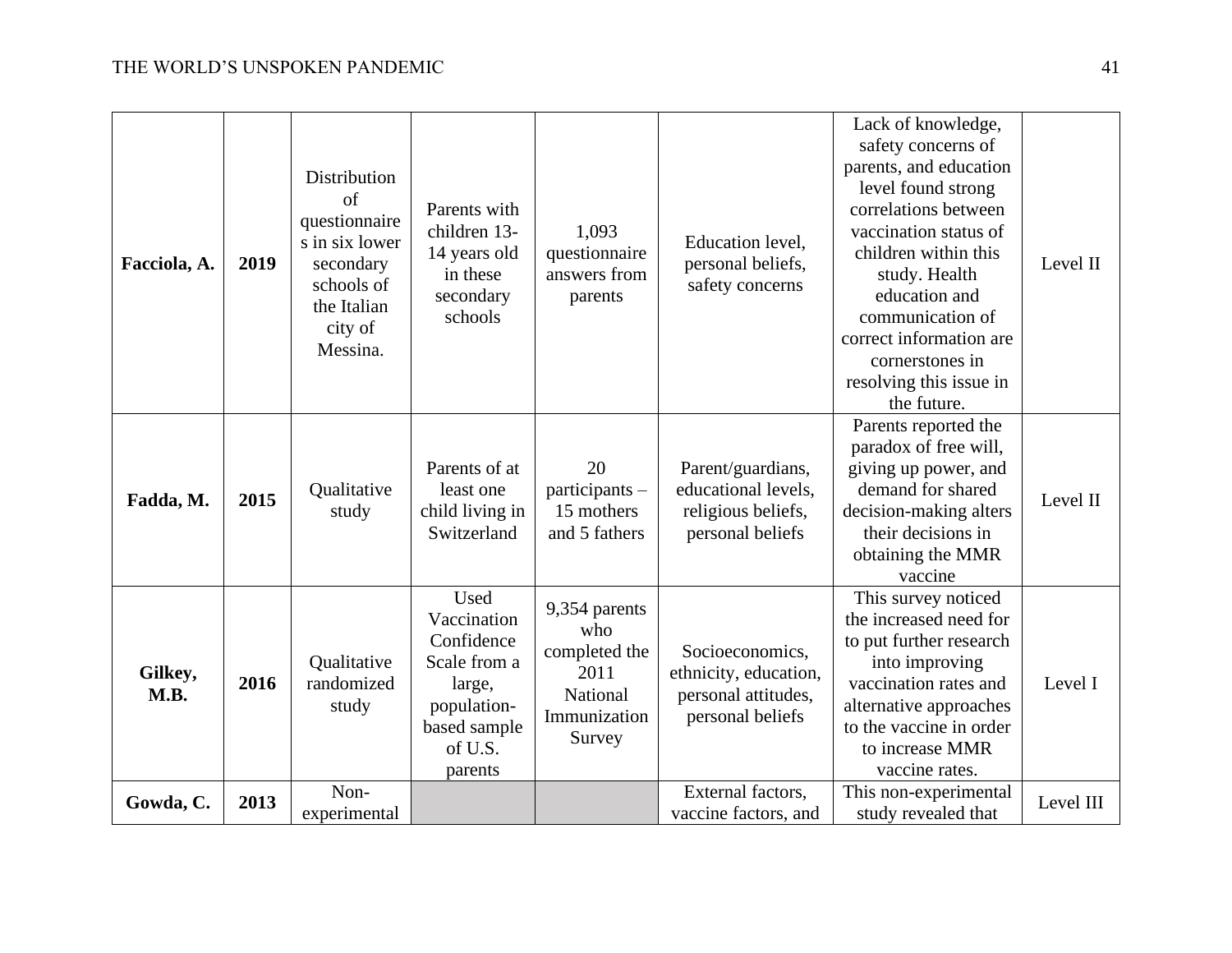|             |      | research                               |                                                          |                                          | patient-specific        | <b>MMR</b> vaccine                               |           |
|-------------|------|----------------------------------------|----------------------------------------------------------|------------------------------------------|-------------------------|--------------------------------------------------|-----------|
|             |      | study                                  |                                                          |                                          | factors                 | hesitancy is a growing                           |           |
|             |      |                                        |                                                          |                                          |                         | public health concern                            |           |
|             |      |                                        |                                                          |                                          |                         | that can be traced to                            |           |
|             |      |                                        |                                                          |                                          |                         | external factors,                                |           |
|             |      |                                        |                                                          |                                          |                         | vaccine-specific                                 |           |
|             |      |                                        |                                                          |                                          |                         | factors, and patient-                            |           |
|             |      |                                        |                                                          |                                          |                         | specific factors. This                           |           |
|             |      |                                        |                                                          |                                          |                         | complex issue requires                           |           |
|             |      |                                        |                                                          |                                          |                         | the healthcare system                            |           |
|             |      |                                        |                                                          |                                          |                         | to become a trusting                             |           |
|             |      |                                        |                                                          |                                          |                         | source of information.                           |           |
|             |      |                                        | Parents                                                  |                                          |                         | Significant lack of                              |           |
|             | 2020 |                                        | having at<br>least one<br>A sample size<br>child between |                                          | Demographic             | confidence was found                             |           |
|             |      | Large-scale                            |                                                          |                                          | characteristics,        | in certain European                              |           |
|             |      | qualitative<br>study of 19<br>European |                                                          | of 3557<br>participants<br>were included | parental attitudes      | countries, concerning                            |           |
| Hadjipanay  |      |                                        | the ages of 1-                                           |                                          | and behaviors about     | the provided                                     | Level I   |
| is, A.      |      |                                        | 4, living in                                             |                                          | vaccine safety,         | determinant factors,                             |           |
|             |      | countries                              | one of the                                               |                                          | religious beliefs, fear | highlighting the need                            |           |
|             |      |                                        | specified                                                |                                          | of overwhelming         | for continuous                                   |           |
|             |      |                                        | European                                                 |                                          | immune system           | monitoring, awareness                            |           |
|             |      |                                        | countries                                                |                                          |                         | and response plans.                              |           |
|             |      |                                        |                                                          |                                          |                         | This non-experimental                            |           |
|             |      |                                        |                                                          |                                          |                         | review emphasized the                            |           |
|             |      |                                        |                                                          |                                          |                         | fact that parents desire                         |           |
|             |      | Non-                                   |                                                          |                                          | Vaccine attitudes,      | to make the best                                 |           |
| Hendrix,    | 2016 | experimental                           |                                                          |                                          | vaccine ethics,         | choice for their                                 | Level III |
| <b>K.S.</b> |      | research                               |                                                          |                                          | religious beliefs,      | children. Due to                                 |           |
|             |      | study                                  |                                                          |                                          | autonomy                | personal attitudes and                           |           |
|             |      |                                        |                                                          |                                          |                         | beliefs, parents believe<br>that they are making |           |
|             |      |                                        |                                                          |                                          |                         | the smartest and                                 |           |
|             |      |                                        |                                                          |                                          |                         | healthiest choice for                            |           |
|             |      |                                        |                                                          |                                          |                         |                                                  |           |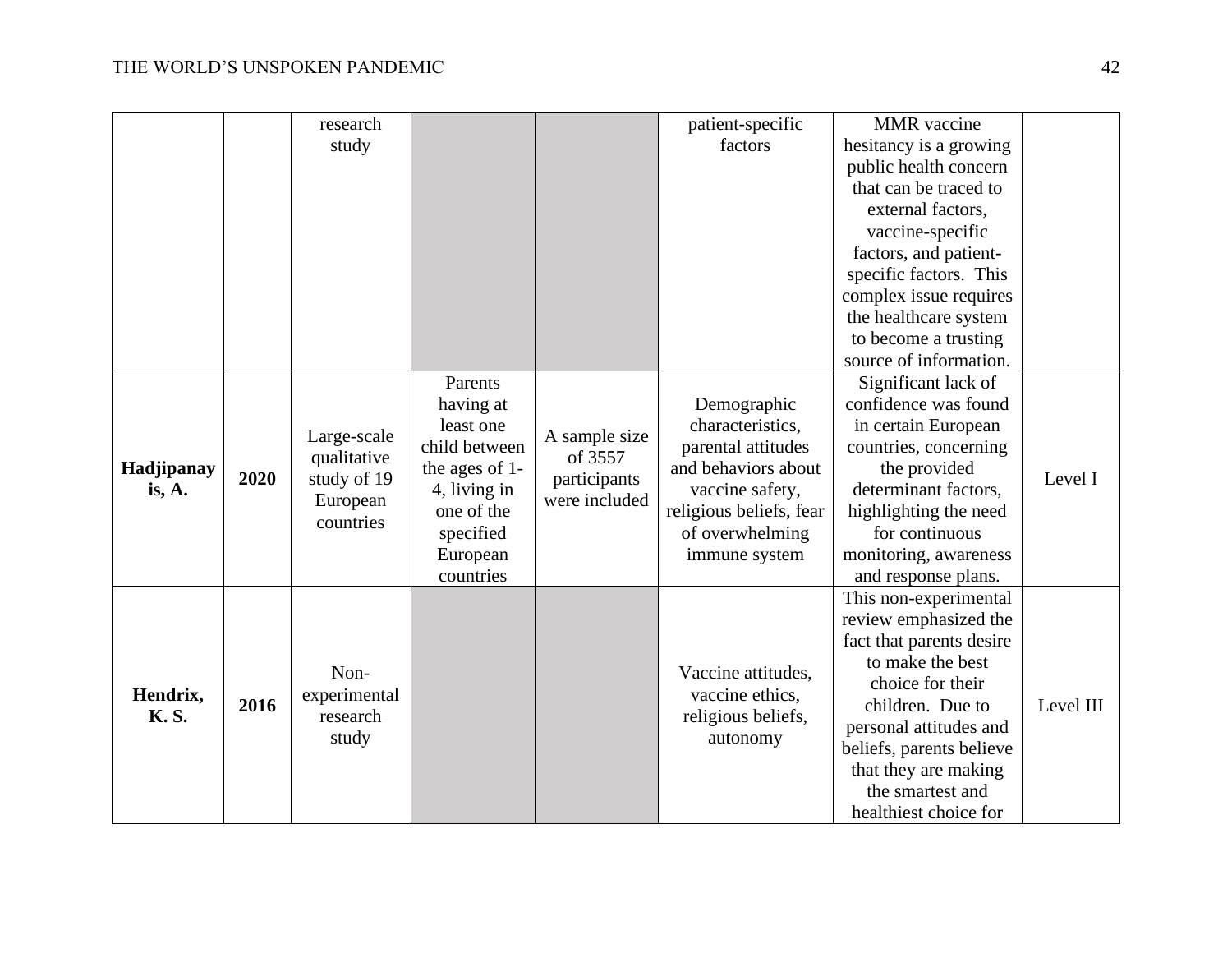|                          |      |                                                     |                                                                                                               |                                                                                                               |                                                                       | their child. This also<br>emphasized the need<br>for healthcare                                                                                                                                                                   |           |
|--------------------------|------|-----------------------------------------------------|---------------------------------------------------------------------------------------------------------------|---------------------------------------------------------------------------------------------------------------|-----------------------------------------------------------------------|-----------------------------------------------------------------------------------------------------------------------------------------------------------------------------------------------------------------------------------|-----------|
| Kempe, A.                | 2020 | Qualitative<br>study with<br>randomized<br>sampling | Families with<br>children using<br>the largest<br>online panel<br>generating<br>representative<br>US samples. | $2,176$ parents<br>responded to<br>the survey out<br>of the 4,445<br>that the<br>survey was<br>distributed to | Safety concerns,<br>personal beliefs,<br>demographic                  | education and change.<br>Almost 1 in 15 US<br>parents are hesitant<br>about routine<br>childhood vaccines.<br>Furthermore, 1 in 8<br>parents are concerned<br>about vaccine safety<br>due to personal<br>beliefs.                 | Level I   |
| <b>McGregror</b><br>, S. | 2021 | Non-<br>experimental<br>research<br>study           |                                                                                                               |                                                                                                               | Risk perception,<br>trust in healthcare<br>providers, social<br>norms | This review showed<br>the vaccine hesitancy<br>that is on the rise in<br>Canada may be related<br>to parents having<br>altered knowledge of<br>the MMR vaccine,<br>poor trust in the<br>healthcare team, and<br>social influence. | Level III |
| McHale, P.               | 2016 | Descriptive<br>qualitative<br>study                 | Post-measles<br>outbreak in<br>Merseyside,<br>England with<br>a population<br>of 1.4 million                  | 47<br>unvaccinated<br>children that<br>had<br>previously<br>been infected<br>with measles                     | Parents,<br>unvaccinated<br>children, measles<br>outbreak             | Concerns with vaccine<br>safety, child was ill at<br>the age of vaccination,<br>healthcare factors, and<br>religious concerns<br>with components of<br>the vaccine were<br>identified as results.                                 | Level II  |
| Miko, D.                 | 2019 | Observationa<br>1 cross-                            | Population of<br>parents in                                                                                   | 452<br>individuals                                                                                            | Parents/guardians;<br>social, cultural,                               | This review<br>summarized that social                                                                                                                                                                                             | Level I   |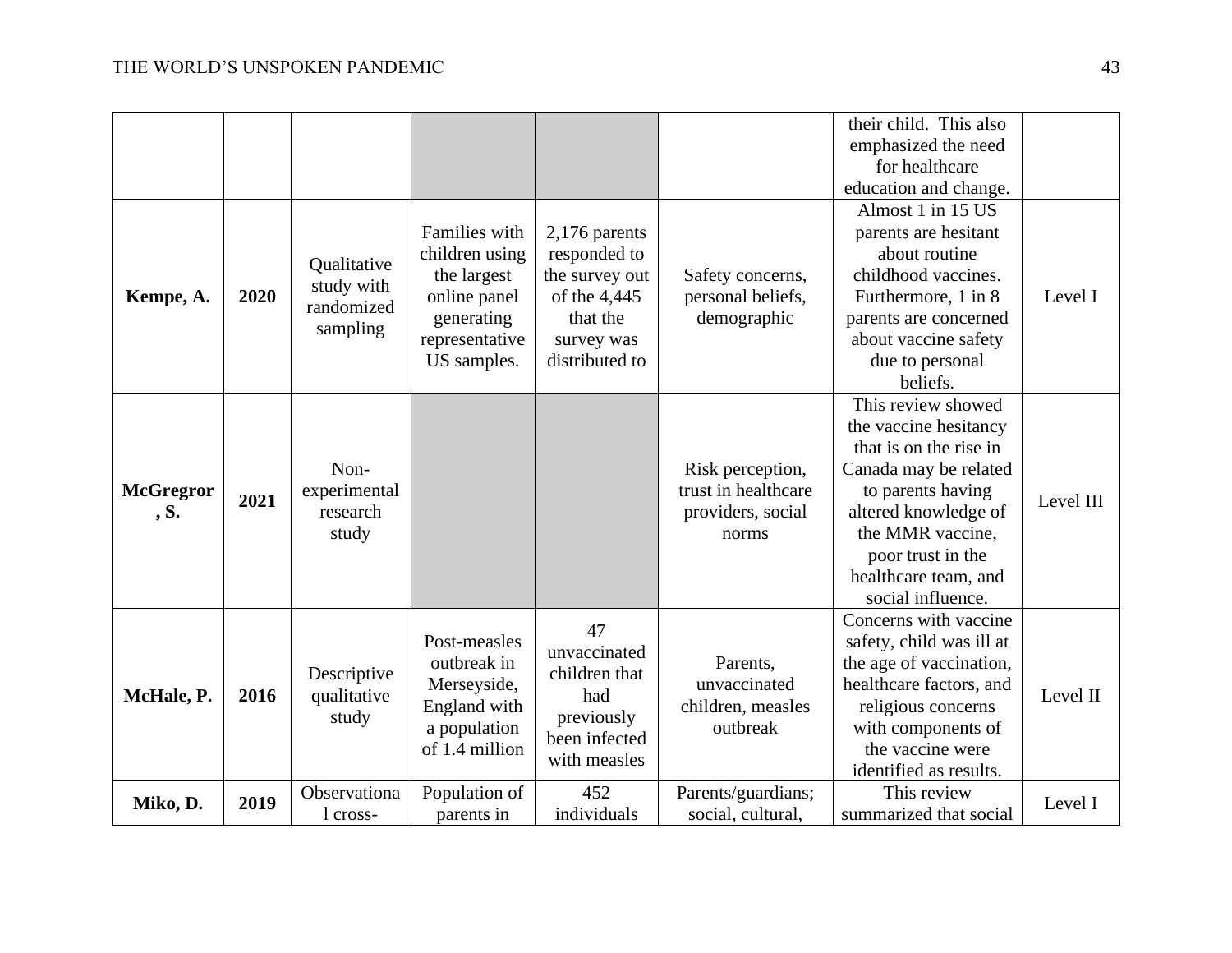|            |      | sectional<br>study                              | Cluj-Napoca<br>city, Romania                                                                       | (parents) that<br>took their<br>children to<br>the four<br>pediatric<br>clinics in the<br>city between<br>May 1 and<br>June 30 of<br>2018 | religious, and<br>political factors                                                                                          | media anti-vaccination<br>campaigns, lack of<br>trust in the healthcare<br>system, safety<br>concerns, and<br>religious beliefs<br>interfered with vaccine<br>acceptance.                                                                                               |           |
|------------|------|-------------------------------------------------|----------------------------------------------------------------------------------------------------|-------------------------------------------------------------------------------------------------------------------------------------------|------------------------------------------------------------------------------------------------------------------------------|-------------------------------------------------------------------------------------------------------------------------------------------------------------------------------------------------------------------------------------------------------------------------|-----------|
| Nguyen, K. | 2019 |                                                 | Children aged<br>19-35 months<br>in the US,<br>District of<br>Columbia,<br>and some<br>territories |                                                                                                                                           | Ethnicity,<br>socioeconomics,<br>literacy level                                                                              | Vaccine hesitancy<br>highest in non-<br>Hispanic black and<br>Hispanic children,<br>parents with low<br>literacy levels, and<br>poverty households.<br>Other concerns<br>involved safety issues,<br>and several<br>implications were<br>given to resolve this<br>issue. | Level III |
| Reuben, R. | 2020 | Qualitative<br>assessment<br>research<br>review | Parents in the<br>United States,<br>United<br>Kingdom, and<br>Canada                               | Sample<br>included 522<br>participants<br>who were<br>recruited via<br>Amazon<br>MTurk.<br>Participants<br>were<br>excluded if            | Personal attitudes,<br>religious beliefs,<br>socioeconomic<br>status, educational<br>levels, trust in<br>healthcare provider | This research study<br>used a linear<br>regression analysis to<br>show that personal<br>parental attitudes,<br>religiosity, low<br>socioeconomic status,<br>low educational levels<br>and poor trust in the<br>healthcare system                                        | Level II  |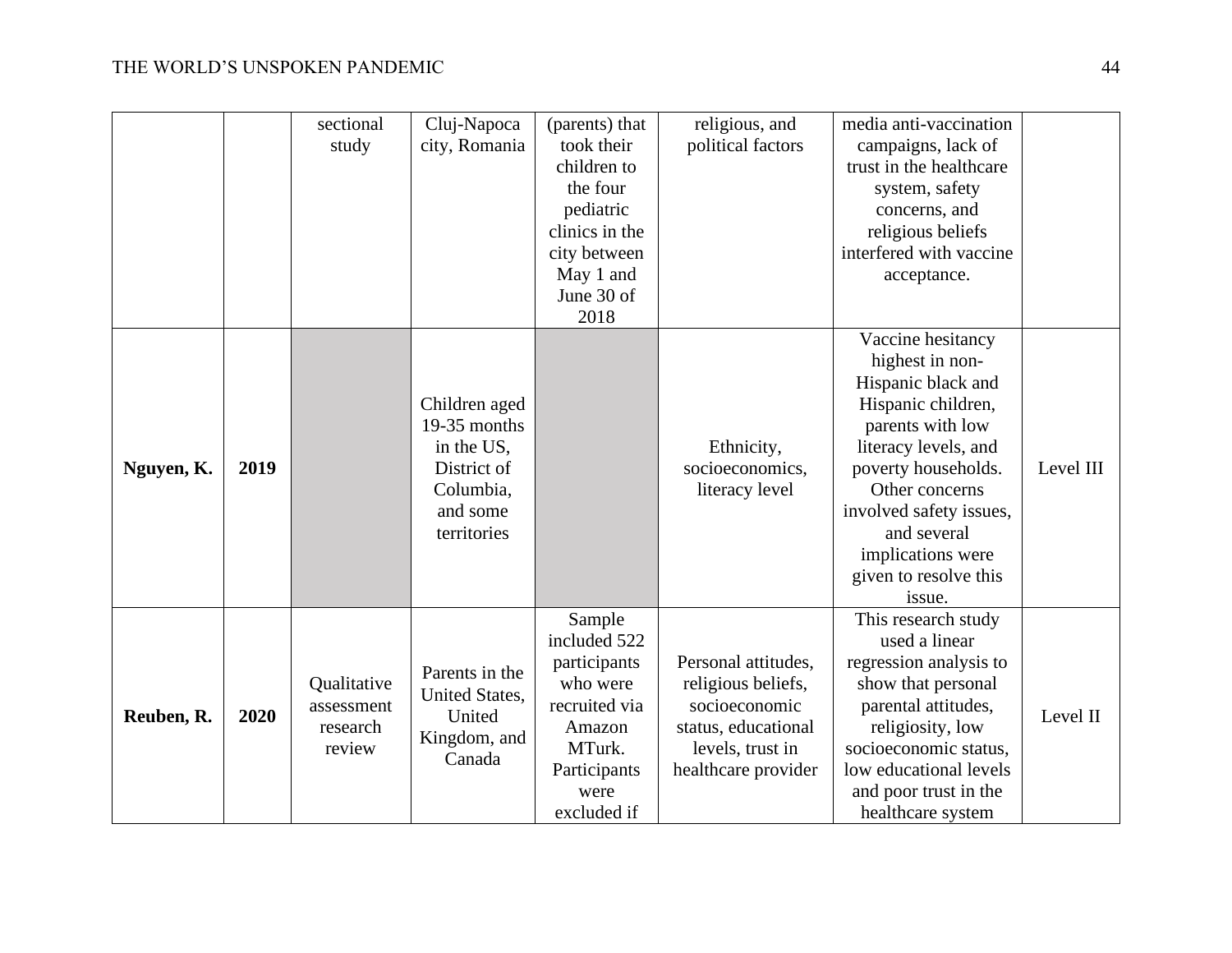|            |      |                                                                                  |                                                                                                          | they were not<br>parents,<br>citizens of the<br>United States,<br>Canada, or<br>the United<br>Kingdom, or<br>did not<br>answer the<br>parental<br>vaccine<br>hesitancy<br>scale, trust in<br>medical<br>profession<br>items, and the |                                                                                   | were related with low<br>uptake of the MMR<br>vaccine.                                                                               |          |
|------------|------|----------------------------------------------------------------------------------|----------------------------------------------------------------------------------------------------------|--------------------------------------------------------------------------------------------------------------------------------------------------------------------------------------------------------------------------------------|-----------------------------------------------------------------------------------|--------------------------------------------------------------------------------------------------------------------------------------|----------|
|            |      |                                                                                  |                                                                                                          | disgust<br>sensitivity<br>scale.                                                                                                                                                                                                     |                                                                                   |                                                                                                                                      |          |
| Rosso, A.  | 2019 | Cross-<br>sectional<br>survey<br>through self-<br>distributed<br>questionnaire   | Pregnant<br>women<br>attending<br>antenatal<br>classes<br>(CANs) in<br>Rome                              | 458 pregnant<br>women<br>attending<br>(CANs)                                                                                                                                                                                         | Pregnant mothers,<br>education levels,<br>personal beliefs,<br>personal attitudes | Skepticism about<br>safety and mistrust in<br>the healthcare team<br>members contributed<br>to the majority of<br>vaccine hesitancy. | Level II |
| Sharma, S. | 2020 | Community-<br>based cross-<br>sectional<br>study with<br>qualitative<br>approach | The total<br>population of<br>the district is<br>over $1.6$<br>million.<br>Nuapda has a<br>total area of | A sample size<br>of 211<br>households<br>was<br>calculated<br>based on the<br>World Health                                                                                                                                           | Awareness, access,<br>education, religious                                        | An analysis of<br>awareness, access, and<br>acceptability showed<br>strong correlations<br>between parents and<br>vaccine hesitancy. | Level I  |